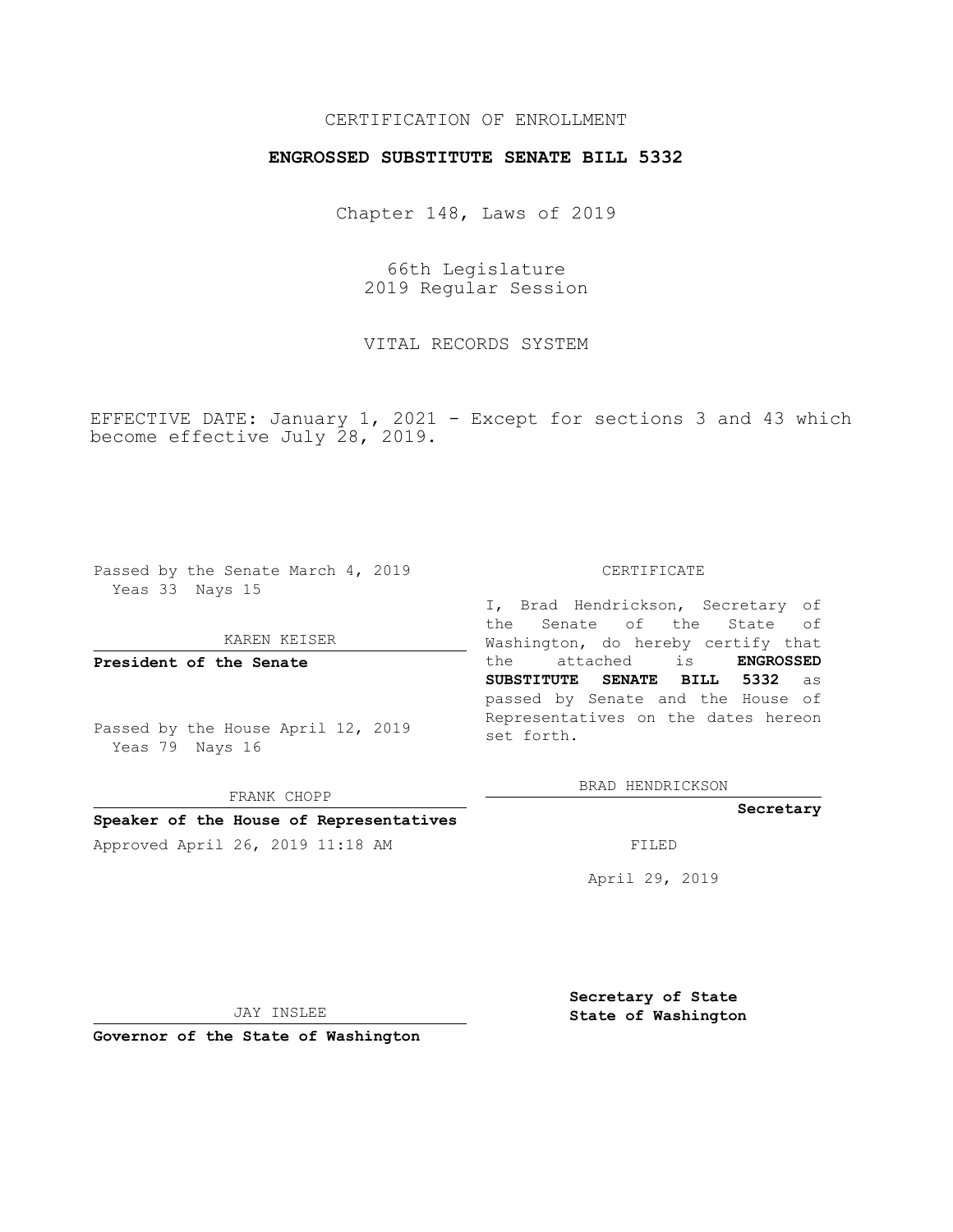### **ENGROSSED SUBSTITUTE SENATE BILL 5332**

Passed Legislature - 2019 Regular Session

## **State of Washington 66th Legislature 2019 Regular Session**

By Senate Law & Justice (originally sponsored by Senators Pedersen, Rivers, Wilson, C., Walsh, Randall, Cleveland, and Liias; by request of Department of Health)

READ FIRST TIME 02/08/19.

 AN ACT Relating to vital statistics; amending RCW 18.39.525, 19.182.220, 26.04.090, 26.04.165, 26.09.150, 35A.70.070, 43.79.445, 43.121.100, 68.50.300, and 74.20A.056; adding a new section to chapter 42.56 RCW; adding a new chapter to Title 70 RCW; creating a new section; repealing RCW 43.70.160, 70.58.005, 70.58.010, 70.58.020, 70.58.030, 70.58.040, 70.58.050, 70.58.055, 70.58.061, 70.58.065, 70.58.070, 70.58.080, 70.58.082, 70.58.085, 70.58.095, 70.58.098, 70.58.100, 70.58.104, 70.58.107, 70.58.110, 70.58.120, 70.58.130, 70.58.145, 70.58.150, 70.58.160, 70.58.170, 70.58.175, 70.58.180, 70.58.190, 70.58.210, 70.58.230, 70.58.240, 70.58.250, 70.58.260, 70.58.270, 70.58.280, 70.58.380, 70.58.390, 70.58.400, and 12 70.58.900; prescribing penalties; and providing an effective date.

BE IT ENACTED BY THE LEGISLATURE OF THE STATE OF WASHINGTON:

 NEW SECTION. **Sec. 1.** INTENT AND PURPOSE. (1) Protection of public health requires a vital records system that provides proof of vital life events and gathers population health data for assessment, evaluation, research, and other public health purposes. An efficient and effective vital records system is a foundational public health service to support a healthy and productive population.

 (2) The purpose of this chapter is to provide a framework for ongoing administration of a single comprehensive vital records system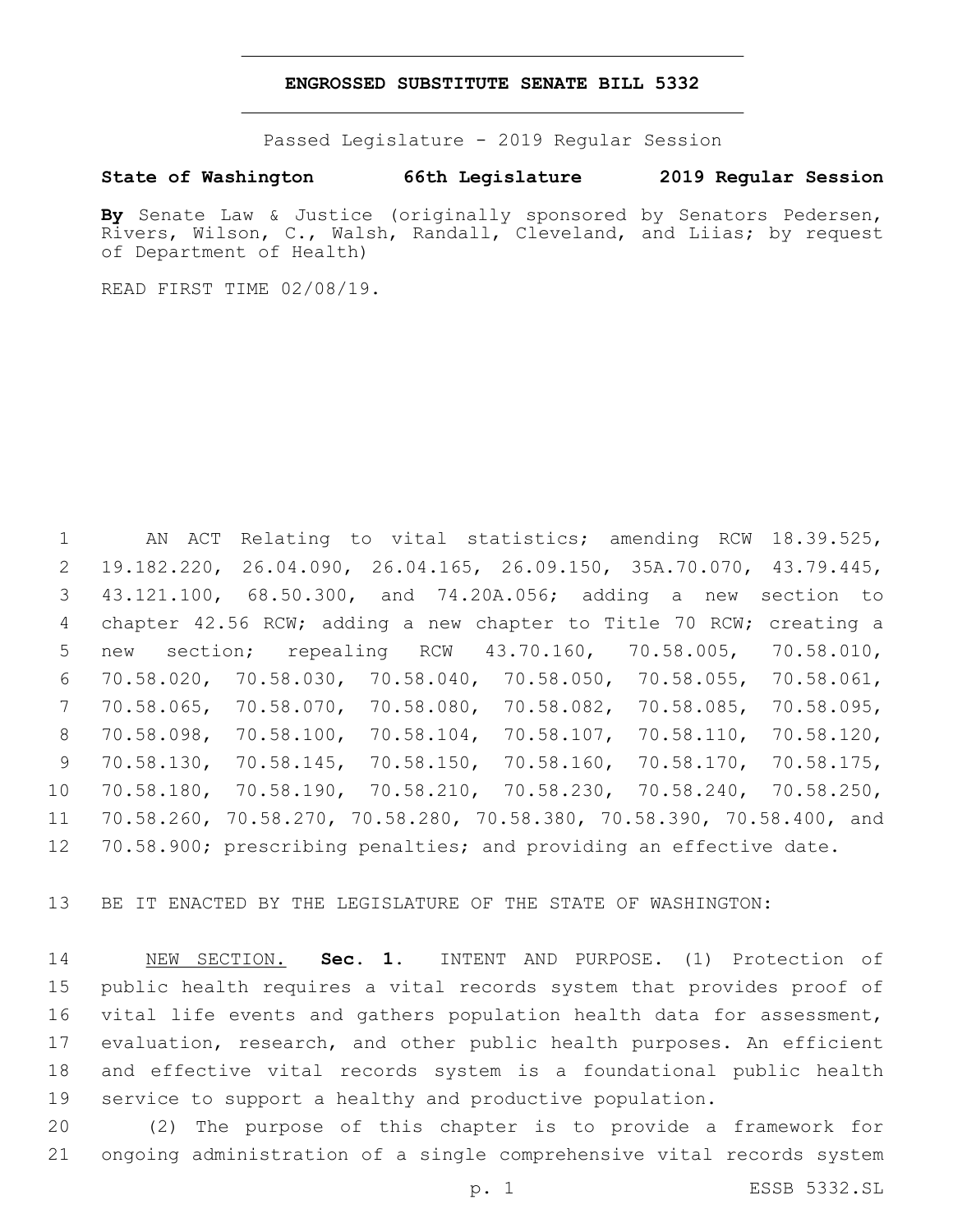in the state that is operated and maintained by the department, under the supervision of the state registrar, to preserve the security, integrity, and confidentiality of state vital records and vital statistics, established under RCW 43.70.130 and this chapter.

 NEW SECTION. **Sec. 2.** DEFINITIONS. The definitions in this section apply throughout this chapter unless the context clearly requires otherwise.

 (1) "Adult" means a person who is at least eighteen years of age, 9 or an emancipated minor under chapter 13.64 RCW.

 (2) "Amendment" means a change to a certification item on the 11 vital record.

 (3) "Authorized representative" means a person permitted to 13 receive a certification who is:

 (a) Identified in a notarized statement signed by a qualified 15 applicant; or

 (b) An agent identified in a power of attorney as defined in 17 chapter 11.125 RCW.

 (4) "Certification" means the document, in either paper or electronic format, containing all or part of the information contained in the original vital record from which the document is derived, and is issued from the central vital records system. A certification includes an attestation by the state or local registrar to the accuracy of information, and has the full force and effect of 24 the original vital record.

 (5) "Certification item" means any item of information that 26 appears on certifications.

 (6) "Coroner" means the person elected or appointed in a county under chapter 36.16 RCW to serve as the county coroner and fulfill the responsibilities established under chapter 36.24 RCW.

 (7) "Cremated remains" has the same meaning as "cremated human 31 remains" in chapter 68.04 RCW.

 (8) "Delayed report of live birth" means the report submitted to the department for the purpose of registering the live birth of a person born in state that was not registered within one year of the 35 date of live birth.

(9) "Department" means the department of health.

 (10) "Domestic partner" means a party to a state registered domestic partnership established under chapter 26.60 RCW.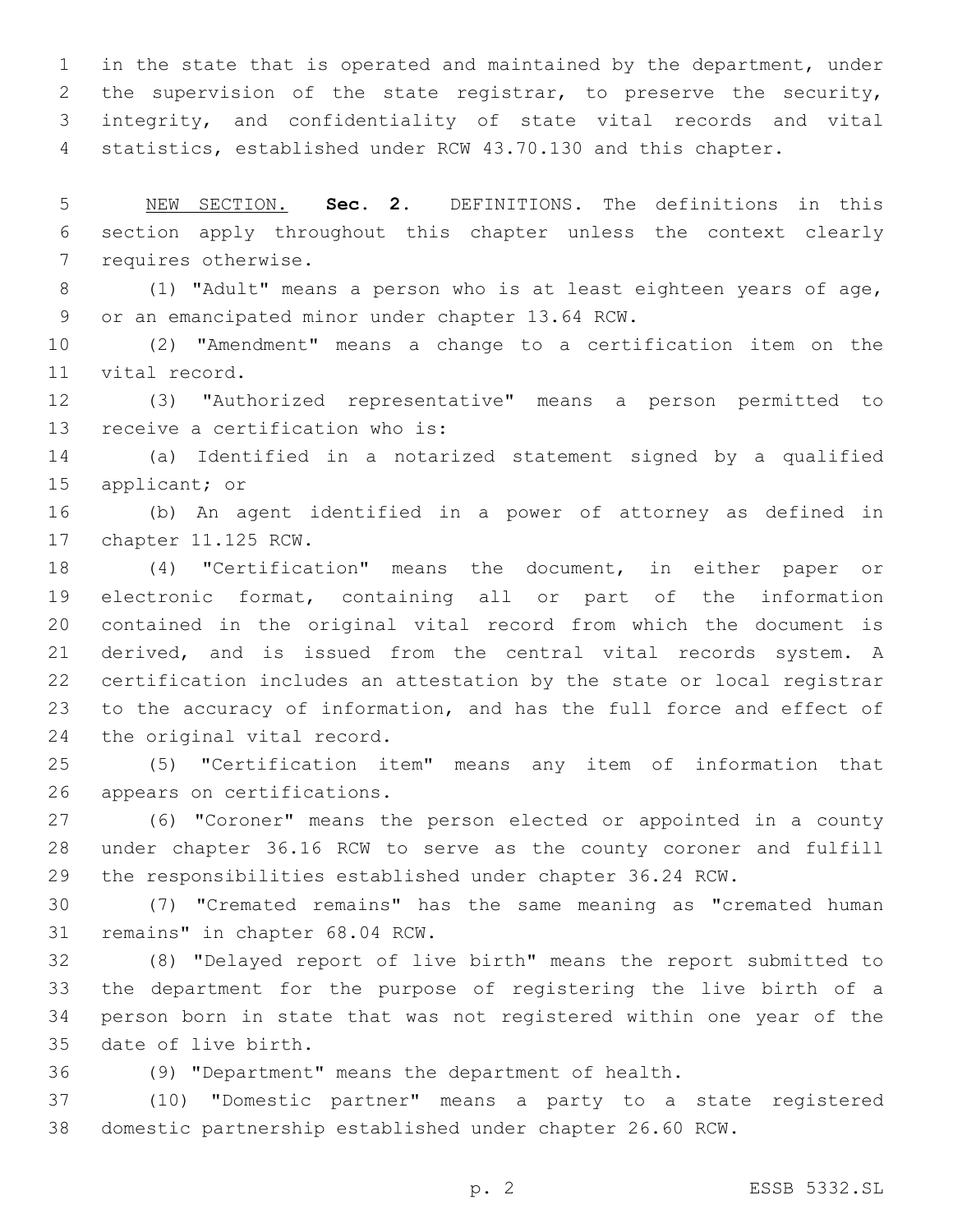(11) "Facility" means any licensed establishment, public or private, located in state, which provides inpatient or outpatient medical, surgical, or diagnostic care or treatment; or nursing, custodial, or domiciliary care. The term also includes establishments to which persons are committed by law including, but not limited to:

 (a) Mental illness detention facilities designated to assess, diagnose, and treat individuals detained or committed, under chapter 8 71.05 RCW;

9 (b) City and county jails;

(c) State department of corrections facilities; and

(d) Juvenile correction centers governed by Title 72 RCW.

 (12) "Fetal death" means any product of conception that shows no evidence of life, such as breathing, beating of the heart, pulsation 14 of the umbilical cord, or definite movement of voluntary muscles after complete expulsion or extraction from the individual who gave birth that is not an induced termination of pregnancy and:

 (a) Has completed twenty or more weeks of gestation as calculated from the date the last menstrual period of the individual who gave birth began, to the date of expulsion or extraction; or

 (b) Weighs three hundred fifty grams or more, if weeks of 21 gestation are not known.

 (13) "Final disposition" means the burial, interment, entombment, cremation, removal from the state, or other manner of disposing of human remains as authorized under chapter 68.50 RCW.

 (14) "Funeral director" means a person licensed under chapter 26 18.39 RCW as a funeral director.

 (15) "Funeral establishment" means a place of business licensed under chapter 18.39 RCW as a funeral establishment.

 (16) "Government agencies" include state boards, commissions, committees, departments, educational institutions, or other state agencies which are created by or pursuant to statute, other than courts and the legislature; county or city agencies, United States federal agencies, and federally recognized tribes and tribal organizations.34

 (17) "Human remains" means the body of a deceased person, includes the body in any stage of decomposition, and includes cremated human remains, but does not include human remains that are or were at any time under the jurisdiction of the state physical 39 anthropologist under chapter 27.44 RCW.

(18) "Individual" means a natural person.40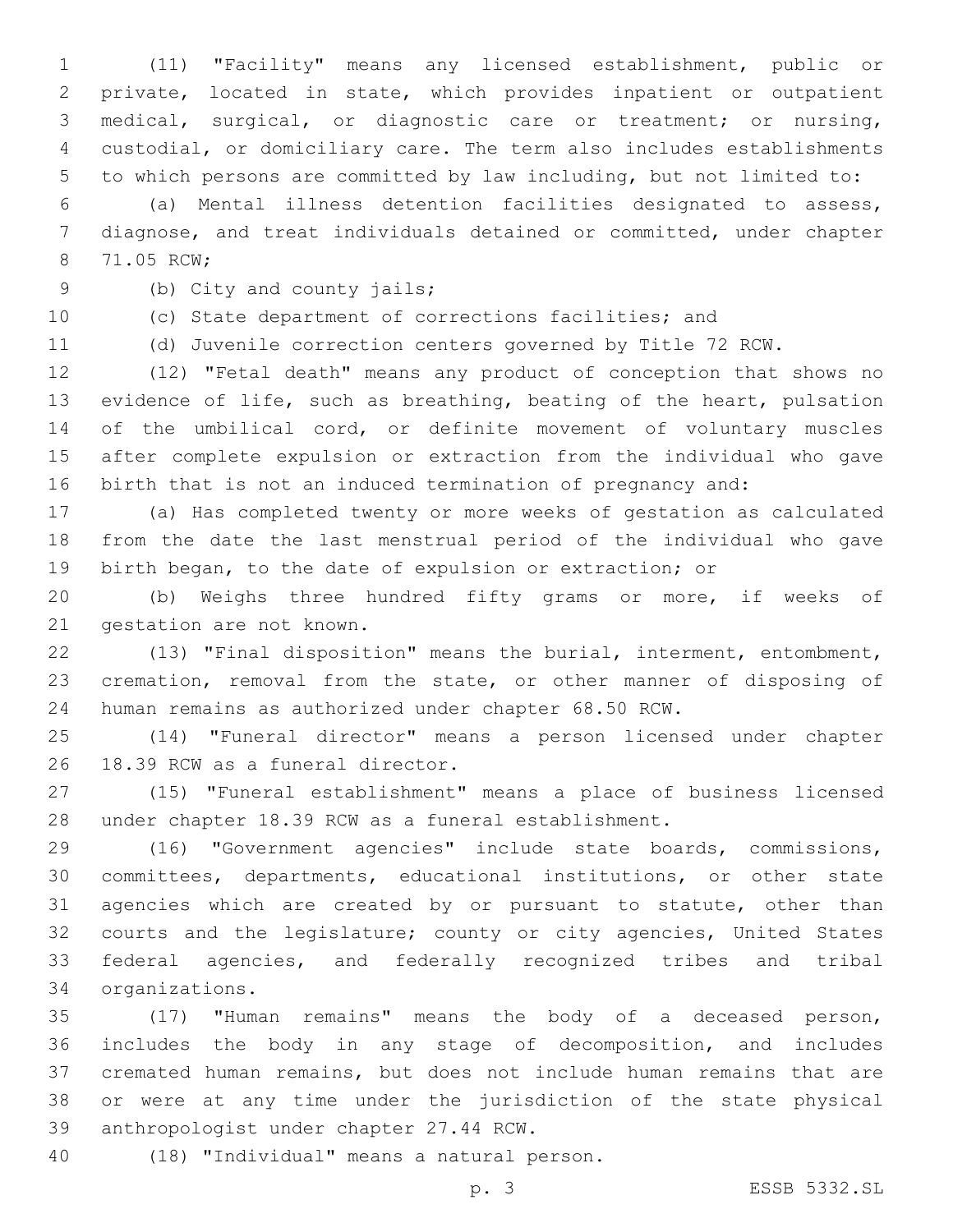(19) "Induced termination of pregnancy" means the purposeful interruption of an intrauterine pregnancy with an intention other than to produce a live-born infant, and which does not result in a 4 live birth.

 (20) "Informational copy" means a birth or death record issued from the central vital records system, containing all or part of the information contained in the original vital record from which the document is derived, and indicating it cannot be used for legal 9 purposes on its face.

 (21) "Legal guardian" means a person who serves as a guardian for the purpose of either legal or custodial matters, or both, relating to the person for whom the guardian is appointed. The term legal guardian includes, but is not limited to, guardians appointed 14 pursuant to chapters 11.88 and 13.36 RCW.

 (22) "Legal representative" means a licensed attorney representing either the subject of the record or qualified applicant.

 (23) "Live birth" means the complete expulsion or extraction of a product of human conception from the individual who gave birth, 19 irrespective of the duration of pregnancy, which, after such expulsion or extraction, breathes or shows any other evidence of life, such as beating of the heart, pulsation of the umbilical cord, 22 or definite movement of voluntary muscles.

 (24) "Local health officer" has the same meaning as in chapter 24 70.05 RCW.

 (25) "Medical certifier" for a death or fetal death means an individual required to attest to the cause of death information provided on a report of death or fetal death. Each individual certifying cause of death or fetal death may certify cause of death only as permitted by that individual's professional scope of 30 practice. These individuals include:

 (a) A physician, physician's assistant, or an advanced registered nurse practitioner last in attendance at death or who treated the decedent through examination, medical advice, or medications within 34 the twelve months preceding the death;

(b) A midwife, only in cases of fetal death; and

 (c) A physician performing an autopsy, when the decedent was not treated within the last twelve months and the person died a natural 38 death.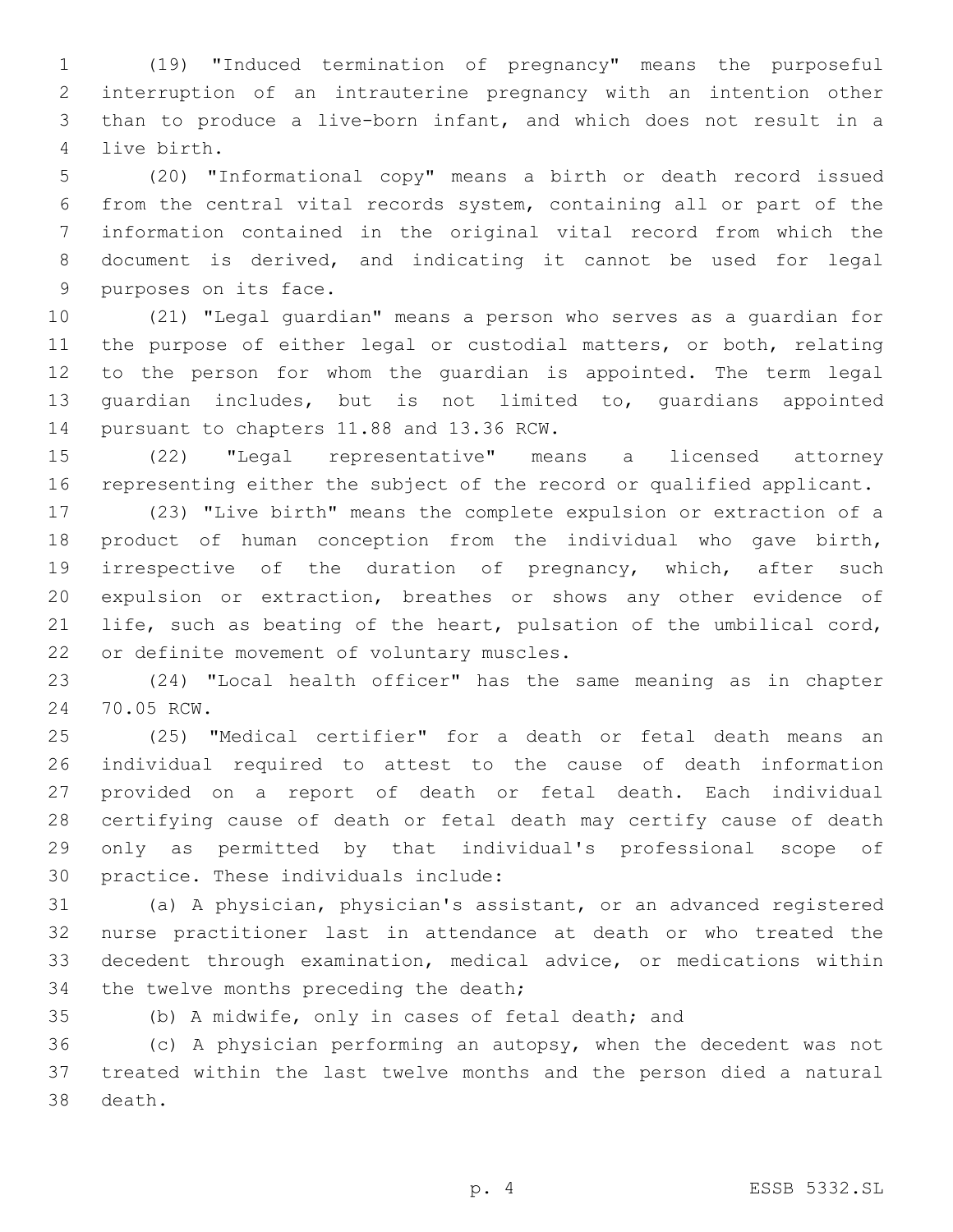(26) "Medical examiner" means the person appointed under chapter 36.24 RCW to fulfill the responsibilities established under chapter 3 36.24 RCW.

 (27) "Midwife" means a person licensed to practice midwifery 5 pursuant to chapter 18.50 RCW.

 (28) "Physician" means a person licensed to practice medicine, naturopathy, or osteopathy pursuant to Title 18 RCW.

 (29) "Registration" or "register" means the process by which a report is approved and incorporated as a vital record into the vital 10 records system.

 (30) "Registration date" means the month, day, and year a report 12 is incorporated into the vital records system.

 (31) "Report" means an electronic or paper document containing information related to a vital life event for the purpose of 15 registering the vital life event.

 (32) "Sealed record" means the original record of a vital life event and the evidence submitted to support a change to the original 18 record.

(33) "Secretary" means the secretary of the department of health.

(34) "State" means Washington state unless otherwise specified.

 (35) "State registrar" means the person appointed by the secretary to administer the vital records system under section 4 of 23 this act.

 (36) "Territory of the United States" means American Samoa, the Commonwealth of the Northern Mariana Islands, the Commonwealth of Puerto Rico, Guam, and the United States Virgin Islands.

 (37) "Vital life event" means a birth, death, fetal death, marriage, dissolution of marriage, dissolution of domestic partnership, declaration of invalidity of marriage, declaration of invalidity of domestic partnership, and legal separation.

 (38) "Vital record" or "record" means a report of a vital life event that has been registered and supporting documentation.

 (39) "Vital records system" means the statewide system created, operated, and maintained by the department under this chapter.

 (40) "Vital statistics" means the aggregated data derived from vital records, including related reports, and supporting documentation.37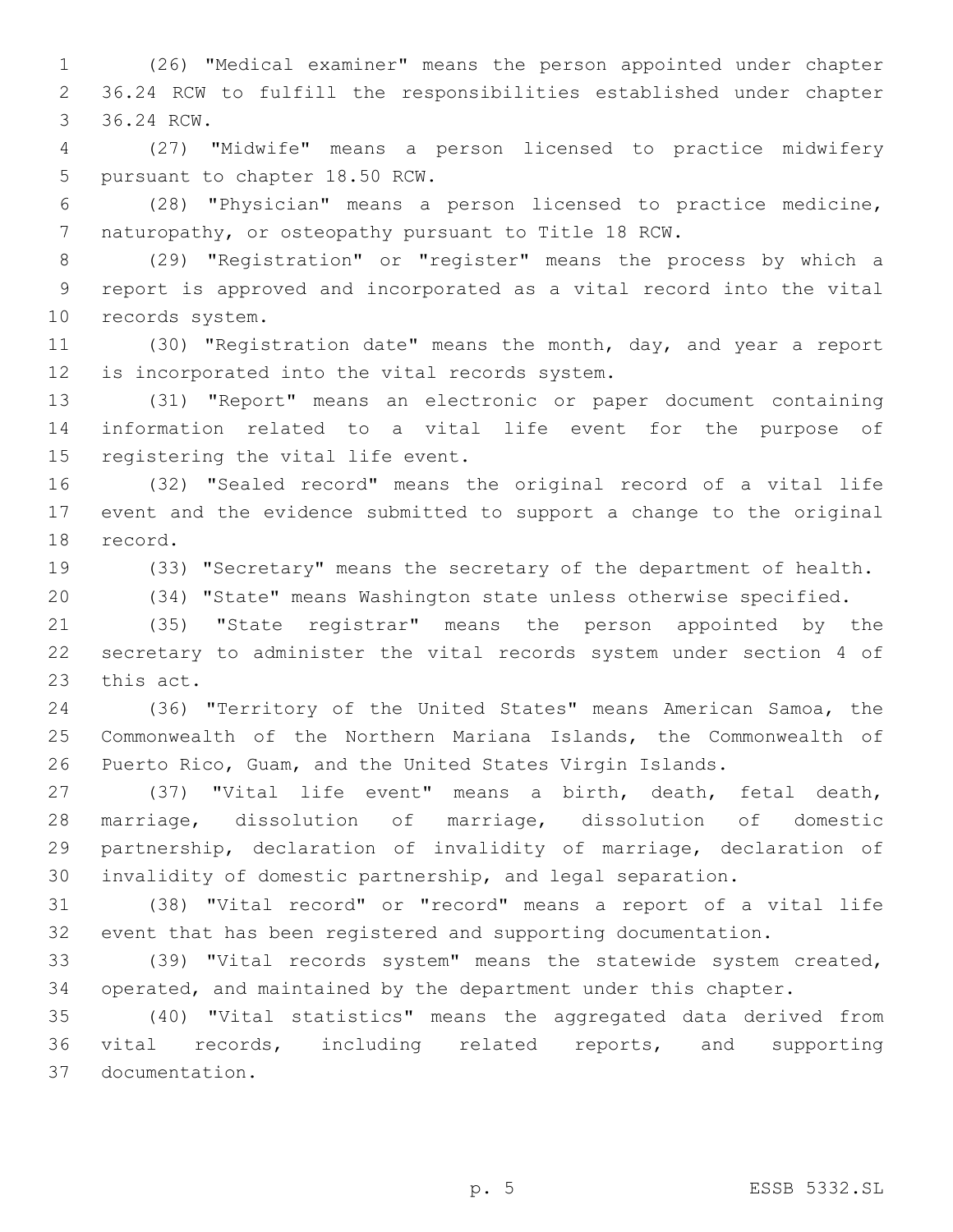NEW SECTION. **Sec. 3.** RULE MAKING. (1) The secretary shall have charge of the state vital records system and shall adopt rules to ensure implementation of the vital records system and this chapter.

 (2) The secretary may adopt rules to set fees for services related to the vital records system including, but not limited to, expediting requests, verification and access for government agencies, registering reports of delayed birth, amending vital records, and 8 releasing vital records and vital statistics.

 (3) The state board of health may adopt, amend, or repeal rules requiring statistical information related to birth and manner of 11 delivery.

 NEW SECTION. **Sec. 4.** APPOINTMENT OF THE STATE REGISTRAR. The secretary shall appoint the state registrar in accordance with RCW 43.70.020 and 43.70.150.

 NEW SECTION. **Sec. 5.** DUTIES OF THE STATE REGISTRAR. (1) The state registrar shall administer and enforce the provisions of this chapter and shall:

 (a) Administer the operation and maintenance of the vital records 19 system to preserve the security, integrity, and confidentiality of state vital records and vital statistics established under RCW 21 43.70.130 and 43.70.150 and this chapter;

 (b) Prescribe paper and electronic forms needed to carry out the 23 purposes of this chapter;

 (c) Prescribe the information required in forms, reports, vital records, certifications, or other documents authorized by this 26 chapter;

 (d) Prescribe the means for transmission of data, including electronic submission, necessary to accomplish the purpose of complete, accurate, and timely reporting and registration;

 (e) Review reports to determine if additional information is necessary to register the report. If any reports are incomplete, the state registrar shall require submission of information necessary to 33 make the record complete;

 (f) Deny or revoke registration of a report or application for an amendment, or withhold or deny issuance of a certification for the 36 reasons permitted by this chapter;

 (g) Prepare and publish vital statistics pursuant to this 38 chapter;

p. 6 ESSB 5332.SL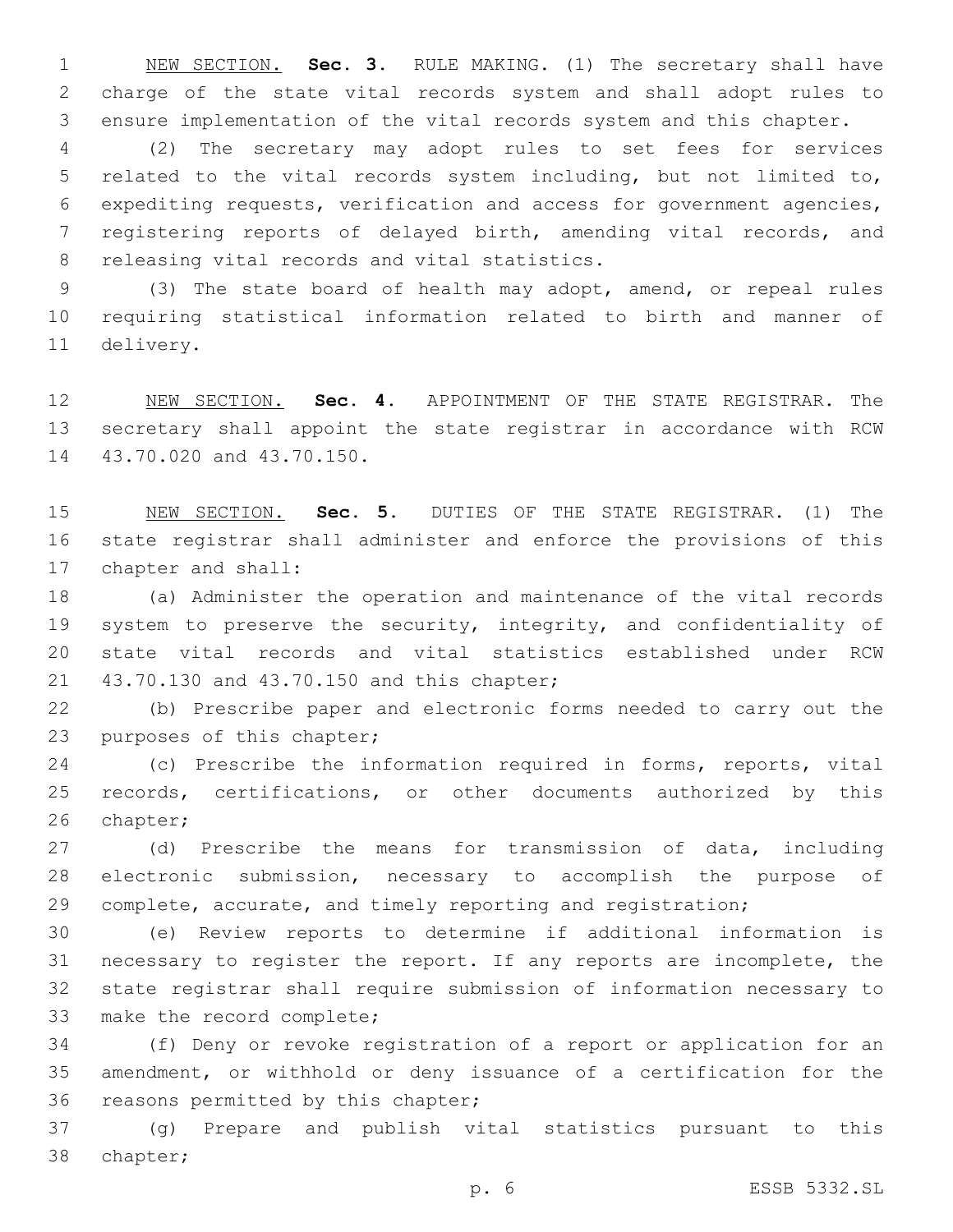(h) Prepare a plan to provide for the continuity of operations of the vital records system in the event of an emergency;

 (i) Take measures to prevent the fraudulent use of vital records; 4 and

 (j) Perform data quality assurance and record matching activities.6

 (2) The state registrar may delegate functions and duties vested in the state registrar under this section to employees of the 9 department.

 (3) The state registrar may appoint a deputy state registrar, 11 with the concurrence of the secretary, with the same authority granted to the state registrar under this chapter.

 NEW SECTION. **Sec. 6.** APPOINTMENT OF LOCAL AND DEPUTY REGISTRARS. (1) Under the direction and control of the state registrar, the local health officer of each health jurisdiction is and shall serve as local registrar.

 (2) Subject to the approval of the state registrar, each local registrar shall appoint a sufficient number of deputy registrars to perform the duties prescribed by this chapter applicable to local registrars. The local registrar shall submit each proposed appointment to the state registrar in writing. The state registrar shall either approve or deny the appointment in writing prior to the assumption of duties by the deputy registrar. The state registrar may 24 deny an appointment for good cause.

 (3) The state registrar shall authorize a local or deputy registrar to access the electronic vital records databases to issue birth or death certifications upon the local or deputy registrar's appointment. Access and use of the database by the local or deputy 29 registrar must be consistent with this chapter.

 (4) The state board of health may remove the local health officer as local registrar upon finding evidence of neglect in the 32 performance of duties as local registrar.

 NEW SECTION. **Sec. 7.** SECURITY OF THE VITAL RECORDS SYSTEM. (1) A person may not prepare or issue any vital record that purports to be an original, certification of, or copy of a vital record except as authorized in this chapter.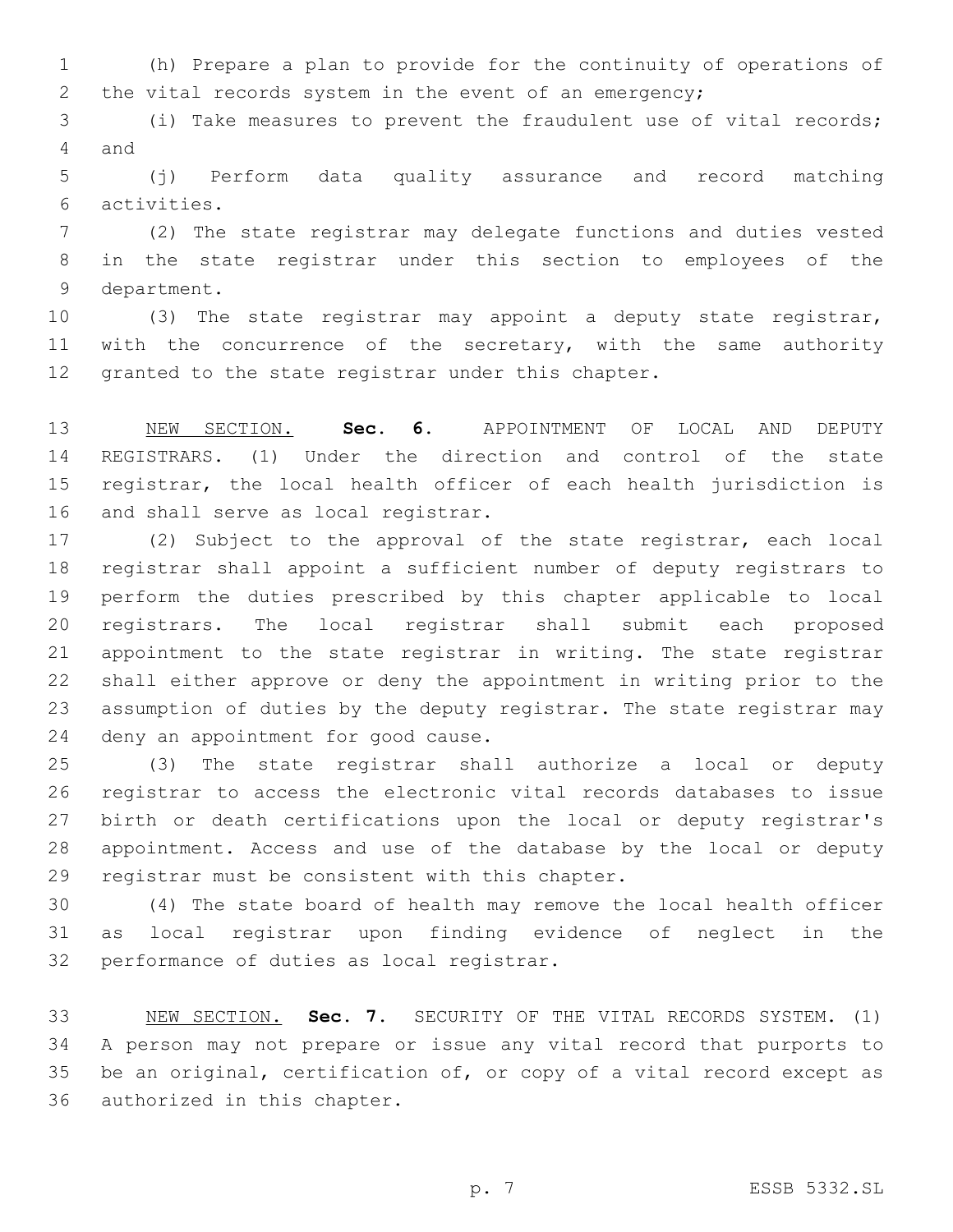(2) All certifications of vital records must include security features to deter alteration, counterfeiting, or simulation without 3 ready detection.

 (3) All informational copies must indicate that they cannot be 5 used for legal purposes on their face.

(4) The state registrar may:6

 (a) Authorize users of the vital records system to access specific components of the vital records system based on their 9 official duties;

 (b) Require users authorized under this section to acknowledge 11 having read and understood security procedures and penalties;

 (c) Revoke user access of the vital records system when the user violates security procedures or when the user no longer needs access 14 to conduct official duties;

 (d) Ensure that state birth records are marked as deceased upon 16 receipt of death records; and

 (e) Periodically test and audit the vital records system for purposes of detecting fraud. If fraud is suspected, the state registrar may provide copies of the evidence to appropriate authorities for further investigation consistent with the provisions of section 26 of this act. The state registrar may retain the results 22 of such tests and audits, which are not subject to inspection or copying except upon order of a court of competent jurisdiction.

 (5) The state registrar may, at the state registrar's discretion, validate data provided in reports filed for registration through site visits or with independent sources outside the vital records system at a frequency specified by the state registrar to maximize the 28 integrity of the data collected.

 NEW SECTION. **Sec. 8.** CONTENT, SUBMISSION, AND HANDLING OF REPORTS AND VITAL RECORDS. (1) Forms prescribed by the state registrar must be used in reporting, registering, and issuing certifications and informational copies, and preserving vital records, or in otherwise carrying out the purpose of this chapter.

 (2) Reports must contain the data required for registration. No report may be held to be complete and correct that does not supply all items of information required under this chapter, or that does not satisfactorily account for the omission of required items.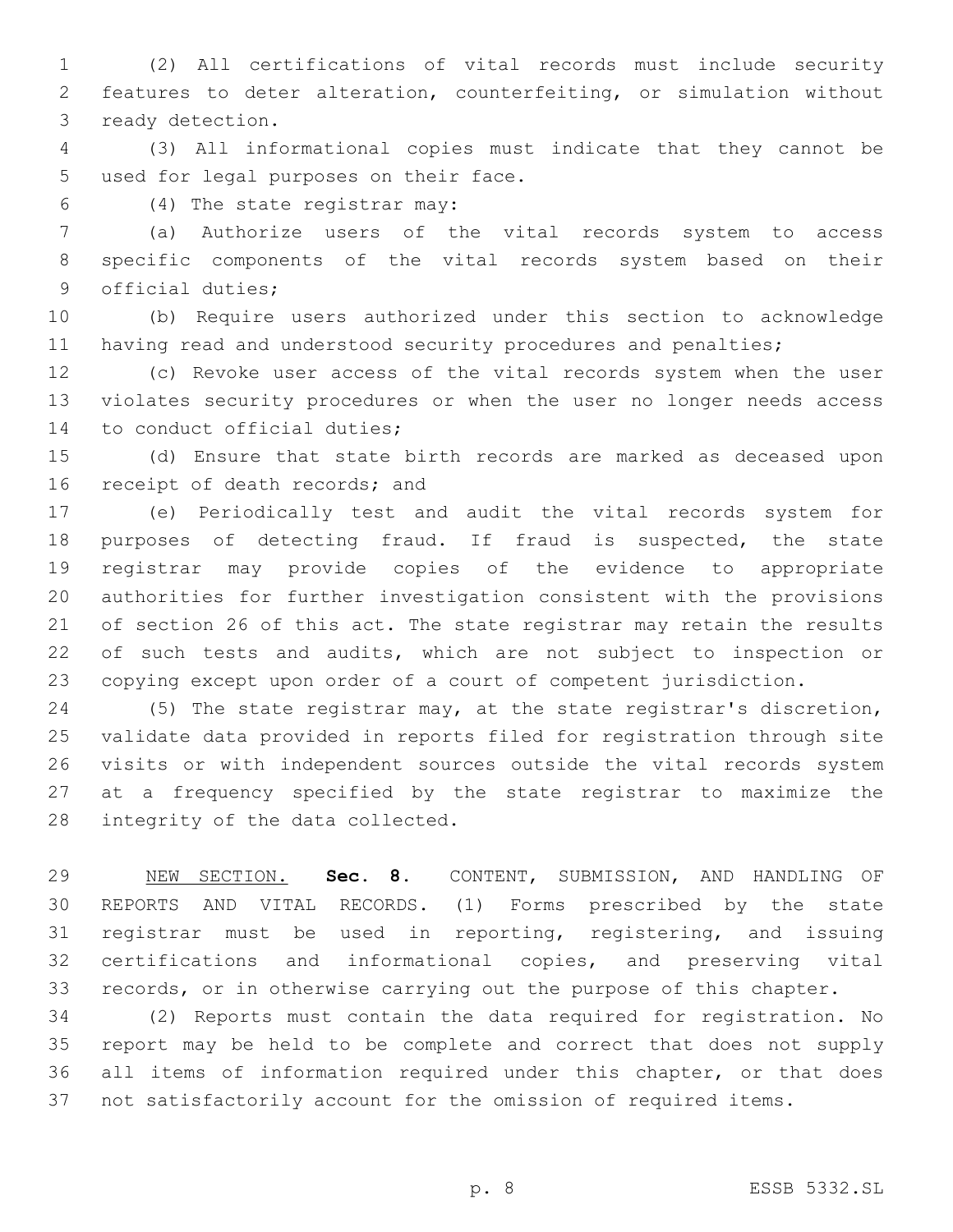NEW SECTION. **Sec. 9.** REGISTRATION OF LIVE BIRTH—KNOWN PARENTAGE. (1) A facility representative or midwife shall prepare and submit a report of live birth for each live birth at which that person attended that occurs in this state to the department within ten calendar days after the birth occurs. The facility representative or midwife shall:

 (a) Include all data and evidence required to establish the facts 8 of live birth under this section;

 (b) Include parentage information consistent with chapters 26.26A 10 and 26.26B RCW;

 (c) Include all statistical information required about the 12 individual who gave birth;

 (d) Ensure the accuracy of the personal data entered on the 14 report; and

 (e) Attest the child was born alive at the place and time, and on 16 the date stated on the report.

 (2) The health care provider or facility representative providing prenatal care shall provide the prenatal care information required for the report of live birth to the facility where the delivery is expected to occur not less than thirty calendar days prior to the 21 expected delivery date.

 (3) When a live birth occurs in a facility or en route to a facility, the facility representative shall submit the report of live 24 birth consistent with this section.

 (4) When a live birth occurs outside a facility and not en route to a facility, the report of live birth must be filed consistent with 27 this section by the:

(a) Health care provider in attendance of the live birth; or

 (b) Facility representative where the individual who gave birth and child are examined, if that examination happens within ten 31 calendar days of live birth.

 (5) For an unattended live birth not reported under subsection (4) of this section, a report of live birth and an affidavit stating the facts of the birth must be filed with the department within ten 35 calendar days of the live birth.

 (a) The report of live birth must be completed and signed by a person with knowledge of the facts of the birth other than the 38 individual who gave birth to the child.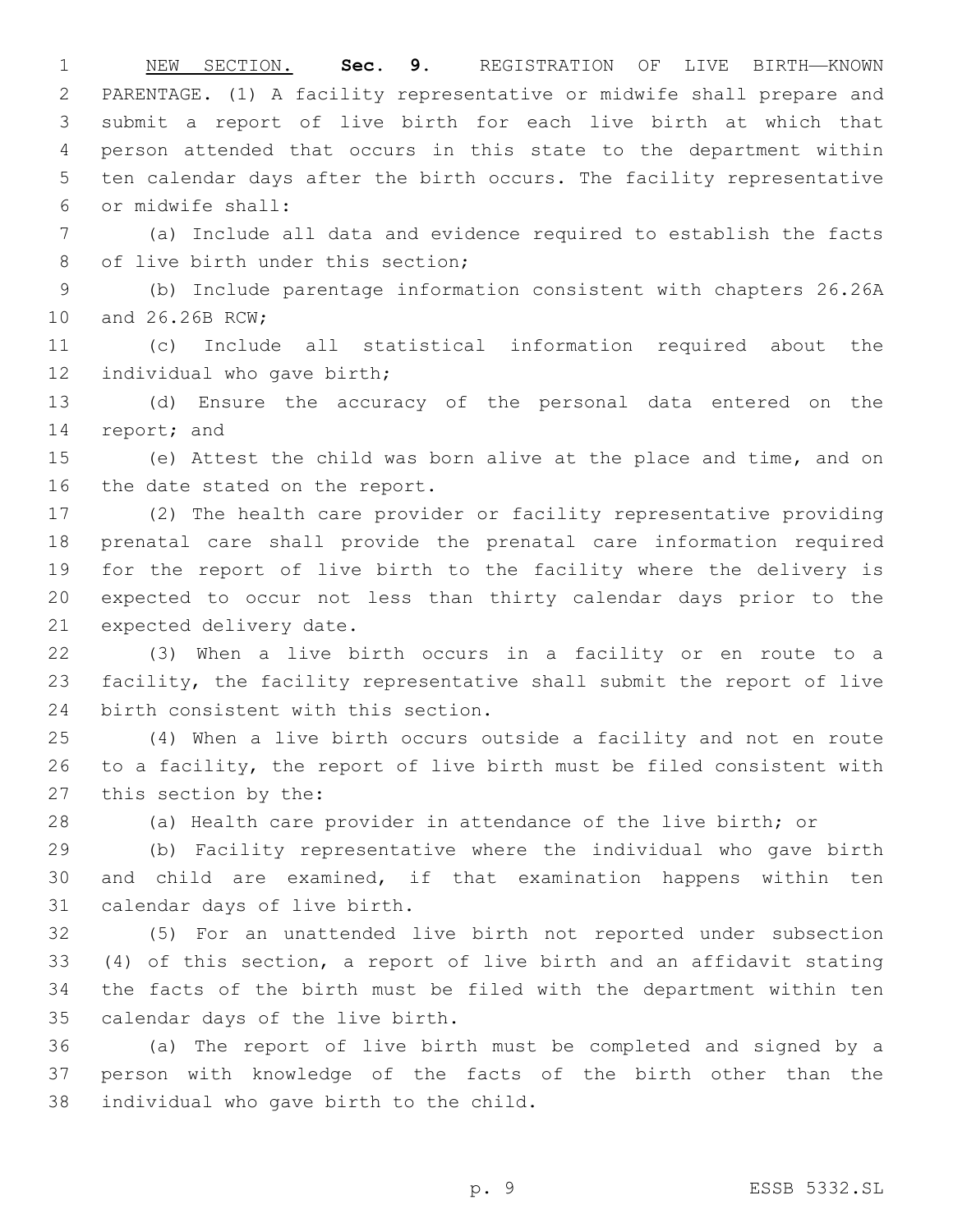(b) The affidavit attesting to the facts of the birth must be completed and signed by the individual who gave birth, other parent, or other person with knowledge of the facts of the birth.

 (c) The report of live birth and affidavit must not be signed by 5 the same person.

(6) When the live birth occurs on a moving conveyance:

 (a) Within the United States, and the child is first removed from the conveyance in state, the place where the child is first removed 9 from the conveyance must be registered as the place of live birth;

 (b) While in international waters or air space, or in a foreign country or its air space, and the child is first removed from the conveyance in state, the live birth must be registered in this state. The report of live birth under this subsection must show the actual 14 place of live birth insofar as can be determined.

 (7) The facility representative or midwife shall provide written and oral information and required forms, furnished by the department 17 of social and health services and the state registrar, to the parents of a child about establishing parentage pursuant to chapter 26.26A 19 RCW.

 (8) The state registrar may not register a report of live birth unless it has been completed and filed in accordance with this 22 chapter.

 (9) A report of a live born child of unknown parentage must be registered in accordance with section 10 of this act.

 (10) A delayed report of live birth filed after one year from the date of live birth must be registered in accordance with section 11 27 of this act.

 NEW SECTION. **Sec. 10.** REGISTRATION OF LIVE BIRTH—UNKNOWN PARENTAGE. (1) When a child is found for whom no record of live birth is known to be on file, within ten calendar days of the child being found, a report of a live birth must be filed with the department in a manner prescribed by the state registrar.

 (2) If the child is identified at a later date and another live birth record is found, the state registrar shall void the record 35 registered under subsection (1) of this section.

 (3) This section cannot be used when the report of live birth is considered a delayed registration under section 11 of this act or an unattended live birth under section 9(5) of this act.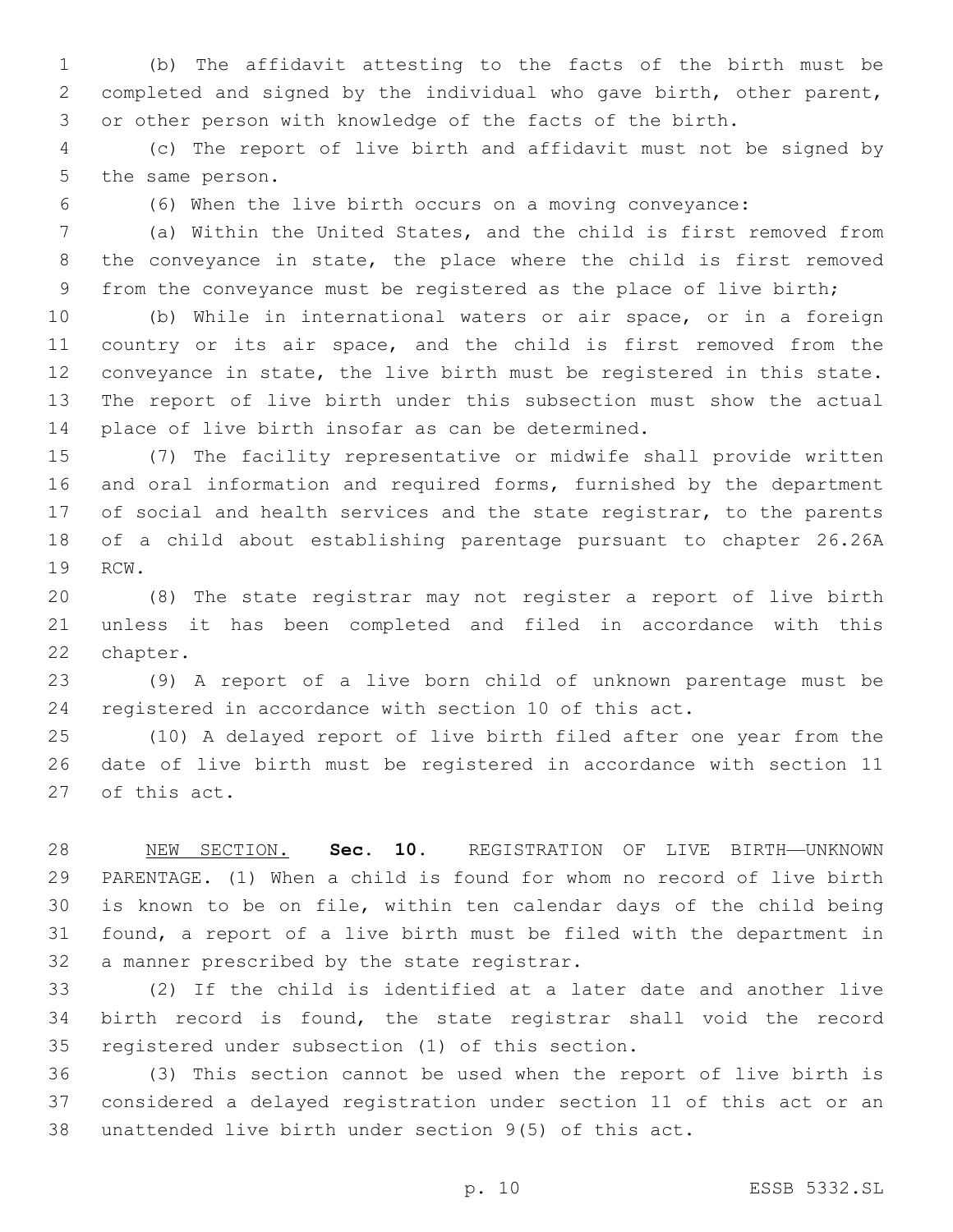NEW SECTION. **Sec. 11.** DELAYED REGISTRATION OF LIVE BIRTH. (1) An individual requesting a delayed report of live birth shall submit to the state registrar a completed and signed delayed report of live birth. Each report must include documentary evidence establishing the facts of the live birth and any applicable fees. The completed delayed report of live birth must be signed and sworn under penalty of perjury by the individual whose live birth is to be registered if the individual is an adult, or by the parent or legal guardian if the individual whose live birth is to be registered is not an adult.

 (2) An individual requesting the delayed report of live birth of an individual under twelve years of age must establish the facts concerning full name, date, and place of live birth.

 (3) An individual requesting the delayed report of live birth of an individual twelve years of age or over must establish the facts concerning full name, date, and place of live birth and the full name prior to first marriage of the individual who gave birth. Documentary evidence for an individual twelve years of age or over, other than affidavits, must have been established at least five years prior to 19 the date of application.

 (4) Each piece of documentary evidence must come from a unique 21 source in the form of the original record or an exact copy thereof. The individual requesting the delayed report of live birth must either be able to authenticate the source of each document presented to the department, or present to the department a signed statement from the custodian of the record or document which attests to the authenticity of the document and the accuracy of the facts contained 27 in the document.

 (5) The state registrar may verify the authenticity and accuracy of documentary evidence provided by the individual requesting a 30 delayed report of live birth.

 (6) The state registrar shall not register a delayed report of live birth until all applicable provisions of this chapter have been 33 met to the satisfaction of the state registrar.

 (7) Upon review and approval of a delayed report of live birth, the state registrar shall register a delayed report of live birth. The delayed birth record must include a description of the evidence 37 used to establish the delayed birth record.

 (8) If the state registrar denies a delayed report of live birth, section 12 of this act is the sole remedy for decisions made under this section. The administrative procedure act, chapter 34.05 RCW,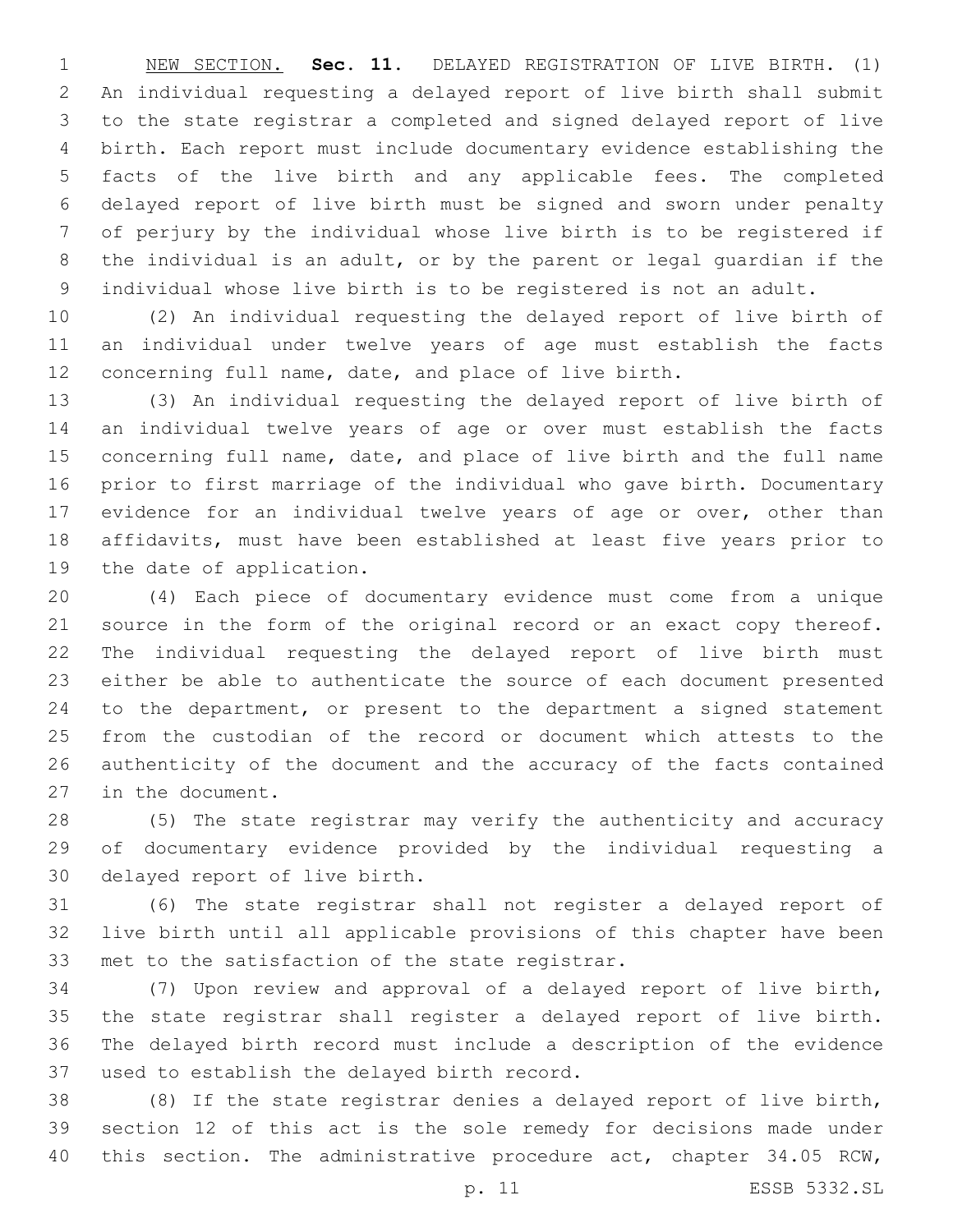does not govern review of decisions on registration of delayed reports of live birth made by the state registrar under this section.

 NEW SECTION. **Sec. 12.** REGISTRATION OF LIVE BIRTH—COURT ORDERED. (1) If the state registrar denies a delayed report of live birth under the provisions of section 11 of this act, the individual requesting the delayed report of live birth may petition a court of competent jurisdiction for an order establishing a record of the name, date, and place of the live birth, and parentage of the individual whose live birth is to be registered.

10 (2) The petition must allege:

 (a) The individual for whom a delayed report of live birth is 12 sought was born in state;

 (b) No report of live birth of the individual can be found in the 14 vital records system;

 (c) Diligent efforts by the petitioner have failed to obtain the evidence required in accordance with section 11 of this act; and

 (d) The state registrar has denied a delayed report of live 18 birth.

 (3) The petition must be accompanied by a statement of the state registrar made in accordance with section 11 of this act and all documentary evidence to support such registration which was filed 22 with the state registrar.

 (4) The court shall fix a time and place for hearing the petition. The petitioner shall serve the state registrar with notice of the time and place for hearing and shall include with such notice the petition filed with the court. The petitioner shall give the state registrar notice at least thirty calendar days prior to the 28 date set for the hearing.

 (5) The state registrar, or the state registrar's designee, may present at the hearing any information the state registrar believes will be useful to the court. The state registrar is not required to attend or appear for the hearing, and the court may proceed without the state registrar if the state registrar does not appear at the designated time and place set for hearing in the notice.

(6) The burden of proof is on the petitioner.35

 (7) If the court finds, by clear and convincing evidence, that the individual for whom a delayed report of live birth is sought was born in state, the court shall issue an order requiring the state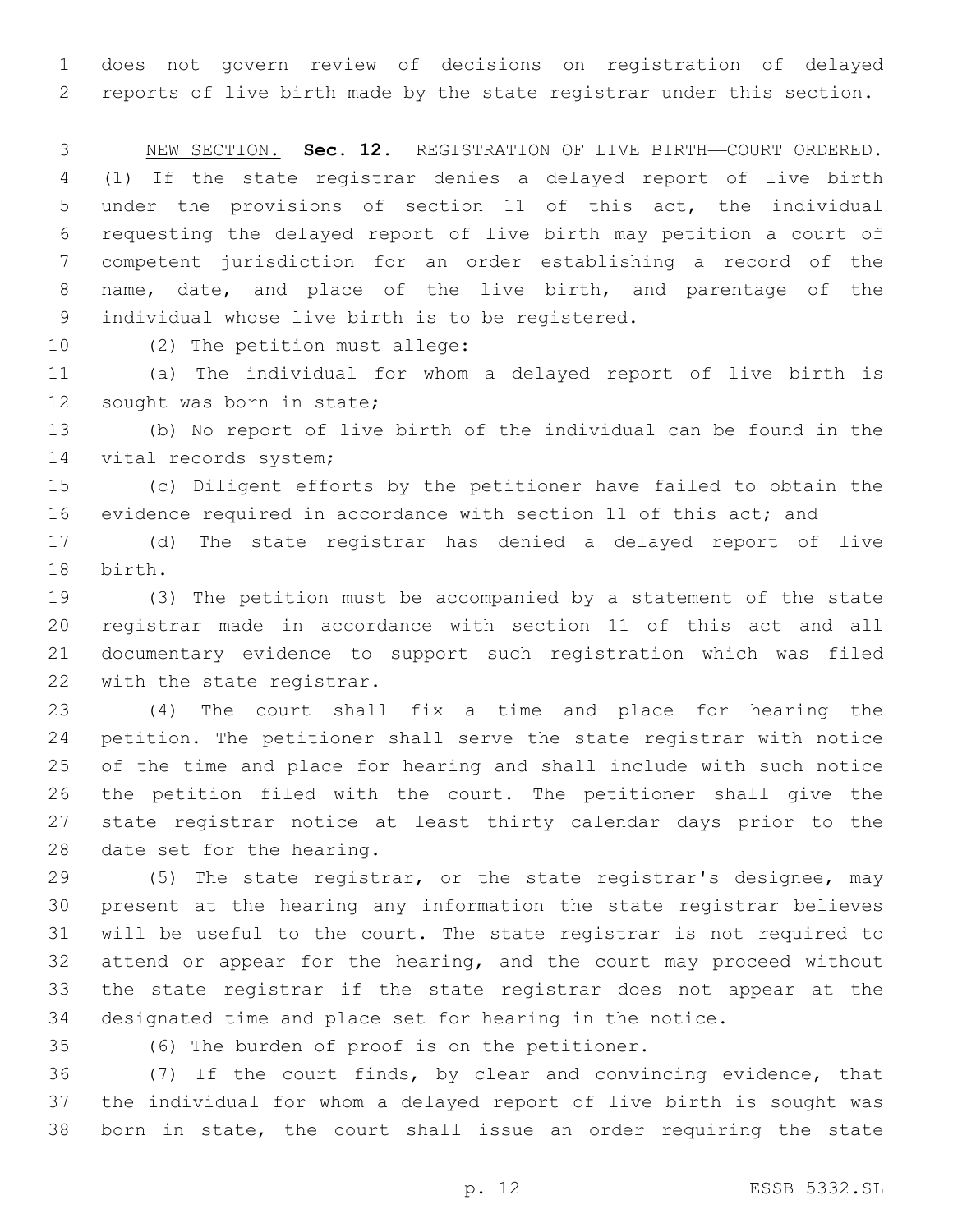registrar to establish a delayed record of live birth. This order must include, at a minimum, the following findings:

 (a) The full name, city and county of live birth, and birth date to be registered of the individual whose live birth is to be 5 registered;

 (b) The full name, state or country of birth, and date of birth 7 of the individual who gave birth; and

 (c) A statement of the evidence relied on by the court in making 9 the order.

 (8) The clerk of the court shall forward the order to the state registrar within five business days after the order is entered.

 (9) The state registrar shall register the live birth upon receipt of an order to register a delayed report of live birth from a court of competent jurisdiction, and must include the court case number and the date of the order in the vital record.

 NEW SECTION. **Sec. 13.** REGISTRATION OF DEATH AND FETAL DEATH. (1)(a) Reports of death and fetal death must comply with the requirements of this section.

 (b) For the purposes of this section, "death" includes "fetal 20 death" as defined in section 2 of this act.

 (2) A complete report of death must be filed with the local registrar in the local health jurisdiction where the death occurred for each death that occurs in this state. Except for circumstances covered by subsection (7) of this section, the report must be filed within five calendar days after the death or finding of human remains and prior to final disposition of the human remains as required by 27 this section.

 (a) If the place of death is unknown and the human remains are found in state prior to final disposition, the death must be filed in state and the place where the human remains were found is the place 31 of death.

 (b) When death occurs in a moving conveyance within or outside the United States and the human remains are first removed from the conveyance in state, the death must be filed in state and the place of death is the place where the remains were removed from the moving 36 conveyance.

 (c) In all other cases, the place where death is pronounced is 38 the place where death occurred.

p. 13 ESSB 5332.SL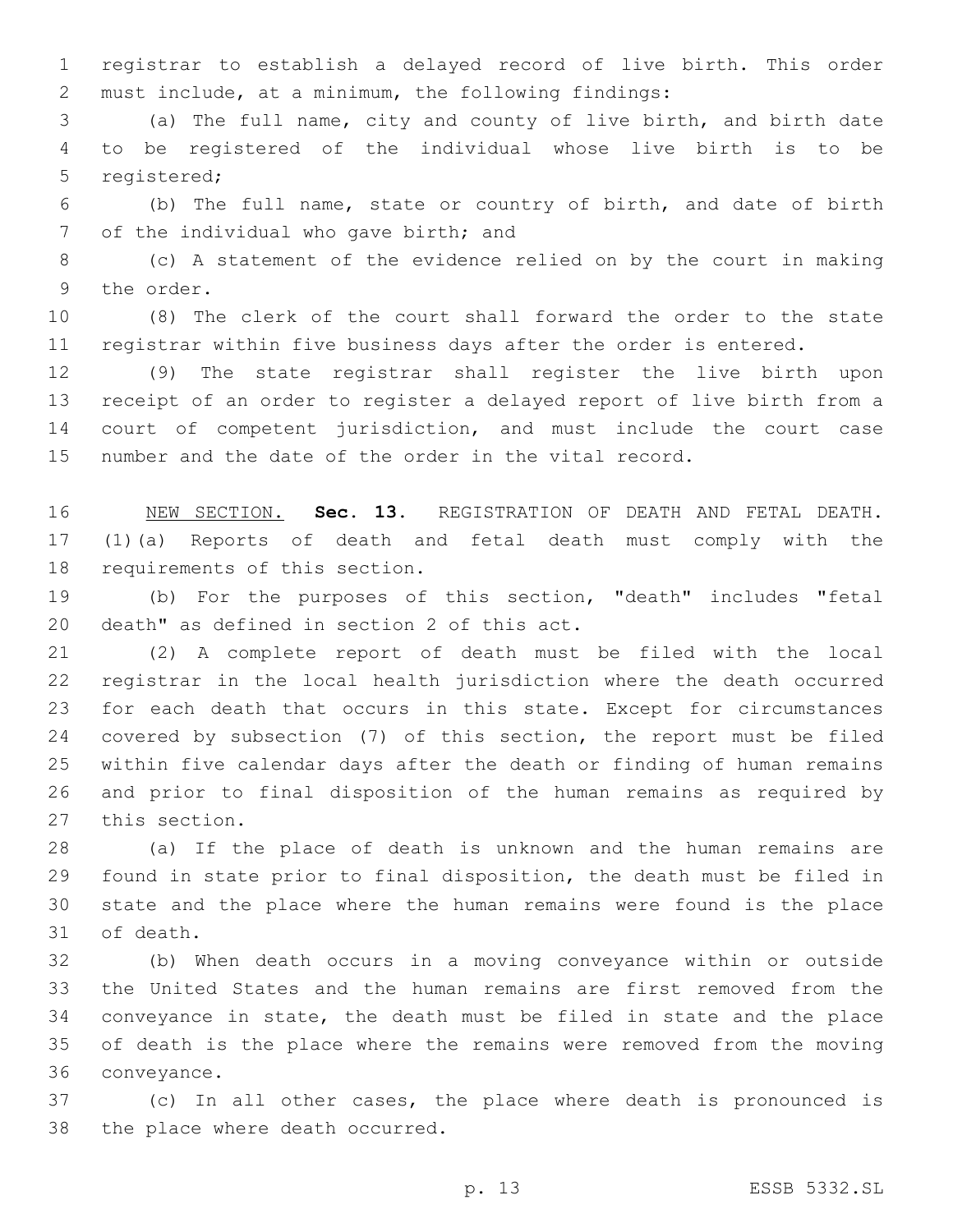(d) An approximate date of death may be used if date of death is unknown. If the date cannot be determined by approximation, the date of death must be the date the human remains were found.

 (3) If the death occurred with medical attendance, a funeral director, funeral establishment, or person having the right to control the disposition of the human remains under RCW 68.50.160 7 shall:

 (a) Obtain and enter personal data on the report of death about the decedent from the person best qualified to provide the 10 information;

 (b) Provide the report of death to the medical certifier within two calendar days after the death or finding of human remains;

 (c) File the completed report of death with the local registrar; 14 and

 (d) Obtain a burial transit permit prior to the disposition of the human remains as required in section 14 of this act.

17 (4) The medical certifier shall:

(a) Attest to the cause, date, and time of death; and

 (b) Return the report of death to the funeral director, funeral establishment, or person having the right to control the disposition of the human remains under RCW 68.50.160 within two calendar days.

 (5) The report of death may be completed by another individual qualified to be a medical certifier as defined in section 2 of this act who has access to the medical history of the decedent when:

 (a) The medical certifier is absent or unable to attest to the 26 cause, date, and time of death; or

 (b) The death occurred due to natural causes, and the medical 28 certifier gives approval.

 (6) If the death occurred without medical attendance, the funeral director, funeral establishment, or person having the right to control the disposition of the human remains under RCW 68.50.160 shall provide the report of death to the coroner, medical examiner, or local health officer as allowed by (a) of this subsection.

 (a) If the death occurred due to natural causes, the coroner, medical examiner, or local health officer shall determine whether to 36 certify the report of death. If the coroner, medical examiner, or local health officer decides to certify the report of death, the 38 person certifying the report shall:

 (i) Attest to the manner, cause, and date of death without holding an inquest or performing an autopsy or postmortem, based on

p. 14 ESSB 5332.SL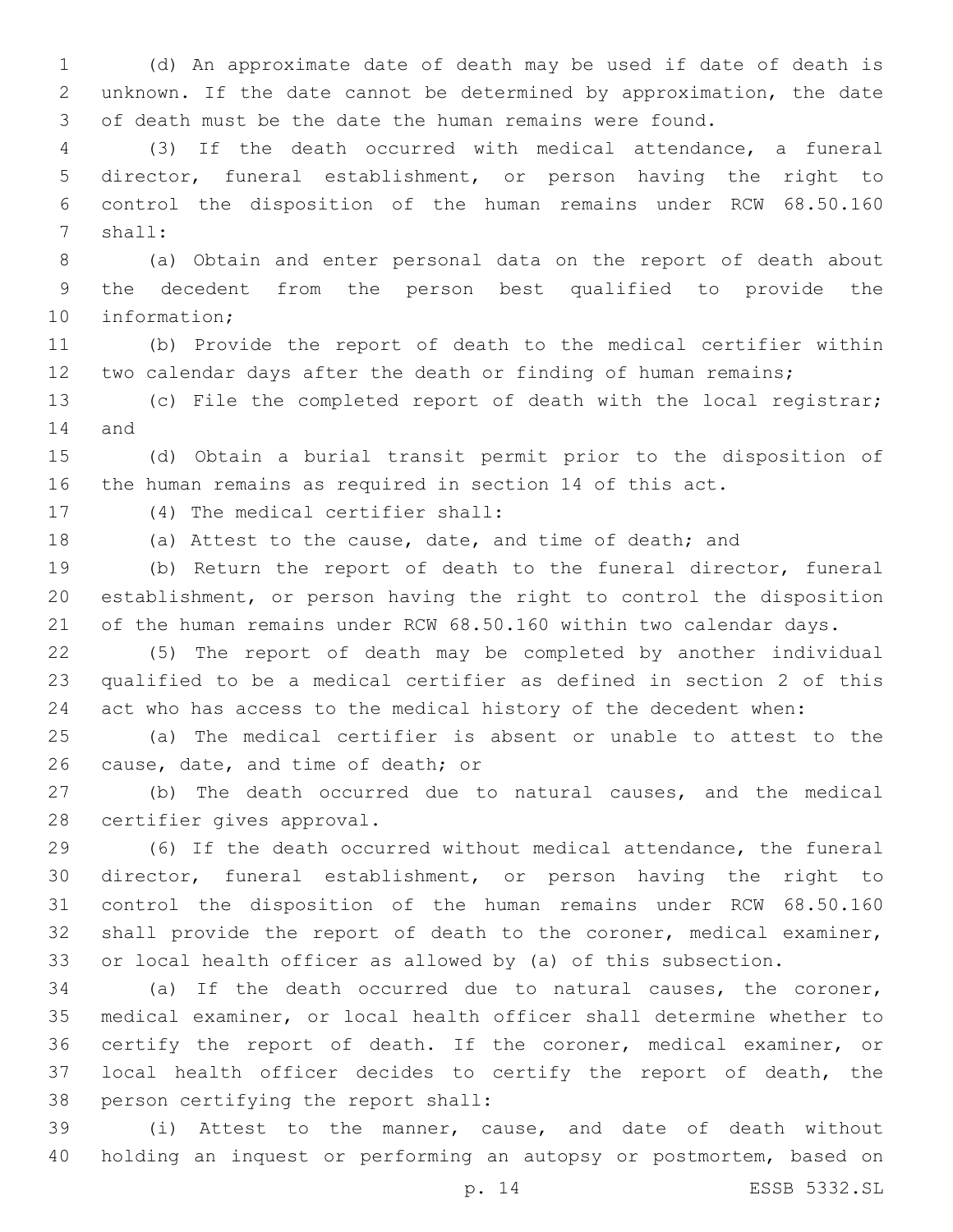statements of relatives, persons in attendance during the last sickness, persons present at the time of death, or other persons 3 having adequate knowledge of the facts;

 (ii) Note that there was no medical attendance at the time of 5 death; and

 (iii) Return the report of death to the funeral home within two 7 calendar days.

 (b) If the death appears to be the result of unlawful or unnatural causes, the coroner or medical examiner shall:

(i) Attest to the cause, place, and date of death;

 (ii) Note that there was no medical attendance at the time of 12 death;

(iii) Note when the cause of death is pending investigation; and

 (iv) Return the report of death to the funeral director, funeral establishment, or person having the right to control the disposition of the human remains under RCW 68.50.160 within two calendar days.

 (7) When there is no funeral director, funeral establishment, or person having the right to control the disposition of human remains under chapter 68.50 RCW, the coroner, medical examiner, or local health officer shall file the completed report of death with the local registrar as required by subsection (2) of this section.

 (8) When a coroner or medical examiner determines that there is sufficient circumstantial evidence to indicate that an individual has 24 died in the county or in waters contiguous to the county, and that it is unlikely that the body will be recovered, the coroner or medical examiner shall file a report of death, including the cause, place, 27 and date of death, to the extent possible.

 (9) The coroner or medical examiner in a county in which a decedent was last known to be alive may file a report of death with the local registrar when the county in which the presumed death occurred cannot be determined with certainty. The coroner or medical examiner shall file a report of death, including the cause, place, 33 and date of death, to the extent possible.

 (10) The coroner or medical examiner having jurisdiction may release information contained in a report of death according to RCW 36 68.50.300.

37 (11) The local registrar shall:

 (a) Review filed reports of death to ensure completion in 39 accordance with this chapter;

(b) Request missing information or corrections;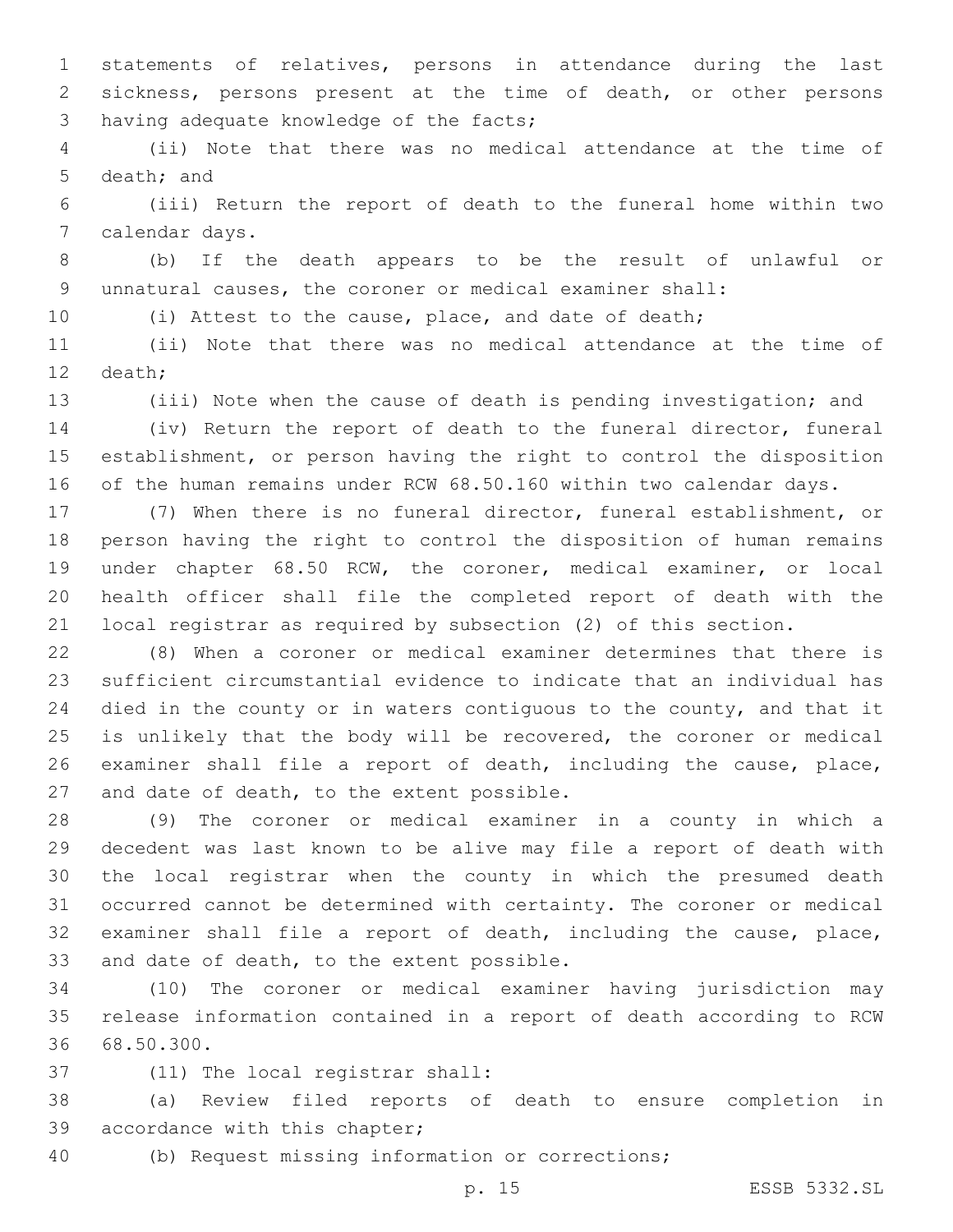(c) Ensure issuance of the burial-transit permit as required 2 under section 14 of this act;

 (d) Register a report of death with the department if it has been completed and submitted in accordance with this section.

 (12) A medical certifier, coroner, medical examiner, or local health officer shall submit an affidavit of correction to the state registrar to amend the report of death within five calendar days of receipt of an autopsy result or other information that completes or amends the cause of death from that originally filed with the 10 department.

 (13) The department may require a medical certifier, coroner, medical examiner, or local health officer to provide additional or clarifying information to properly code and classify cause of death.

 NEW SECTION. **Sec. 14.** FINAL DISPOSITION OF HUMAN REMAINS. (1)(a) Reports of death and fetal death must comply with the requirements of this section.

 (b) For the purposes of this section, "death" includes "fetal 18 death" as defined in section 2 of this act.

 (2) If a report of death is completed and filed in accordance with this chapter, the local registrar shall issue a burial-transit permit or disinterment permit to the funeral director, funeral establishment, or person having the right to control the disposition 23 of the human remains under RCW 68.50.160.

 (3) A person may not provide for final disposition of human 25 remains until the following have occurred:

 (a) The report of death has been registered in accordance with 27 section 13 of this act; and

 (b) The funeral director, funeral establishment, or person having the right to control the disposition of the human remains under RCW 68.50.160 has obtained a burial-transit permit authorizing final 31 disposition.

 (4) A funeral director, funeral establishment, or person having the right to control the disposition of the human remains under RCW 68.50.160 shall:34

 (a) Deliver the burial-transit permit to the person in charge of the funeral establishment licensed under chapter 18.39 RCW, crematory with a permit or endorsement under RCW 68.05.175, or cemetery authority as defined in RCW 68.04.190 before interring the human 39 remains; or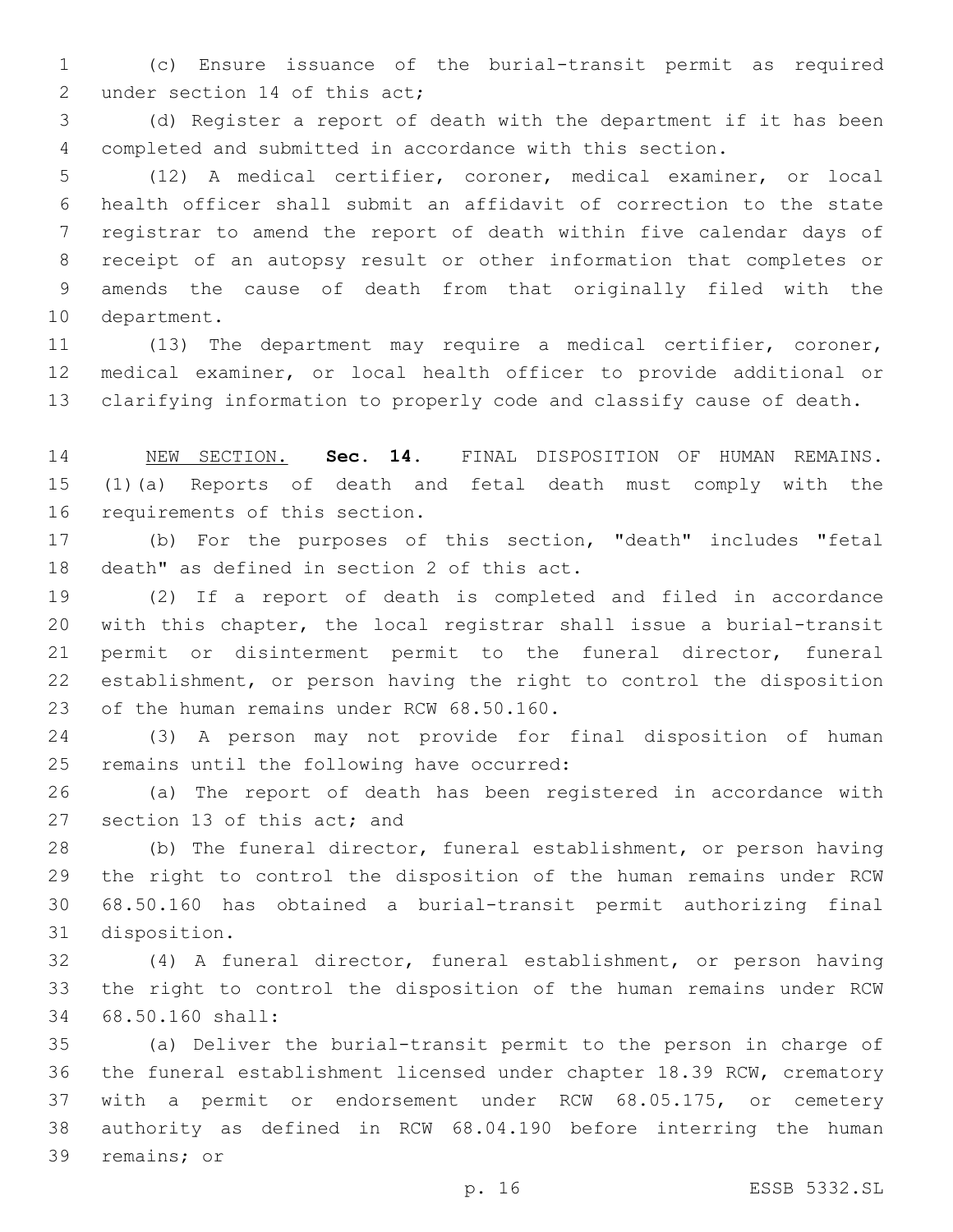(b) Attach the burial-transit permit to the container holding the human remains when shipped by a transportation company.

 (5) Final disposition of human remains must be completed in 4 accordance with chapter 68.50 RCW.

 (6) A person in charge of a funeral establishment licensed under chapter 18.39 RCW or cemetery authority as defined in RCW 68.04.190:

 (a) May not allow the final disposition of human remains unless 8 accompanied by a burial-transit permit;

 (b) Shall indicate on the burial-transit permit the date and type 10 of final disposition;

 (c) Shall return all completed and signed or electronically approved burial-transit permits to the local registrar for the county in which the death occurred within ten days of final disposition;

 (d) Shall keep a record of all human remains disposed of on the 15 premises, including the:

16 (i) Name of the deceased individual;

17 (ii) Place of death;

18 (iii) Date of disposition; and

 (iv) Name and address of the funeral director, funeral establishment, or other person having the right to control the disposition of the human remains under RCW 68.50.160.

 (7) When there is no person in charge of the place of final disposition, the funeral director, funeral establishment, or person having the right to control the disposition of the human remains under RCW 68.50.160 shall write across the face of the permit the 26 words "no person in charge."

 (8) A funeral director, funeral establishment, or person having the right to control the disposition of the human remains under RCW 68.50.160 must obtain a disinterment permit from the local registrar to disinter human remains or a burial-transit permit from the local 31 registrar to reinter human remains.

 (9) A person may not bring into or transport within this state; inter, deposit in a vault, grave, or tomb; or cremate or otherwise dispose of the human remains of any person whose death occurred outside the state, unless the human remains are accompanied by a burial-transit permit or other document issued in accordance with the laws in force where the death occurred. A burial-transit permit is not required for the spreading of cremated remains in accordance with the laws regulating the scattering of cremated remains in state, 40 federal, and international lands or water.

p. 17 ESSB 5332.SL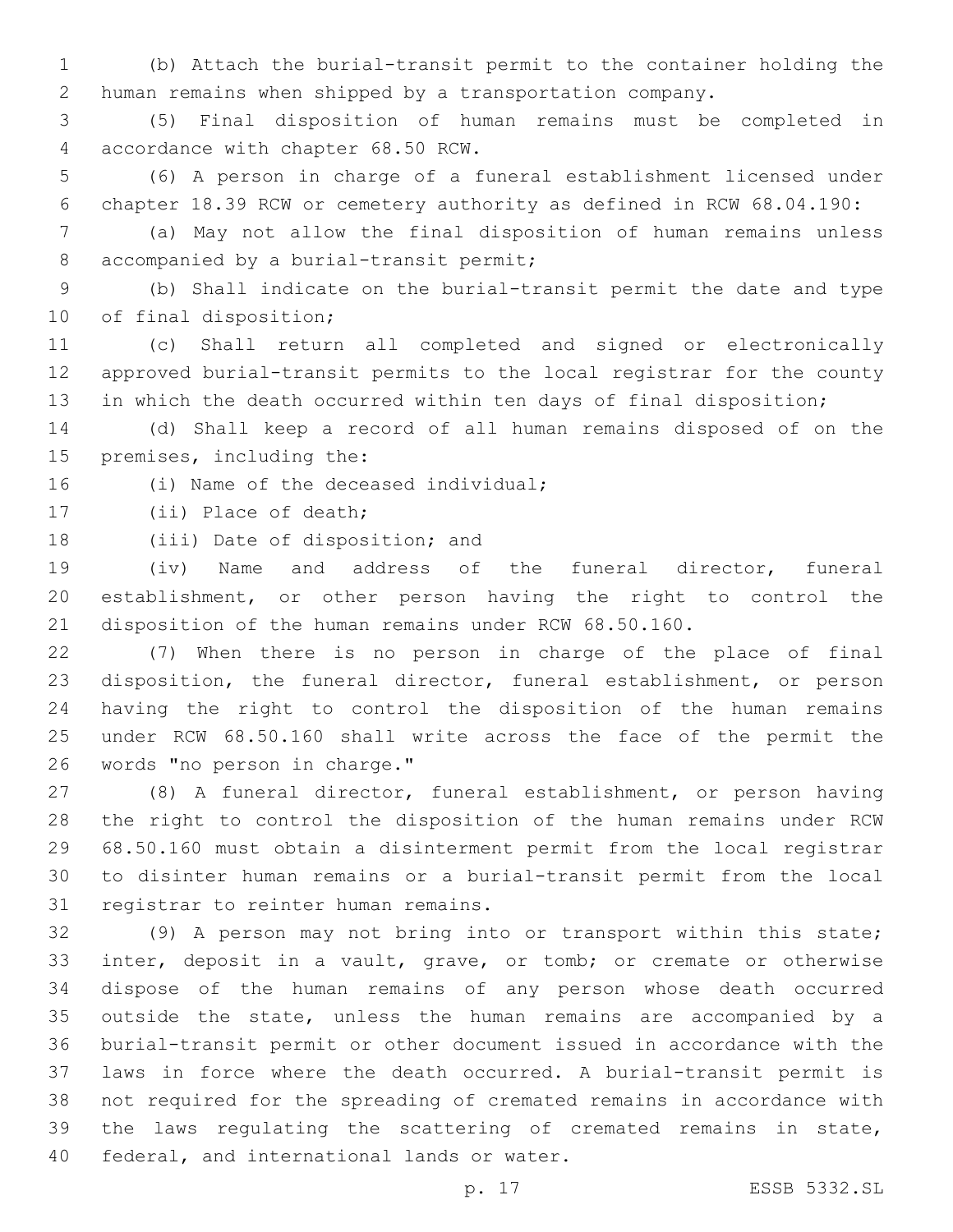(10) A funeral director or funeral establishment licensed under chapter 18.39 RCW, or a funeral establishment licensed in Oregon or Idaho, may remove human remains from the local health jurisdiction where the death occurred to another local health jurisdiction or Oregon or Idaho without having obtained a burial-transit permit if 6 the funeral director or funeral establishment:

 (a) Has been issued a certificate of removal registration by the 8 director of the department of licensing; and

 (b) Initiates a report of death with the local registrar where 10 the death occurred.

 NEW SECTION. **Sec. 15.** REGISTRATION OF MARRIAGE. The state registrar shall register reports of marriage received from a state county auditor pursuant to chapter 26.04 RCW.

 NEW SECTION. **Sec. 16.** REGISTRATION OF LEGAL SEPARATION, DISSOLUTION, AND DECLARATION OF INVALIDITY OF MARRIAGE OR DOMESTIC PARTNERSHIP. The state registrar shall register reports of legal separation, dissolution of marriage, dissolution of domestic partnership, declaration of invalidity of marriage, and declaration of invalidity of domestic partnership from the clerk of each state superior court pursuant to chapter 26.09 RCW.

 NEW SECTION. **Sec. 17.** ADOPTION. (1) The state registrar shall amend the birth record of a child born in state to reflect an adoption decree received from a Washington state court of competent jurisdiction upon receipt of:

25 (a) An application to register an adoption;

 (b) A certified copy of the adoption decree entered pursuant to 27 chapter 26.33 RCW; and

(c) Applicable fees established under this chapter and by rule.

 (2) The state registrar shall amend the live birth record of a child born in state to reflect an adoption report from any other state or territory of the United States, and the District of 32 Columbia, upon receipt of:

 (a) A certified copy of an adoption report, or an application to register an adoption and a certified copy of the adoption decree; and

(b) Applicable fees established under this chapter and by rule.

 (3) The state registrar shall register the birth of a child born outside the United States and its territories and adopted after

p. 18 ESSB 5332.SL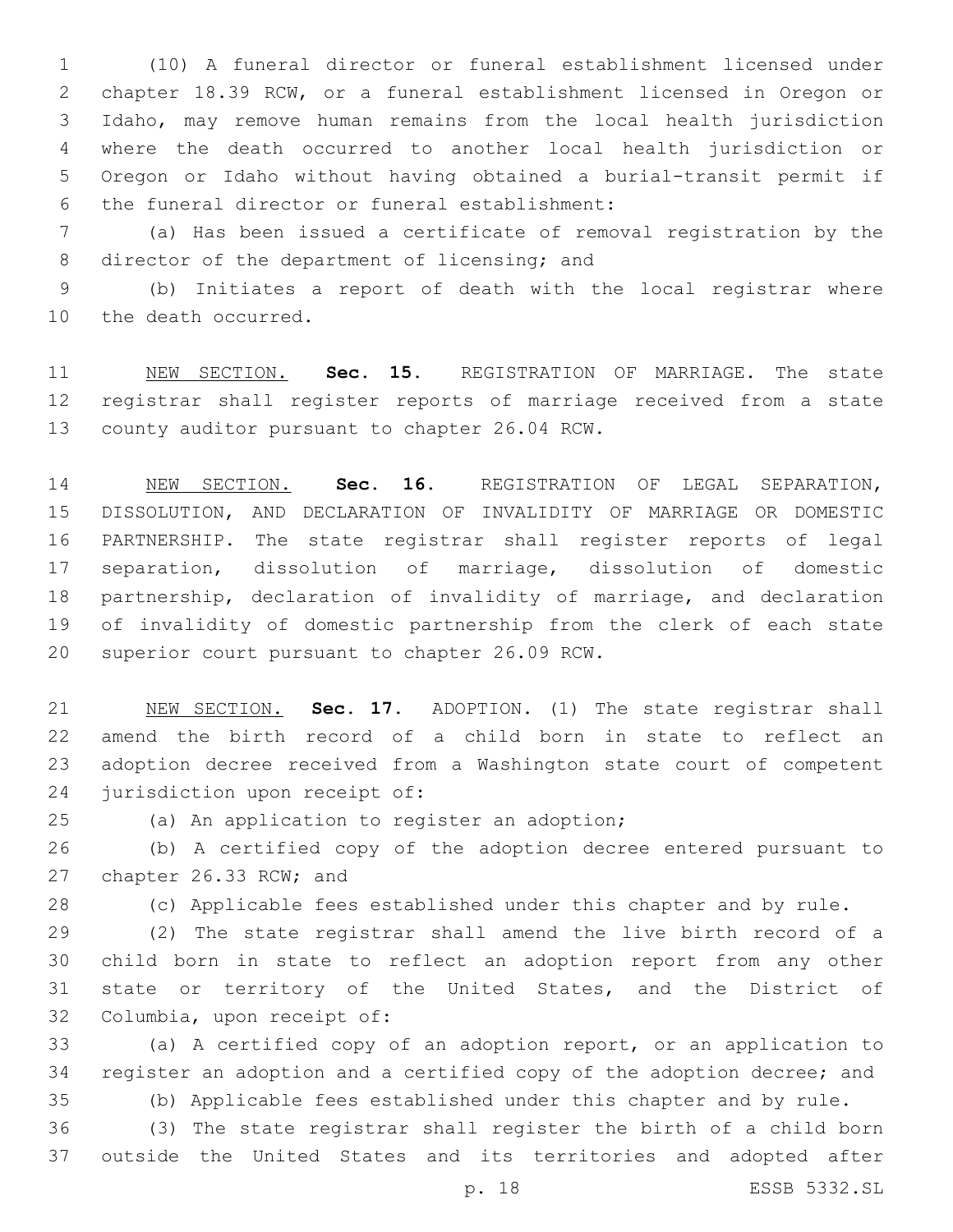January 1, 1985, in a Washington state court of competent 2 jurisdiction upon receipt of:

3 (a) An application to register an adoption;

 (b) A certified copy of a decree of adoption entered pursuant to 5 chapter 26.33 RCW; and

(c) Applicable fees established under this chapter and by rule.

 (4) The state registrar shall register the birth of a child born outside the United States and its territories and adopted before January 1, 1985, in a Washington state court of competent 10 jurisdiction upon receipt of:

11 (a) An application to register an adoption;

 (b) A certified copy of a decree of adoption entered pursuant to 13 chapter 26.33 RCW;

 (c) Documentary evidence as to the child's birthdate and 15 birthplace provided by:

16 (i) The original birth certification;

 (ii) A certified copy, extract, or translation of the original 18 birth certification; or

 (iii) A certified copy of another document essentially equivalent to the original birth certification including, but not limited to, the records of the United States citizenship and immigration services 22 or the United States department of state; and

(d) Applicable fees established under this chapter and by rule.

 (5) The state registrar shall retain and seal the original birth 25 record including the adoption report, certified copy of the adoption decree, and other documentary evidence filed pursuant to chapter 26.33 RCW. The sealed record is not subject to public inspection or copying pursuant to chapter 42.56 RCW and may be released only as 29 allowed by RCW 26.33.345.

 NEW SECTION. **Sec. 18.** AMENDING VITAL RECORDS. (1) The state registrar may amend certification items on state vital records.

 (2) The state registrar may amend a live birth record to change 33 the name of a person born in state:

 (a) Upon receipt of a complete and signed amendment application with applicable fees and a certified copy of an order of a court of competent jurisdiction, including the name of the person as it appears on the current live birth record and the new name to be designated on the amended live birth record, under RCW 4.24.130; or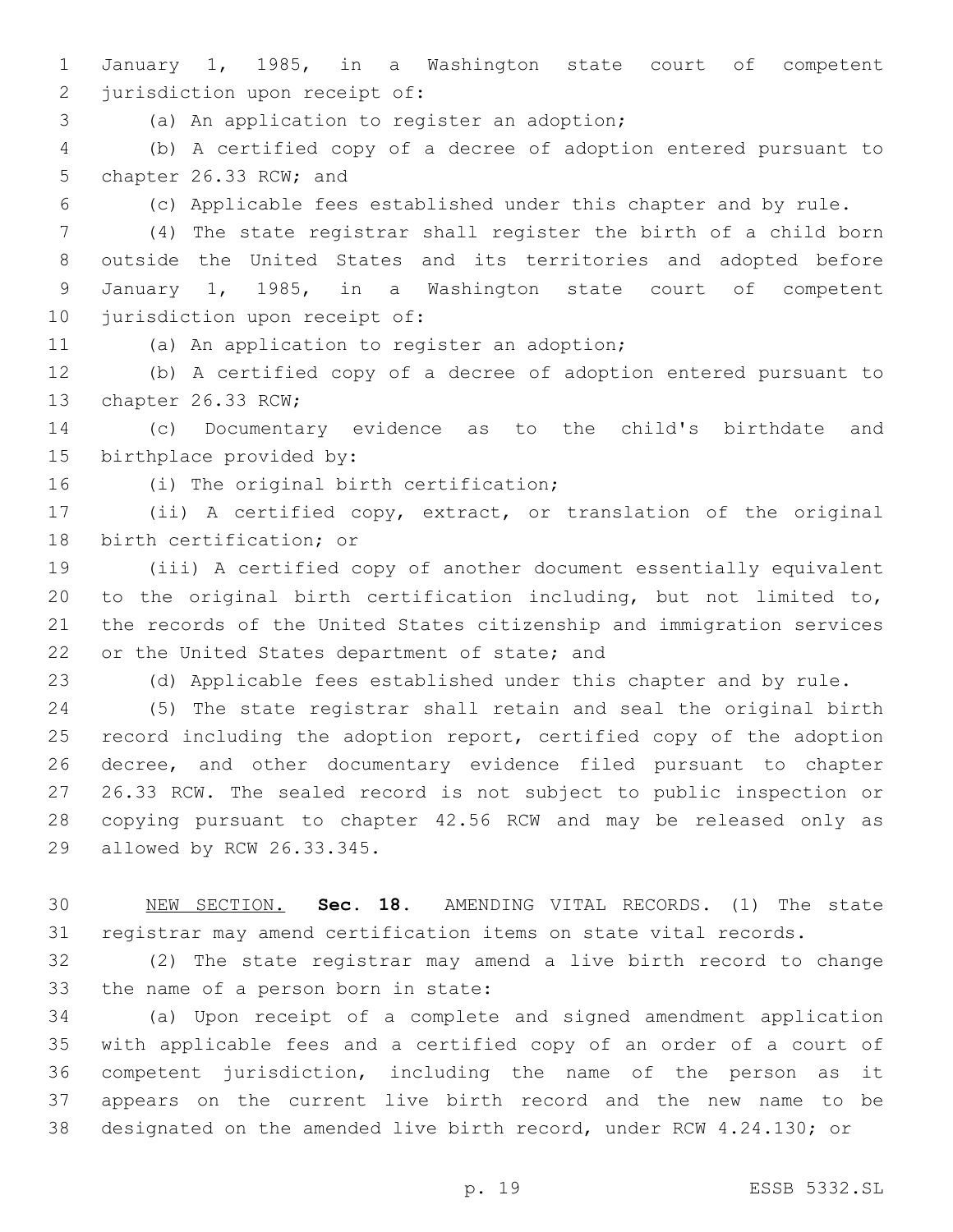(b) As authorized under 18 U.S.C. Sec. 3521, the federal witness 2 relocation and protection act.

 (3) The state registrar shall seal the original live birth record amended under subsection (2)(b) of this section. The sealed record is not subject to public inspection and copying under chapter 42.56 RCW except upon order of a court of competent jurisdiction.

 (4) The state registrar may amend a vital record to change the sex designation of the subject of the record. The state registrar shall include a nonbinary option for sex designation on the record.

 (5) The state registrar may amend vital records for purposes 11 other than those established in this section.

 (6) The state registrar may deny an application to amend a vital 13 record when:

 (a) The application is not completed or filed in accordance with 15 this chapter;

 (b) The state registrar has cause to question the validity or 17 adequacy of the applicant's statements or documentary evidence; or

 (c) The deficiencies under (a) or (b) of this subsection are not addressed to the satisfaction of the state registrar.

 (7) The state registrar shall provide notice of the denial of an application to amend a vital record and state the reasons for the denial. If the state registrar denies an amendment to a vital record under the provisions of this section, a person may appeal the 24 decision under section 23 of this act.

 NEW SECTION. **Sec. 19.** PRESERVING VITAL RECORDS. (1) The state registrar shall develop and implement a preservation management policy for the vital records system for permanent preservation while in the custody of the state registrar.

 (2) The state registrar shall transfer the custody of vital records to the state archives in accordance with state archival 31 procedures when:

 (a) One hundred years have elapsed after the date of live birth 33 or fetal death;

(b) Twenty-five years have elapsed after the date of death; and

 (c) Twenty-five years have elapsed after the date of marriage, divorce, dissolution of marriage, dissolution of domestic partnership, declaration of invalidity of marriage, declaration of invalidity of domestic partnership, or legal separation.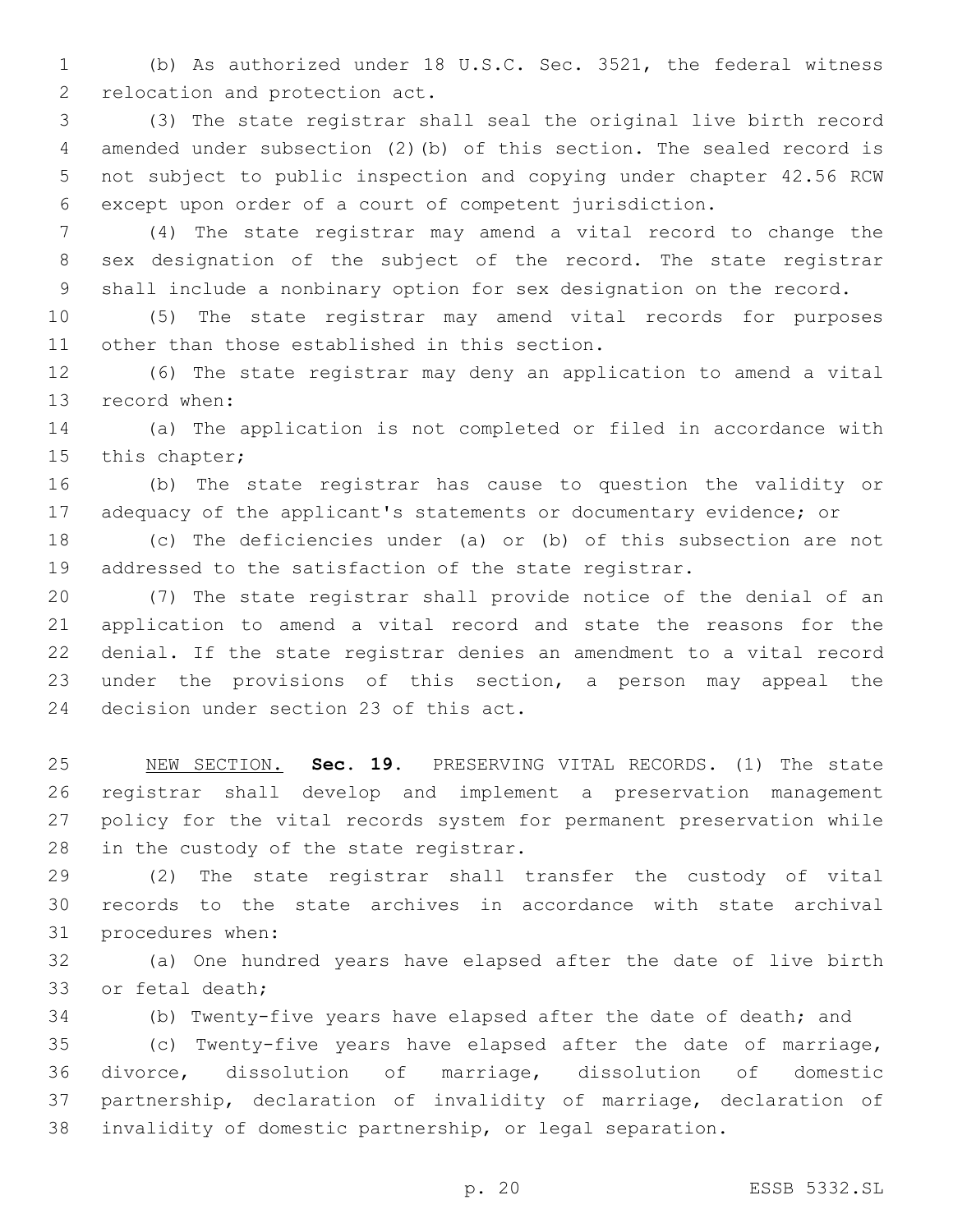(3) The state archives may provide noncertified copies of original vital records in the custody of the state archives, due to a transfer under subsection (2) of this section, to the public.

(4) The state archives may not:4

 (a) Charge the department a fee or pass along costs to transfer the vital records to state archives or maintain the vital records in the state archives, other than those charged through the central 8 services billing model for the cost of operating the state archives; 9 or

 (b) Alter, amend, or delete certification items on the vital 11 records.

 (5) Sealed records must remain sealed and in the custody of the 13 department.

 (6) In consultation with the state archives, the state registrar shall prescribe the format and method of delivery of vital records 16 transferred to the state archives.

 (7) The department may retain records for the purpose of issuing 18 certifications under section 21 of this act.

 NEW SECTION. **Sec. 20.** DISCLOSURE OF VITAL RECORDS, DATA, AND VITAL STATISTICS. (1) The department may disclose vital records information for persons named in any birth, death, or fetal death record only as provided under this chapter.

 (2) Proposals for research and public health purposes must be reviewed and approved as to scientific merit and adequacy of confidentiality safeguards in accordance with this section.

 (3) The department may release birth and fetal death record data that includes direct identifiers for research with approval of the state institutional review board and receipt of a signed 29 confidentiality agreement with the department.

 (4) The department may release birth and fetal death record data that includes direct identifiers for nonresearch public health purposes to a government agency upon receipt of a signed written 33 data-sharing agreement with the department.

 (5) The department may release birth and fetal death record data that contains only indirect identifiers to anyone upon receipt of a signed written data-sharing agreement with the department.

 (6) The department may release death record data to anyone upon approval of the department and receipt of a signed written data-39 sharing agreement with the department.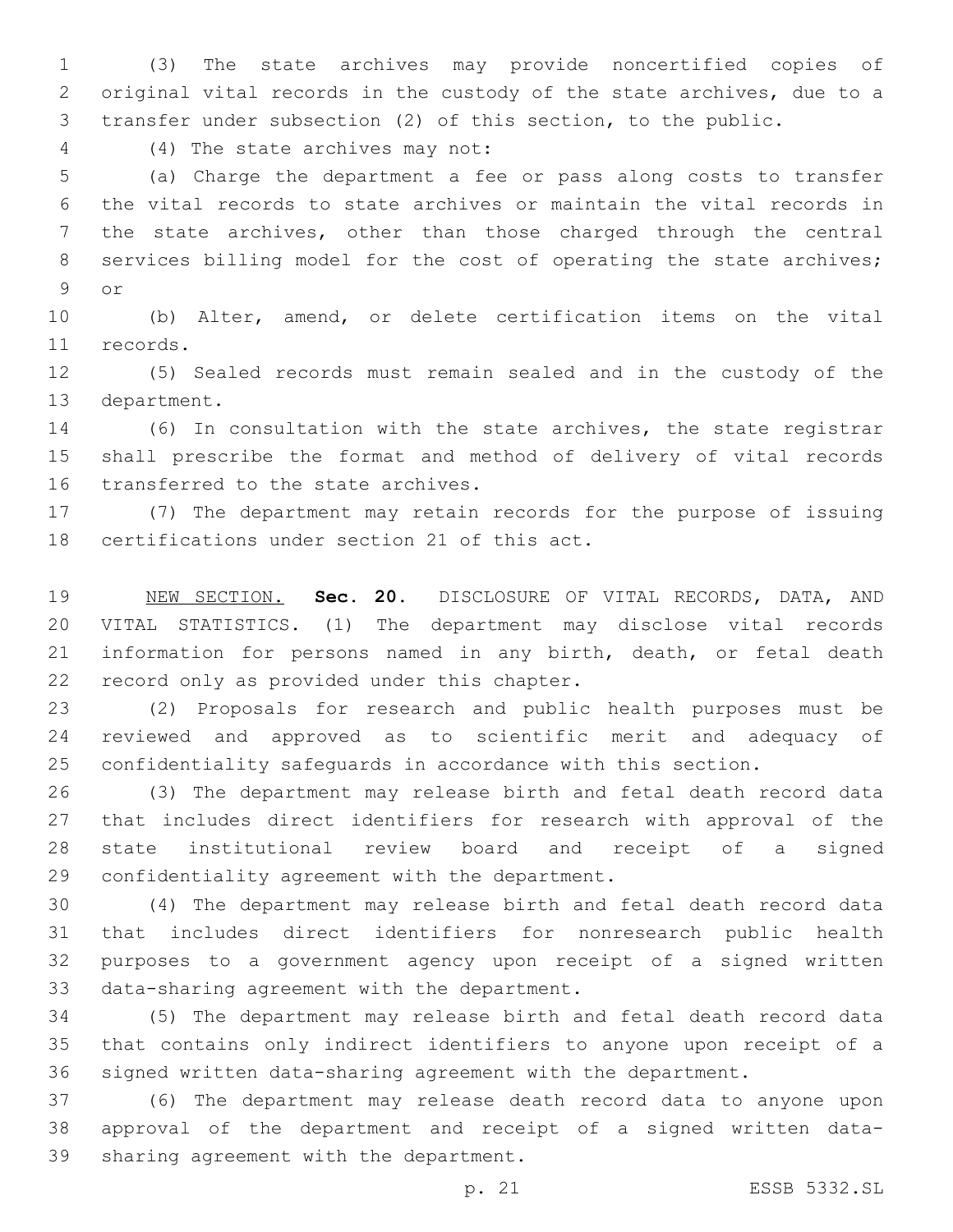(7) A written data-sharing agreement required under subsections (4) through (6) and (14) through (17) of this section must, at a minimum:3

 (a) Include a description of the type of data needed and the 5 purpose for how the data will be used;

 (b) Include the methods to be used to protect the confidentiality 7 and security of the data;

 (c) State that ownership of the data provided under this section remains with the department, and is not transferred to those 10 authorized to receive and use the data under the agreement; and

(d) Include the applicable fees for use of the data.

 (8) In addition to the conditions required by subsection (7) of this section, the written data-sharing agreement for birth and fetal death record data for public health purposes under subsection (4) of 15 this section must:

 (a) Prohibit redisclosure of any direct or indirect identifiers without explicit permission from the department; and

 (b) Prohibit the recipient of the data from contacting or attempting to contact the person whose information is included in the data set or that person's family members without explicit permission 21 from the department.

 (9) In addition to the conditions required by subsection (7) of this section, the written data-sharing agreement for birth or fetal death record data with indirect identifiers under subsection (5) of this section must prohibit the recipient of the data from attempting to determine the identity of persons whose information is included in the data set or use the data in any manner that identifies 28 individuals or their family members.

 (10) The department and the state institutional review board shall apply the most restrictive law governing data release to proposals for research and public health purposes requesting data sets with direct identifiers for linkage to other data sets.

 (11) The department may provide the fewest birth and fetal death record data elements necessary for the purpose described in the 35 proposal for research or public health purposes.

 (12) The department may deny a request for data for cause 37 including, but not limited to, when:

 (a) Indirect identifiers are sufficient for the purpose described in the proposal for research or public health purposes;

p. 22 ESSB 5332.SL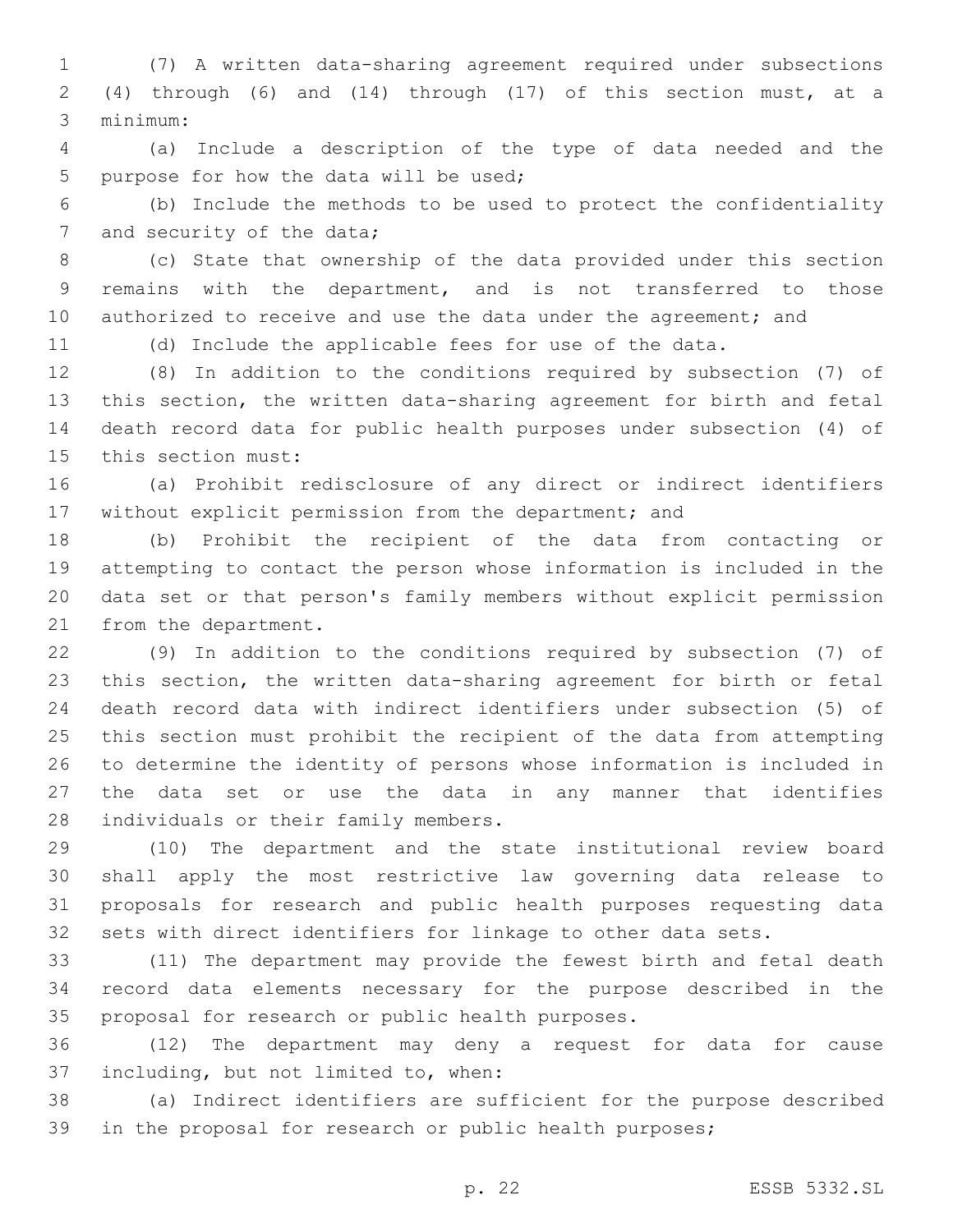(b) The research or public health proposal lacks scientific 2 merit;

 (c) The department lacks resources or the request would result in an unreasonable use of resources related to data preparation and 5 analysis;

 (d) The requestor cannot meet the requirements in a data-sharing agreement for protecting the confidentiality of the data; or

 (e) The requestor is out of compliance with an existing data-9 sharing agreement.

 (13) The department must provide notice of the denial to the requestor and include a statement of the reasons for the denial. If the state registrar denies a request for data under the provisions of this section, a person may appeal the decision under section 23 of 14 this act.

 (14) The department may release vital records to government agencies in the conduct of official duties upon approval of the state registrar and receipt of a signed written data-sharing agreement with the department that prohibits redisclosure of any direct or indirect identifiers without explicit permission from the department. Vital records information released by the department under this subsection may be limited to only the information necessary to perform the official duties of the agencies to which the information is released. The department may deny requests according to subsection (12) of this section. Government agencies may access records electronically and use of records must be limited to the information needed for official business. The agreement may include cost sharing for support of the 27 electronic system.

 (15) The department shall make available to the department of social and health services, division of child support, the social security numbers of parents listed on birth records as required for establishing child support upon receipt of a signed written data-32 sharing agreement with the department.

 (16) The department may release vital records to the national center for health statistics to be used solely for national statistics upon approval of the state registrar and receipt of a signed written data-sharing agreement with the department.

 (17) The department may release copies of vital records through an interjurisdictional exchange agreement to offices of vital statistics in states or territories of the United States, the District of Columbia, New York City, or neighboring countries. The

p. 23 ESSB 5332.SL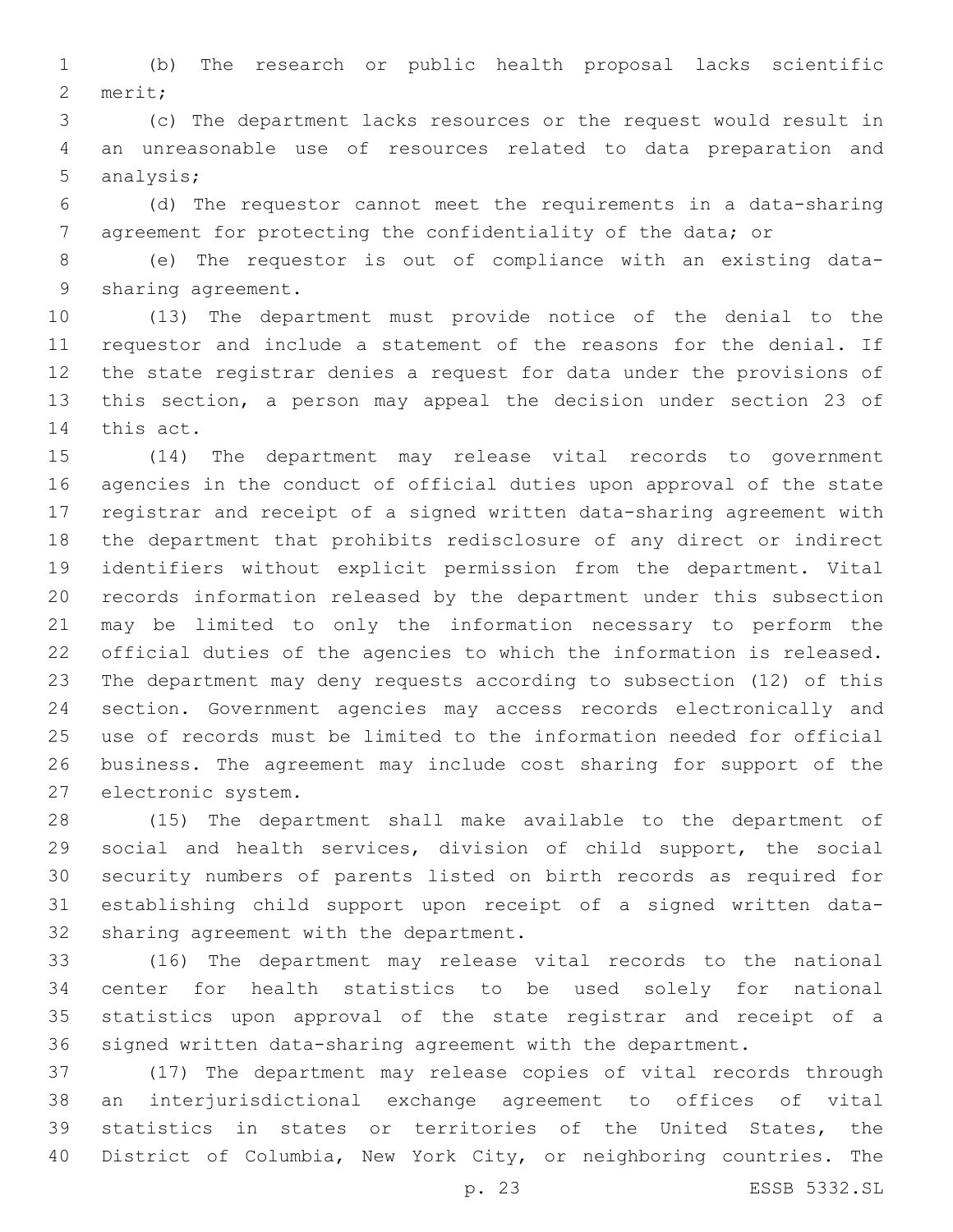records must relate to a resident of, a person born in, or a person who died in the requesting state, territory, the District of Columbia, New York City, or neighboring country.3

 (18) The department may release indices of death, marriage, and 5 divorce records annually to the state archives.

 (19) Nothing in this chapter may be construed as giving authority to the state or local registrar, department, government agencies, or data recipients to sell or provide access to lists of individuals 9 when requested for commercial purposes.

10 (20) For the purposes of this section:

(a) "Data" means a data file containing multiple records.

 (b) "Direct identifier" means a single data element that 13 identifies an individual person.

 (c) "Indirect identifier" means a single data element that on its own does not identify an individual person, but when combined with other indirect identifiers can be used to identify an individual 17 person.

 (d) "Public health purpose" means a purpose that seeks to support or evaluate public health activities which include, but are not limited to, health surveillance; identifying population health 21 trends; health assessments; implementing educational programs; program evaluation; developing and implementing policies; determining needs for access to services and administering services; creating emergency response plans; promoting healthy lifestyles; and preventing, detecting, and responding to infectious diseases, injury, and chronic and inheritable conditions. Public health purpose does 27 not include research as defined in this section.

 (e) "Research" means a systematic investigation, including research development, testing, and evaluation, designed to develop or contribute to generalizable knowledge. Activities that meet this definition constitute research for purposes of this policy, whether or not they are conducted or supported under a program that is 33 considered research for other purposes.

 NEW SECTION. **Sec. 21.** CERTIFICATIONS AND INFORMATIONAL COPIES FROM THE VITAL RECORDS SYSTEM. (1)(a) A certification issued in accordance with this section is considered for all purposes the same as the original vital record and is prima facie evidence of the facts stated therein.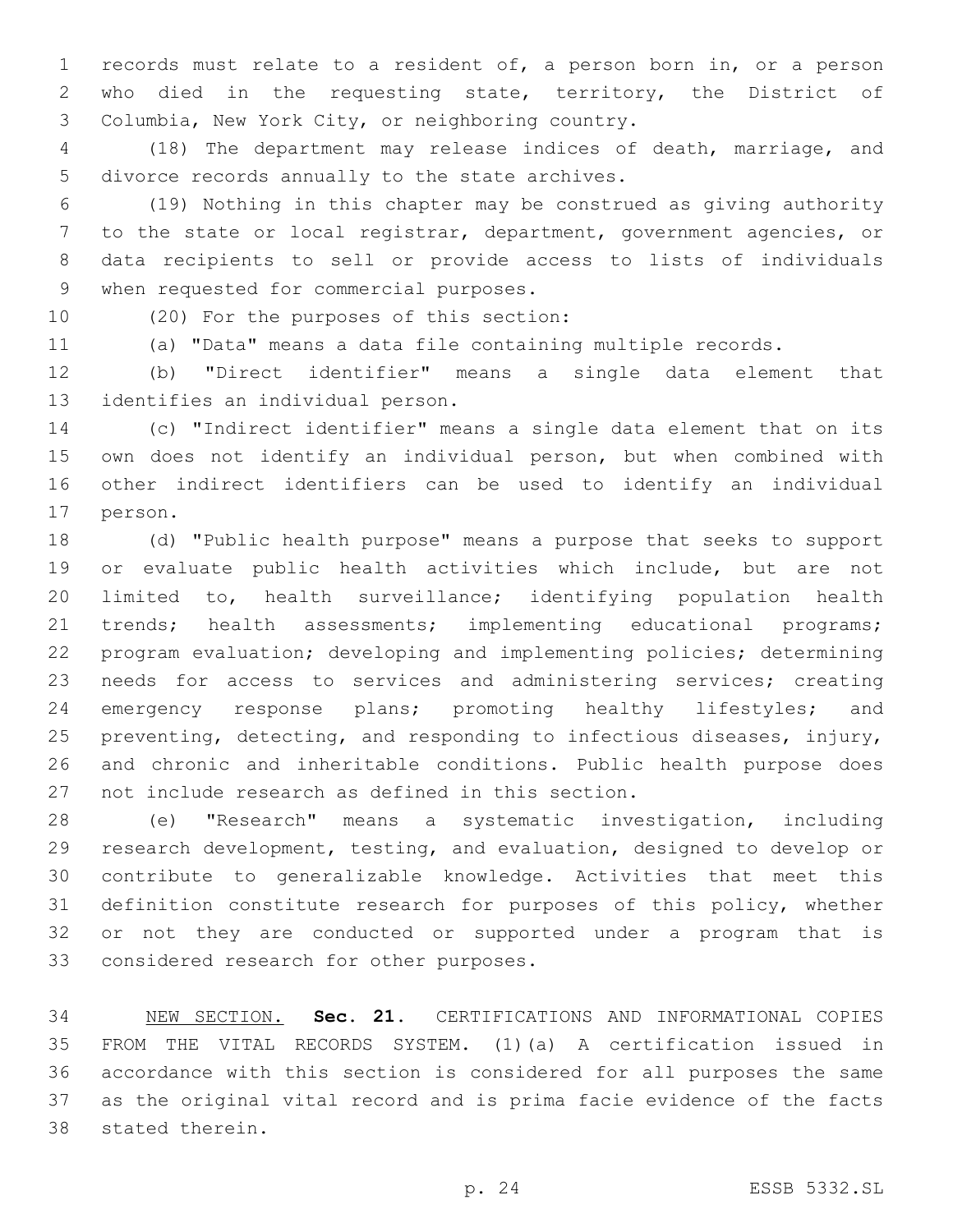(b) An informational copy is not considered the same as the original vital record and does not serve as prima facie evidence of 3 the facts stated therein.

 (2) The state and local registrar shall issue all certifications registered in the vital records system from the state's central vital records system database upon submission by a qualified applicant of all required information and documentation required either by this chapter or by rule, or both, and shall ensure that all certifications include:9

10 (a) The date of registration; and

 (b) Security features that deter altering, counterfeiting, or simulation without ready detection as required under this chapter.

 (3) A person requesting a certification of birth, death, or fetal death must submit an application, identity documentation, evidence of eligibility, and the applicable fee established in section 24 of this 16 act to the state or local registrar.

 (4) For a certification of birth, the state or local registrar 18 may release the certification only to:

 (a) The subject of the record or the subject of the record's spouse or domestic partner, child, parent, stepparent, stepchild, sibling, grandparent, great grandparent, grandchild, legal guardian, legal representative, or authorized representative; or

 (b) A government agency or court, if the certification will be used in the conduct of the agency's or court's official duties.

 (5) The state registrar may issue an heirloom certification of birth to a qualified applicant consistent with subsection (4) of this section. The heirloom certification of birth must contain the state 28 seal and be signed by the governor.

 (6) The state registrar may issue a certification of a birth record registered as delayed under section 11 or 12 of this act to a qualified applicant consistent with subsection (4) of this section. 32 The certification must:

33 (a) Be marked as delayed; and

 (b) Include a description of the evidence or court order number 35 used to establish the delayed record.

 (7) The state registrar may issue a certification of a birth record for a person adopted under chapter 26.33 RCW and registered under section 17 of this act to a qualified applicant consistent with subsection (4) of this section. The certification:

(a) Must not include reference to the adoption of the child; and

p. 25 ESSB 5332.SL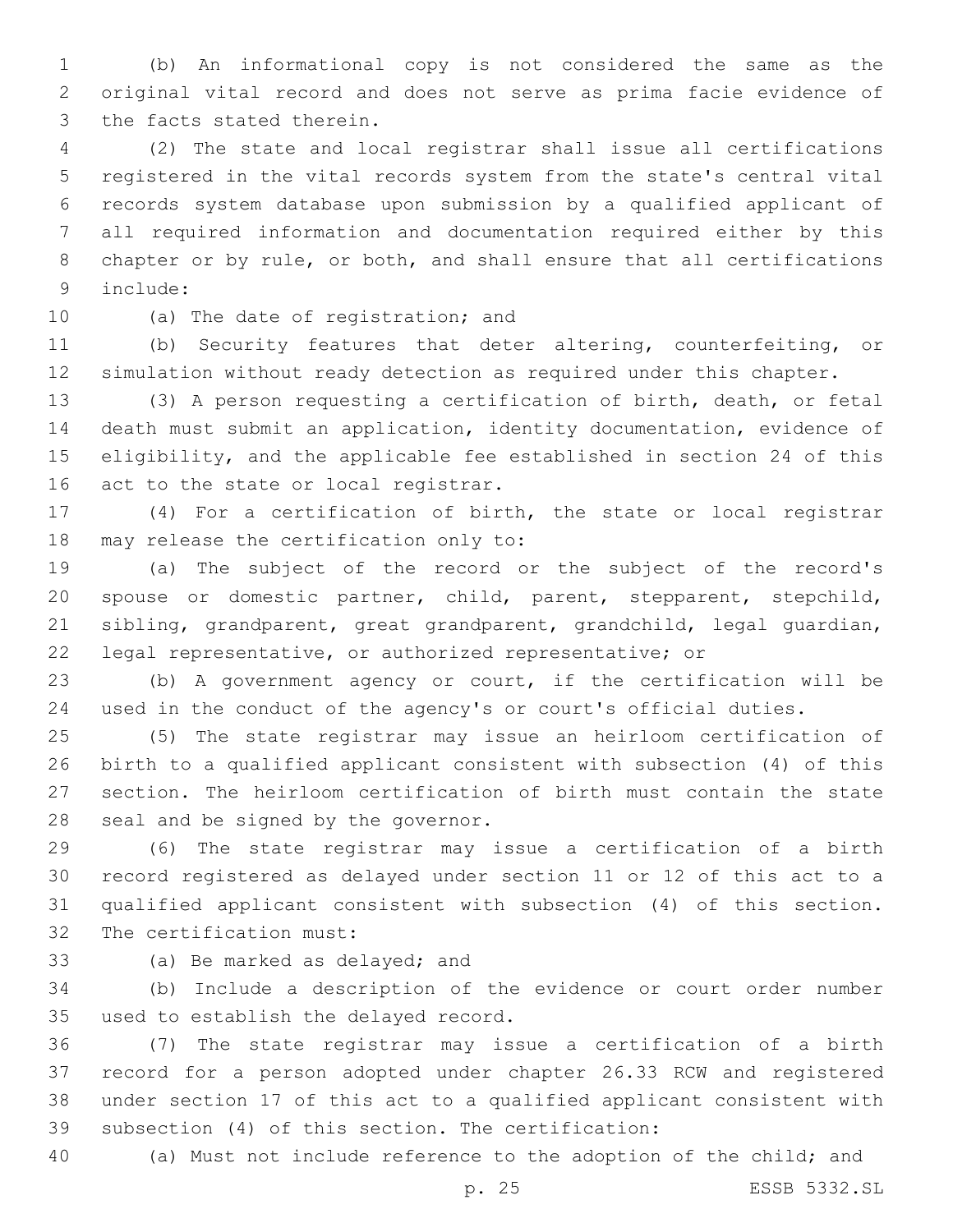(b) For children born outside of the state, must be issued consistent with the certification standards of this section, unless 3 the court orders otherwise.

 (8) When providing a birth certification to a qualified applicant under this chapter, the state or local registrar shall include information prepared by the department setting forth the advisability of a security freeze under RCW 19.182.230 and the process for 8 acquiring a security freeze.

 (9) For a certification of death, the state or local registrar 10 may release the certification only to:

 (a) The decedent's spouse or domestic partner, child, parent, stepparent, stepchild, sibling, grandparent, great grandparent, grandchild, legal guardian immediately prior to death, legal representative, authorized representative, or next of kin as 15 specified in RCW 11.28.120;

 (b) A funeral director, the funeral establishment licensed pursuant to chapter 18.39 RCW, or the person having the right to control the disposition of the human remains under RCW 68.50.160 19 named on the death record, within twelve months of the date of death; or

 (c) A government agency or court, if the certification will be used in the conduct of the agency's or court's official duties.

 (10) The state or local registrar may issue a short form certification of death that does not display information relating to cause and manner of death to a qualified applicant. In addition to the qualified applicants listed in subsection (9) of this section, a qualified applicant for a short form certification of death includes:

 (a) A title insurer or title insurance agent handling a transaction involving real property in which the decedent held some 30 right, title, or interest; or

 (b) A person that demonstrates that the certified copy is necessary for a determination related to the death or the protection of a personal or property right related to the death.

 (11) For a certification of fetal death, the state or local 35 registrar may release the certification only to:

 (a) A parent, a parent's legal representative, an authorized 37 representative, a sibling, or a grandparent;

 (b) The funeral director or funeral establishment licensed pursuant to chapter 18.39 RCW and named on the fetal death record, within twelve months of the date of fetal death; or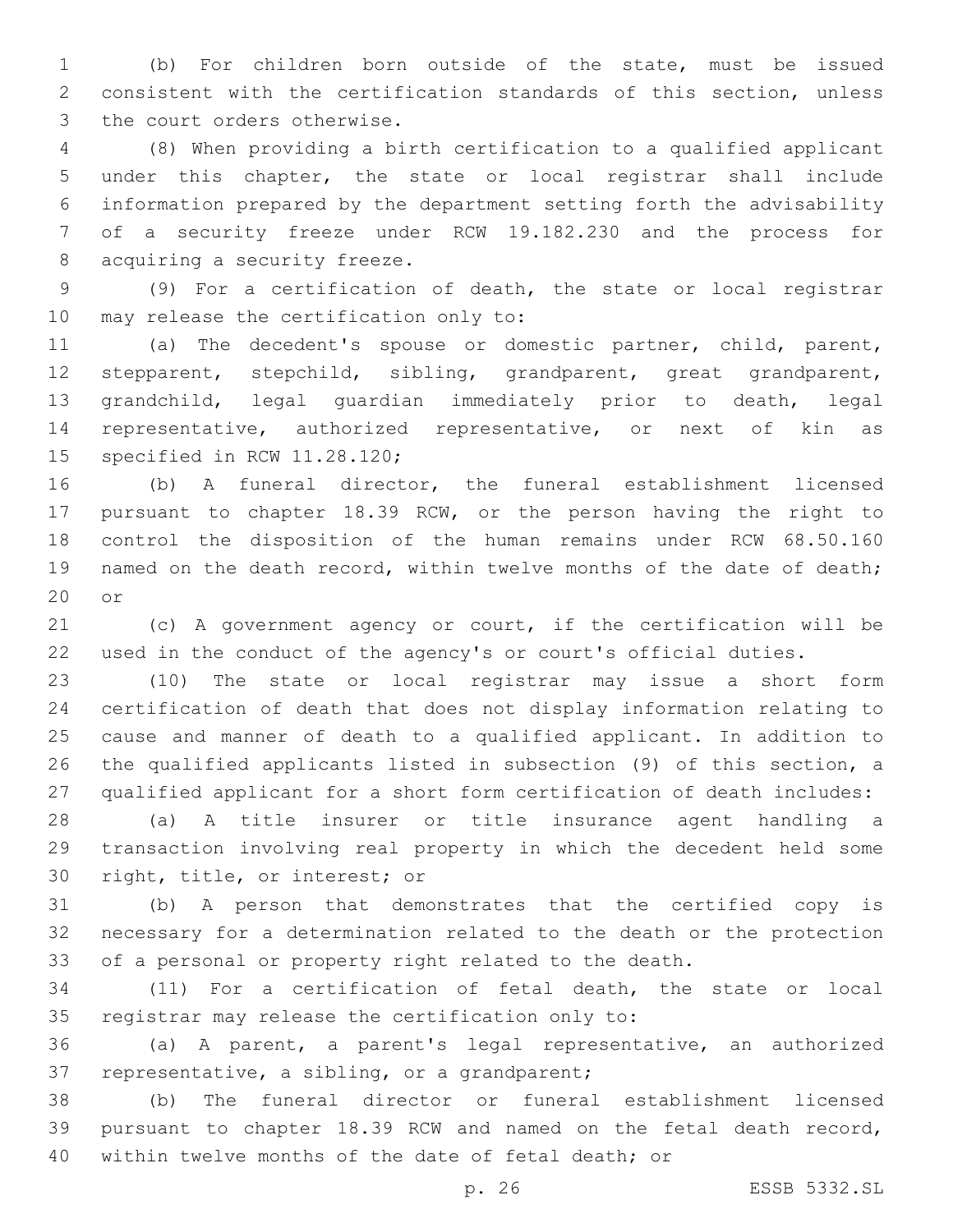(c) A government agency or court, if the certification will be used in the conduct of the agency's or court's official duties.

 (12) The state or local registrar shall review the identity documentation and evidence of eligibility to determine if the person requesting the certification is a qualified applicant under this section. The state or local registrar may verify the identity documents and evidence of eligibility to determine the acceptability and authenticity of identity documentation and evidence of 9 eligibility.

 (13) The state or local registrar may not issue a certification of birth or fetal death that includes information from the 12 confidential section of the birth or fetal death record, except as 13 provided in subsection (14) of this section.

 (14) The state registrar may release information contained in the confidential section of the birth record only to the following 16 persons:

 (a) The individual who is the subject of the birth record, upon confirmation of documentation and evidence of identity of the requestor in a manner approved by the state board of health and the department. The state registrar must limit the confidential information provided to the individual who is the subject of the birth record's information, and may not include the parent's 23 confidential information; or

 (b) A member of the public, upon order of a court of competent 25 jurisdiction.

 (15) A person requesting a certification of marriage, dissolution of marriage, or dissolution of domestic partnership currently held by the department must submit an application and the applicable fee established in section 24 of this act to the state registrar.

 (16) The state registrar may mark deceased on a birth certification when that birth record is matched to a death record 32 under section 7 of this act.

 (17) The state or local registrar must issue an informational copy from the central vital records system to anyone. Informational copies must contain only the information allowed by rule. Informational copies of death records must not display information 37 related to cause and manner of death.

 (18) A person requesting an informational copy must submit an application and the applicable fee established in section 24 of this 40 act to the state or local registrar.

p. 27 ESSB 5332.SL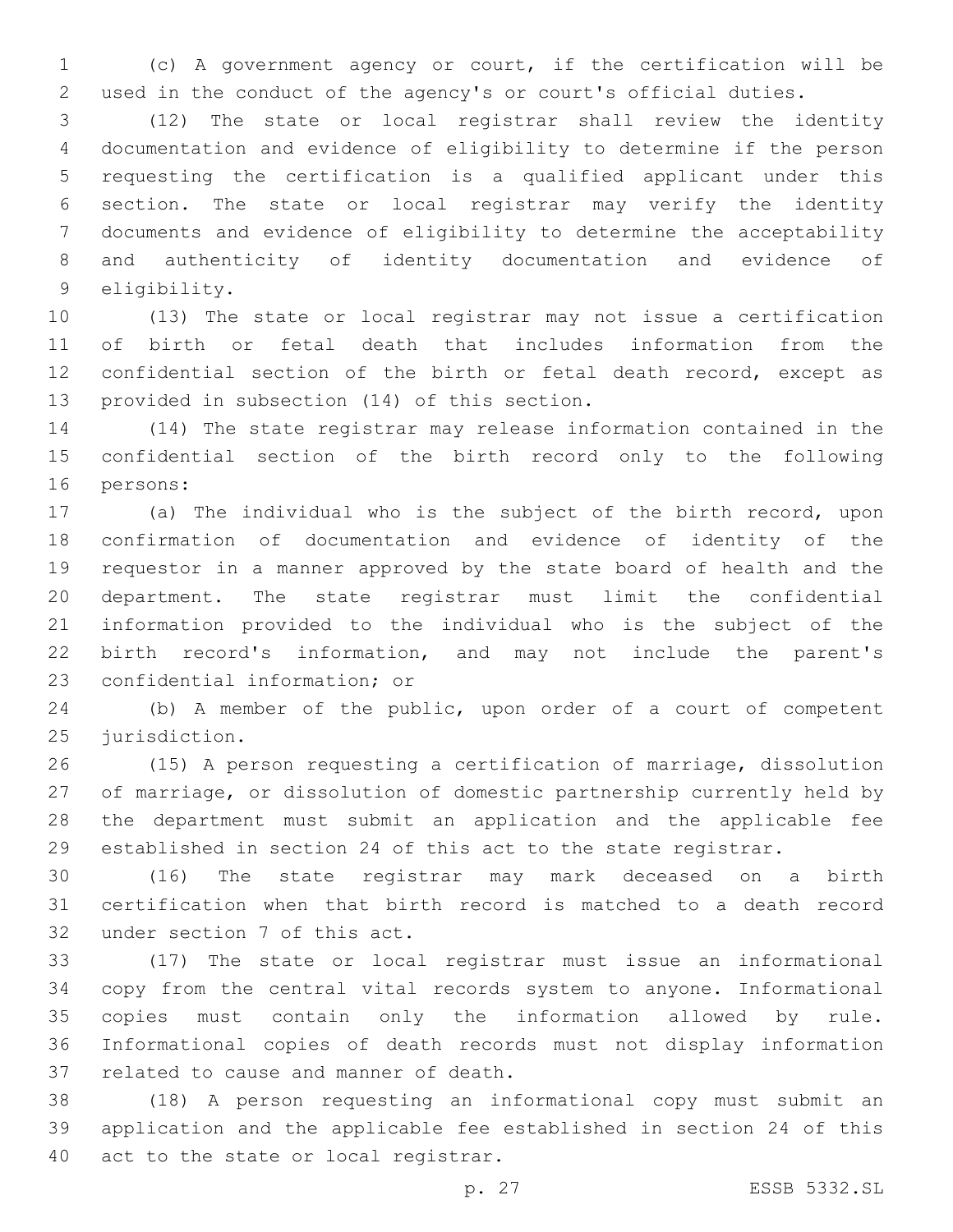(19) If no record is identified as matching the information provided in the application, the state or local registrar shall issue a document indicating that a search of the vital records system was 4 made and no matching record was identified.

 (20) All government agencies or courts to whom certifications or informational copies are issued must pay the applicable fee for certifications established in section 24 of this act.

 (21) The state or local registrar must comply with the requirements of this chapter when issuing a certification or 10 informational copy of a vital life event.

 (22) The department may issue, through electronic means and processes determined by the department, verifications of information contained on birth or death records filed with the department when a verification is requested by a government agency, insurance company, hospital, or any other organization in the conduct of its official duties for fraud prevention and good governance purposes as determined by the department. The department shall charge a fee for a 18 search under this subsection.

 (23) For the purposes of this section, a "qualified applicant" means a person who is eligible to receive a certification of a vital record based on the standards established by this chapter and 22 department rule.

 NEW SECTION. **Sec. 22.** DISCLOSURE GOVERNED BY THIS CHAPTER. (1) 24 All or part of any vital records, reports, supporting documentation, vital statistics, data, or information contained therein are not subject to public inspection and copying under chapter 42.56 RCW.

 (2) With the exception of certifications and informational copies issued under section 21 of this act, or unless otherwise authorized 29 by this chapter, no person may permit the inspection of, disclose data or information contained in, or copy or issue a copy of all or part of any vital records, reports, supporting documentation, vital statistics, data, or information contained therein.

 NEW SECTION. **Sec. 23.** ADJUDICATIVE PROCEEDINGS. (1) This section governs any case in which the state registrar takes one of the following adverse actions:

 (a) Denies or revokes registration of a report or application for 37 an amendment;

p. 28 ESSB 5332.SL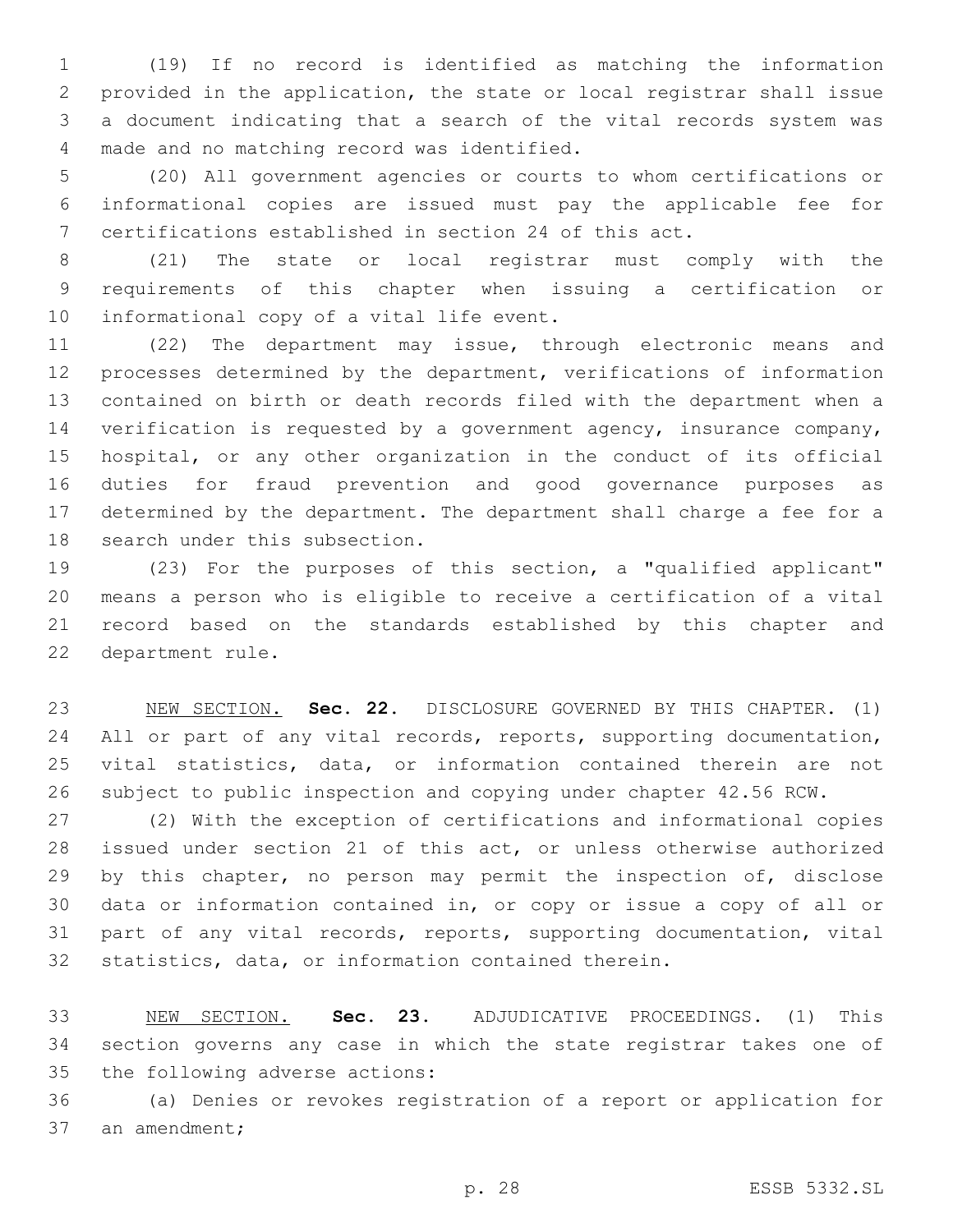(b) Withholds or denies issuance of a certification under this 2 chapter; or

(c) Denies a request for data under section 20 of this act.

 (2) This section does not govern denied applications for delayed birth registration under section 11 of this act, or amendments due to legal name change, adoption, or parentage, which require court 7 orders.

 (3) RCW 43.70.115 does not govern adjudications under this 9 chapter.

 (4) The department shall give written notice to the applicant when it denies or revokes registration of a report or application for certification, or withholds issuance of a certification. The written notice must state the reasons for the action and be served on the applicant or person to whom the record pertains. "Service" means posting in the United States mail, delivery to a commercial parcel delivery company, or personal service. Service by mail is complete upon deposit of the notice in the United States mail. Service by a commercial parcel delivery company is complete upon delivery to the commercial parcel delivery company, properly addressed, with charges 20 prepaid.

 (5) Except as otherwise provided in this subsection and in subsection (7) of this section, only revocation is effective twenty- eight days after service of the notice. The department may make the date the action is effective sooner than twenty-eight days after service when necessary to protect public health, safety, or welfare, or when deemed necessary by the state registrar for the security of 27 the vital record. When the department does so, it shall state the effective date and the reasons supporting the effective date in the 29 notice.

 (6) Except as otherwise provided in subsection (7) of this section, denial of the registration of a report or application for an amendment under subsection (1)(a) of this section, and actions under subsection (1)(b) and (c) of this section, are effective immediately 34 upon service of the notice.

 (7) An applicant has the right to an adjudicative proceeding. The proceeding is governed by the administrative procedure act, chapter 34.05 RCW. The request for an adjudicative proceeding must be in writing, state the basis for contesting the adverse action, include a copy of the adverse notice, be served on and received by the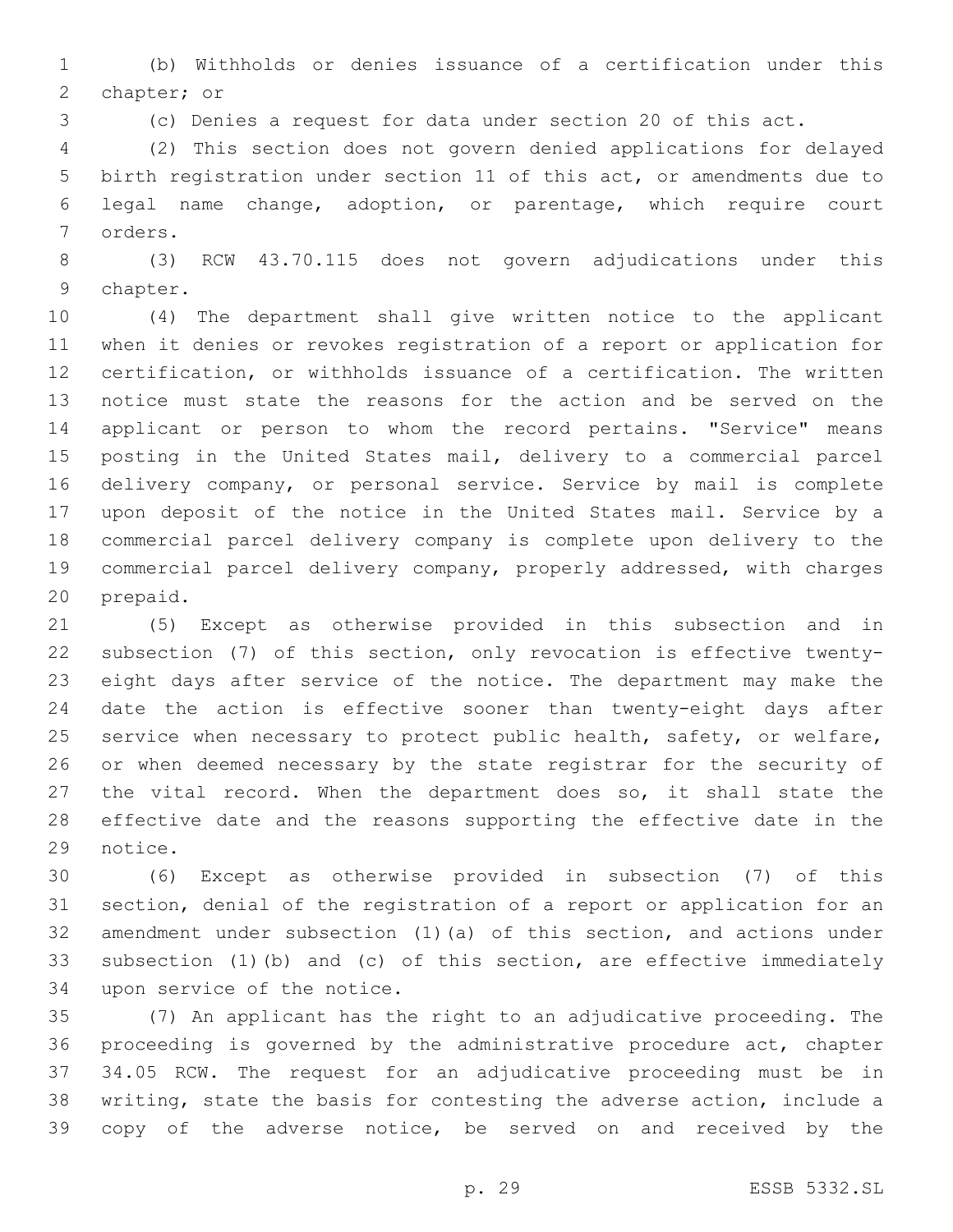department within twenty-eight days of service of the adverse notice, and be served in a manner that shows proof of receipt.

 (8) If the department gives an applicant twenty-eight days' notice of revocation and the applicant or person to whom the record pertains files an appeal before its effective date, the department shall not implement the adverse action until the final order has been entered. The presiding or reviewing officer may permit the department to implement part or all of the adverse action while the proceedings are pending if the appellant causes an unreasonable delay in the proceeding, if the circumstances change so that implementation is in 11 the public interest, or for other good cause.

 (9) If the department gives an applicant less than twenty-eight days' notice of revocation and the applicant or person to whom the record pertains timely files a sufficient appeal, the department may implement the adverse action on the effective date stated in the notice. The presiding or reviewing officer may order the department to stay implementation of part or all of the adverse action while the proceedings are pending if staying implementation is in the public 19 interest or for other good cause.

 (10) The department is authorized to adopt a brief adjudicative proceeding for proceedings under this chapter, in accordance with 22 chapter 34.05 RCW.

 NEW SECTION. **Sec. 24.** FEES. (1) The department and local registrars shall charge a fee of twenty-five dollars for a certification or informational copy of a vital record or for a search of the vital records system when no matching record was identified, except as provided in subsection (2) of this section.

 (2) The department and local registrars may not charge a fee for 29 issuing a certification of:

 (a) A vital record for use in connection with a claim for compensation or pension pending before the veterans administration;

 (b) The death of a sex offender, for use by a law enforcement agency in maintaining a registered sex offender database; or

 (c) The death of any offender, requested by a county clerk or court in the state for purposes of extinguishing the offender's legal 36 financial obligation.

 (3) The department may not charge a fee for issuing a birth certification for homeless persons as defined in RCW 43.185C.010 39 living in state.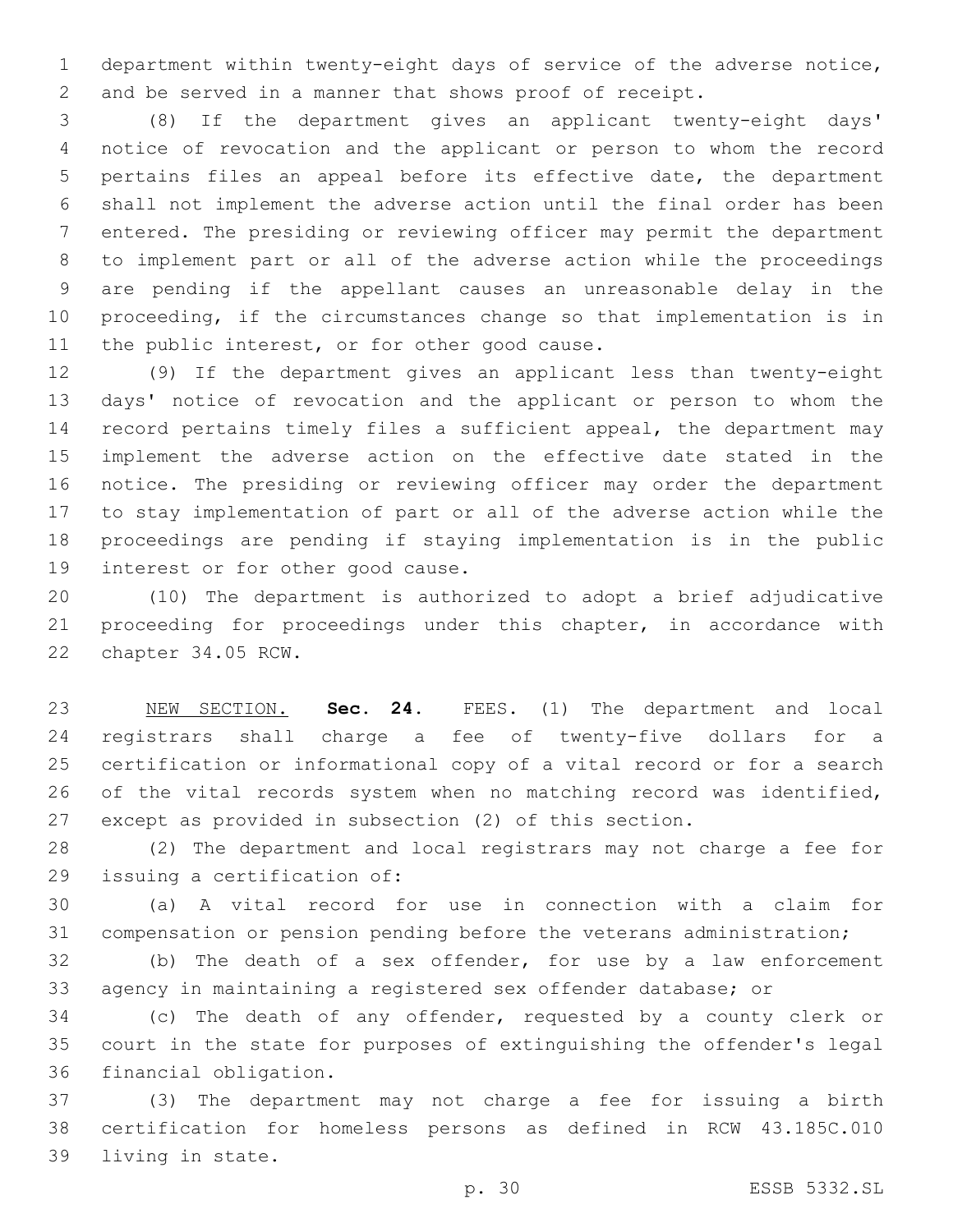(4) The department and local registrars may charge an electronic payment fee, in addition to the twenty-five dollar fee for certification and informational copy of vital records or for a search of the vital records system, in cases where payment is made by credit card, charge card, debit card, smart card, stored value card, federal wire, automatic clearinghouse system, or other electronic communication.7

 (5) Local registrars shall keep a true and correct account of all fees received under this section for the issuance of certifications 10 and informational copies.

 (6) A portion of the twenty-five dollar fee collected by the local registrars must be transmitted to the state treasurer on a 13 monthly basis as follows:

 (a) Thirteen dollars for each birth certification and birth 15 informational copy issued;

 (b) Thirteen dollars for each first copy of a death certification 17 and death informational copy; and

 (c) Twenty dollars for each additional death certification and 19 death informational copy.

 (7) For each fee turned over to the state treasurer by the local 21 registrars, the state treasurer shall:

 (a) Pay the department two dollars of each fee for birth certifications and birth informational copies and first copies of death certifications and death informational copies;

 (b) Pay the department nine dollars of each fee for additional death certifications and death informational copies; and

 (c) Hold eleven dollars of each fee in the death investigations account established under RCW 43.79.445, except for an heirloom birth certification issued under section 21 of this act.

 (8) Eleven dollars of the twenty-five dollar fee collected by the department for certifications and informational copies issued by the department must be transmitted to the state treasurer for the death investigations account established under RCW 43.79.445.

 (9) The department of children, youth, and families shall set a fee for an heirloom birth certification established under section 21 of this act for the children's trust fund established under RCW 43.121.100. The department shall collect the fee established under this subsection when issuing an heirloom birth certification and transmit the fees collected to the state treasurer for credit to the 40 children's trust fund.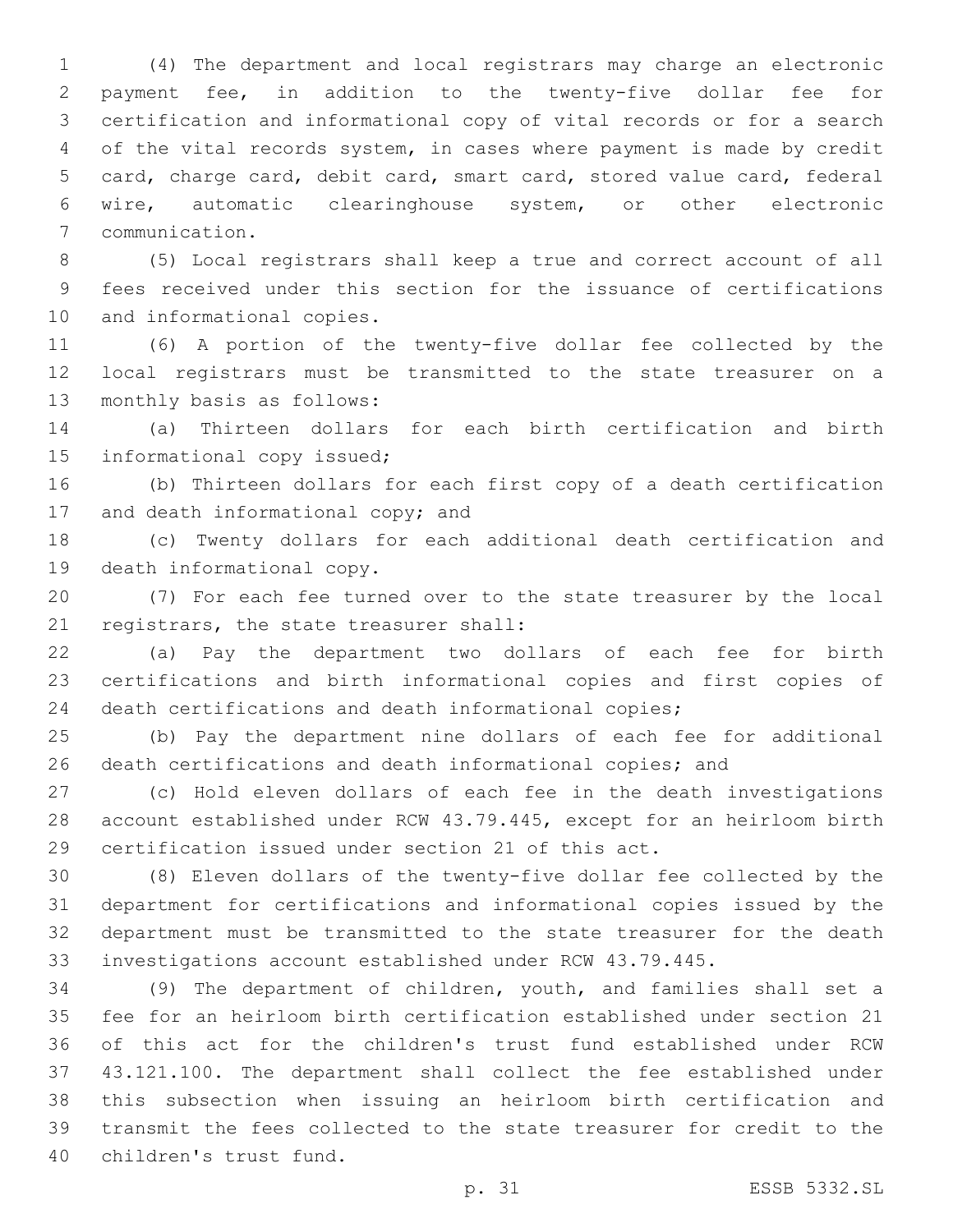NEW SECTION. **Sec. 25.** LOCAL REGISTRAR REPORTING. (1) The local registrar shall, on a monthly basis, submit the following to the state registrar:

 (a) A summary of the number of certifications and informational copies issued by vital life event type in a format provided by the 6 state registrar;

 (b) A log of all numbered paper certifications issued and destroyed in a format provided by the state registrar; and

 (c) A copy of the accounting of fees required by section 24 of 10 this act.

 (2) The state registrar shall periodically test and audit local registrar fraud prevention procedures and products, and may share the 13 results of such tests and audits with the local registrar.

 NEW SECTION. **Sec. 26.** ENFORCEMENT. (1) All requirements of this chapter must be uniformly complied with by all local registrars in state.

 (2) Local registrars are charged with the strict and thorough enforcement of the provisions of this chapter in their health jurisdictions, under the supervision and direction of the state 20 registrar, and:

 (a) Shall immediately report observed or suspected violations of 22 this chapter to the state registrar;

 (b) Shall aid the state registrar, upon request, in 24 investigations initiated under this section; and

 (c) May not issue a certification for a record that is currently under investigation under this section, or subject to an action under section 23 of this act, until such time as the state registrar allows 28 for the issuance of such certification.

 (3) The state registrar may investigate cases of irregularity or violation of this chapter. In cases where the state registrar finds reasonable cause to suspect fraud or misrepresentation, the state 32 registrar shall:

33 (a) Retain the application and evidence; and

34 (b) Notify the appropriate authorities.

 (4) The state registrar may only release the application and evidence under subsection (3)(a) of this section upon order of a 37 court of competent jurisdiction.

 (5) When the state registrar deems it necessary, the state registrar shall report cases of violation of any of the provisions of

p. 32 ESSB 5332.SL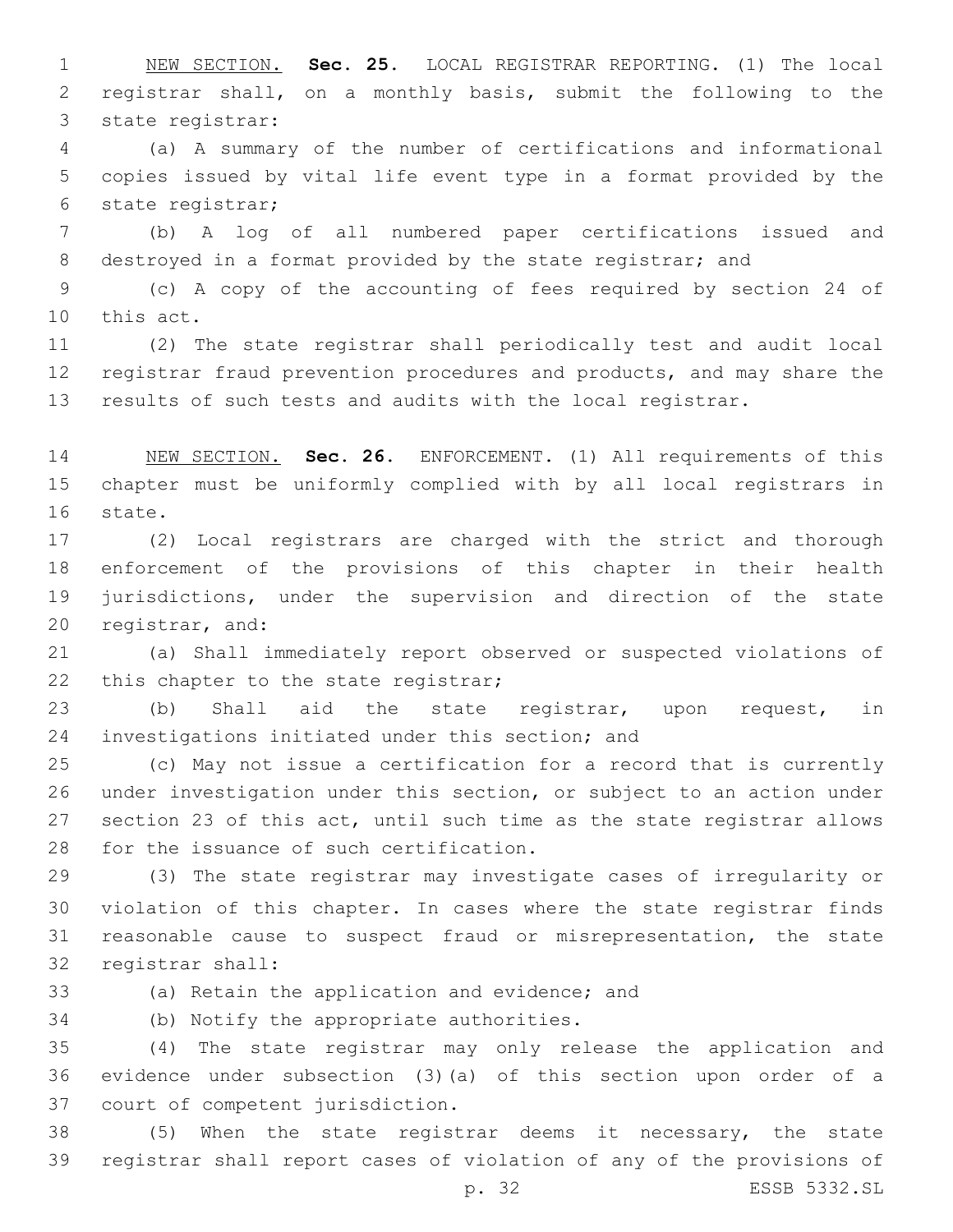this chapter to the prosecuting attorney of the proper county with a 2 statement of the facts and circumstances.

 (6) Prosecuting attorneys, or officials acting in such capacity, shall initiate and promptly follow up the necessary court proceedings against the parties responsible for the alleged violations of law 6 reported to them by the state registrar.

 (7) The state registrar may, during the pendency of an investigation under subsection (3) of this section, or at the conclusion of an investigation under subsection (3) of this section, take any action permitted by this chapter with respect to the affected certification or record including, but not limited to, denial of issuance or revocation of the affected certification or 13 record.

 NEW SECTION. **Sec. 27.** PENALTIES. (1) Every person who violates 15 or willfully fails, neglects, or refuses to comply with any provisions of this chapter is guilty of a misdemeanor.

 (2) Every person who willfully furnishes false information or who makes any false statement to establish a vital record or obtain a certification required by this chapter is guilty of a gross 20 misdemeanor.

 NEW SECTION. **Sec. 28.** APPLICABILITY. (1) This act applies to all causes of action commenced on or after the effective date of this section, regardless of when the cause of action arose.

 (2) The requirements of this act apply to all records covered by 25 this act that are held by the department or state registrar, regardless of the date the record was created or modified.

 (3) In all other respects not specifically indicated in this 28 section, this chapter applies prospectively.

 **Sec. 29.** RCW 18.39.525 and 2005 c 365 s 26 are each amended to 30 read as follows:

 (1) The director shall issue a certificate of removal registration to a funeral establishment licensed in another state contiguous to Washington, with laws substantially similar to the provisions of this section, for the limited purpose of removing human 35 remains from Washington prior to submitting a ((certificate)) report of death. Licensed funeral establishments wishing to participate must: Apply to the department of licensing for a certificate of

p. 33 ESSB 5332.SL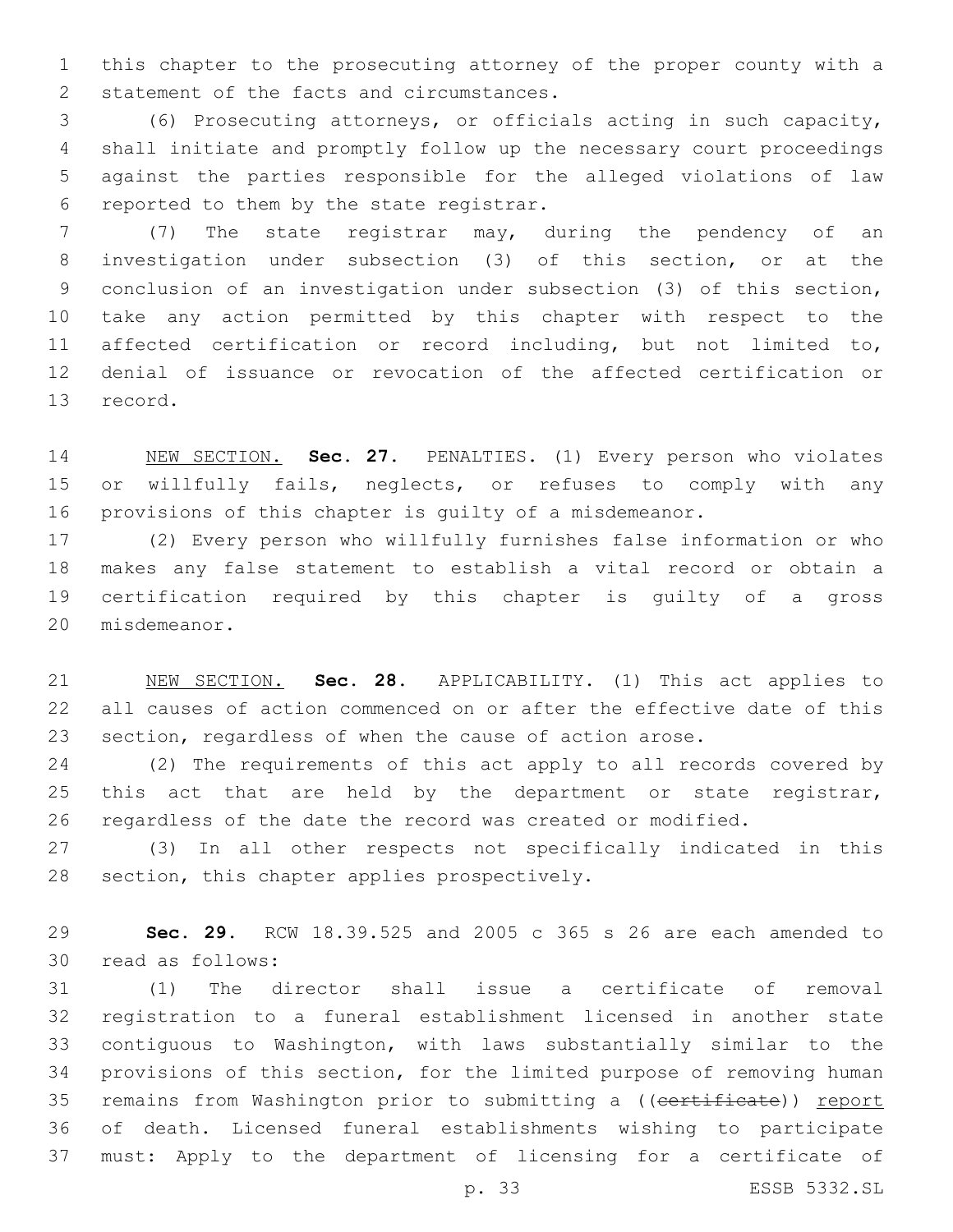removal registration, on a form provided by the department, and pay the required application fee, as set by the director.

 (2) For purposes of this section, each branch of a registrant's funeral establishment is a separate establishment and must be 5 registered as a fixed place of business.

 (3) Certificates of death are governed by ((RCW 70.58.160)) 7 section 13 of this act.

 (4) Notices of removal and disposition permits are governed by 9 ((RCW 70.58.230)) section 14 of this act.

 (5) The conduct of funeral directors, embalmers, or any other person employed by or acting on behalf of a removal registrant is the direct responsibility of the holder of the certificate of removal 13 registration.

 (6) The board may impose sanctions upon the holder of a certificate of removal registration if the registrant is found to be 16 in violation of any death care statute or rule.

 (7) Certificates of removal registration expire January 31st, or 18 as otherwise determined by the director.

 **Sec. 30.** RCW 19.182.220 and 2016 c 135 s 1 are each amended to 20 read as follows:

 The definitions in this section apply throughout this section and 22 RCW 19.182.230 ((and 70.58.098)) unless the context clearly requires 23 otherwise.

 (1) "Credit report" means a consumer report, as defined in 15 U.S.C. Sec. 1681a, that is used or collected to serve as a factor in establishing a consumer's eligibility for credit for personal, 27 family, or household purposes.

 (2) "Normal business hours" means Sunday through Saturday, between the hours of 6:00 a.m. and 9:30 p.m. Pacific time.

(3) "Protected consumer" means an individual who is:

 (a) Under the age of sixteen years old at the time a request for the placement of a security freeze is made pursuant to RCW 33 19.182.230; or

 (b) Incapacitated and for whom a guardian or limited guardian has 35 been appointed.

(4) "Record" means a compilation of information that:

37 (a) Identifies a protected consumer;

 (b) Is created by a consumer reporting agency solely for the 39 purpose of complying with RCW 19.182.230; and

p. 34 ESSB 5332.SL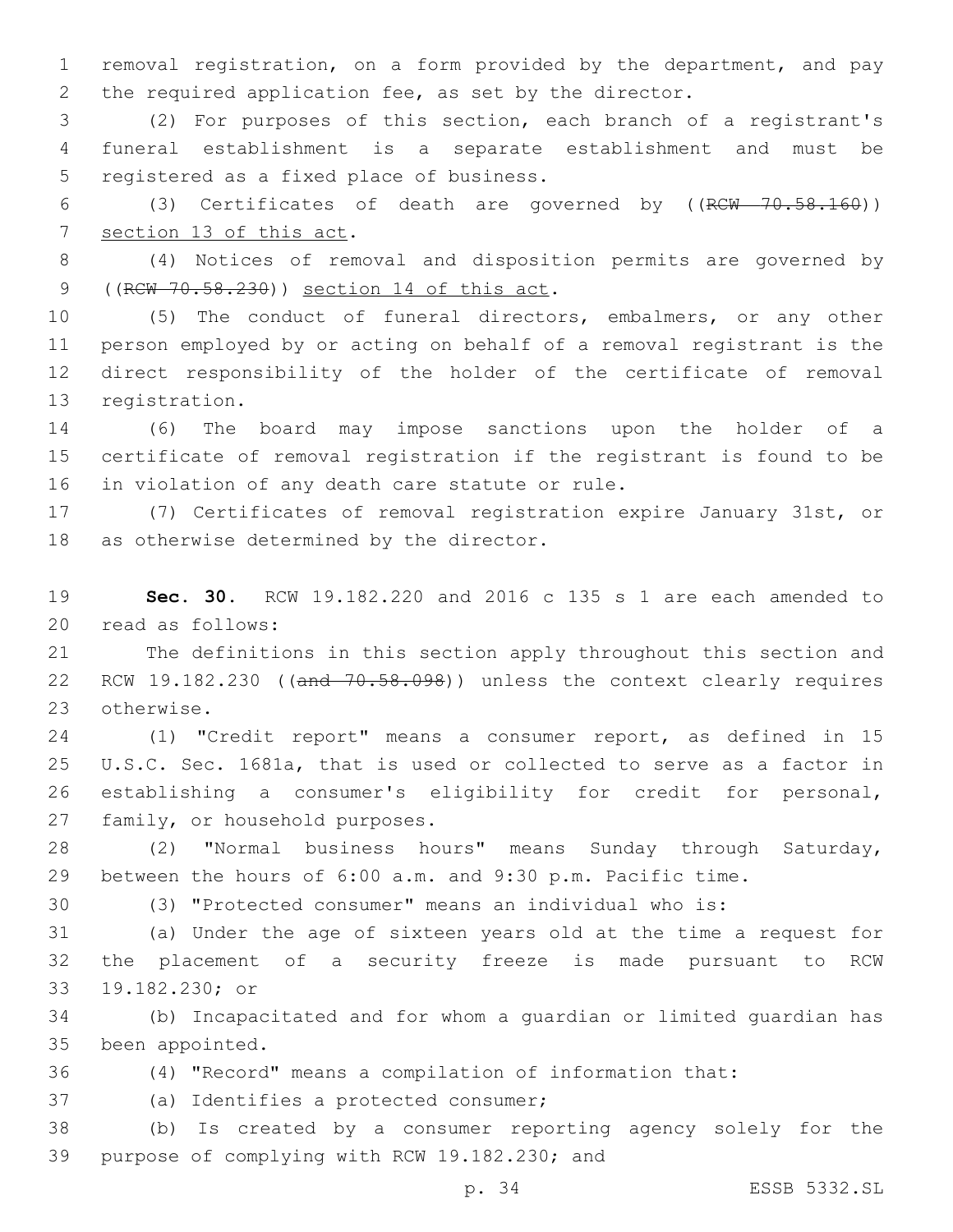(c) May not be created or used to consider the protected consumer's credit worthiness, credit standing, credit capacity, character, general reputation, personal characteristics, or mode of living for any purpose listed in RCW 19.182.020.4

 (5) "Representative" means a person who provides to a consumer reporting agency sufficient proof of authority to act on behalf of a 7 protected consumer.

8 (6) "Security freeze" means:

 (a) If a consumer reporting agency does not have a file pertaining to a protected consumer, a restriction that:

 (i) Is placed on the protected consumer's record in accordance 12 with RCW 19.182.230; and

 (ii) Prohibits the consumer reporting agency from releasing the protected consumer's record except as provided in RCW 19.182.230; or

 (b) If a consumer reporting agency has a file pertaining to the 16 protected consumer, a restriction that:

 (i) Is placed on the protected consumer's consumer report in 18 accordance with RCW 19.182.230; and

 (ii) Prohibits the consumer reporting agency from releasing the protected consumer's consumer report or any information derived from the protected consumer's consumer report except as provided in RCW 22 19.182.230.

 (7) "Sufficient proof of authority" means documentation that shows a representative has authority to act on behalf of a protected 25 consumer, including:

(a) An order issued by a court of law;26

(b) A lawfully executed and valid power of attorney; and

 (c) A written, notarized statement signed by a representative that expressly describes the authority of the representative to act 30 on behalf of a protected consumer.

 (8) "Sufficient proof of identification" means information or documentation that identifies a protected consumer or a representative of a protected consumer, including:

 (a) A social security number or a copy of a social security card 35 issued by the social security administration;

 (b) A certified or official copy of a birth certificate issued by the entity authorized to issue the birth certificate;

 (c) A copy of a driver's license, an identicard issued under RCW 46.20.117, or any other government-issued identification; or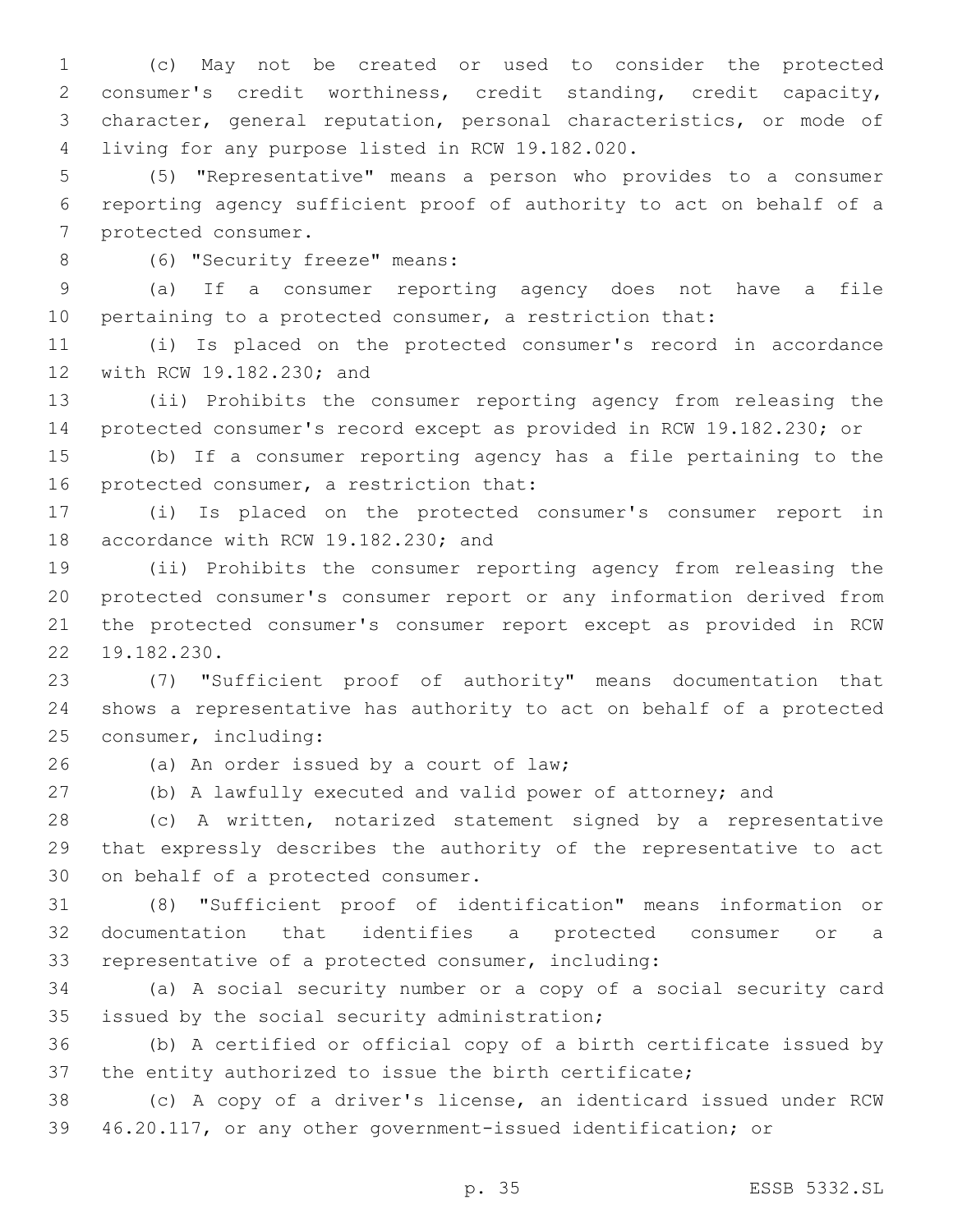1 (d) A copy of a bill, including a bill for telephone, sewer, 2 septic tank, water, electric, oil, or natural gas services, that 3 shows a name and home address.

4 **Sec. 31.** RCW 26.04.090 and 2016 c 202 s 23 are each amended to 5 read as follows:

 A person solemnizing a marriage shall, within thirty days thereafter, make and deliver to the county auditor of the county wherein the license was issued a certificate for the files of the county auditor, and a certificate for the files of the state registrar of vital statistics. The certificate for the files of the 11 county auditor shall be substantially as follows:

| 12 | STATE OF WASHINGTON                                                    |
|----|------------------------------------------------------------------------|
| 13 |                                                                        |
| 14 | COUNTY OF                                                              |
| 15 |                                                                        |
| 16 |                                                                        |
| 17 | This is to certify that the undersigned, $a \ldots \ldots$ , by        |
| 18 | authority of a license bearing date the  . day of                      |
| 19 | A.D. (year), and issued by the County auditor of the                   |
| 20 | county of , did, on the day of A.D.                                    |
| 21 | $(year) \ldots$ , at $\ldots \ldots$ in this county and state, join in |
| 22 | lawful wedlock A.B. of the county of $\dots$ , state                   |
| 23 | of  and C.D. of the county of , state                                  |
| 24 | of , with their mutual assent, in the presence of                      |
| 25 | F H and E G, witnesses.                                                |
| 26 | In Testimony Whereof, witness the signatures of the                    |
| 27 | parties to said ceremony, the witnesses and myself,                    |
| 28 | this  . day of   , A.D. (year)                                         |
| 29 | cortificate for the files of the state<br>$($ $($ The                  |

29 ((The certificate for the files of the state registrar of vital 30 statistics shall be in accordance with RCW 70.58.200.)) The 31 certificate forms for the files of the county auditor and for the 32 files of the state registrar of vital statistics shall be provided by 33 the state registrar of vital statistics.

34 **Sec. 32.** RCW 26.04.165 and 1989 1st ex.s. c 9 s 203 are each 35 amended to read as follows: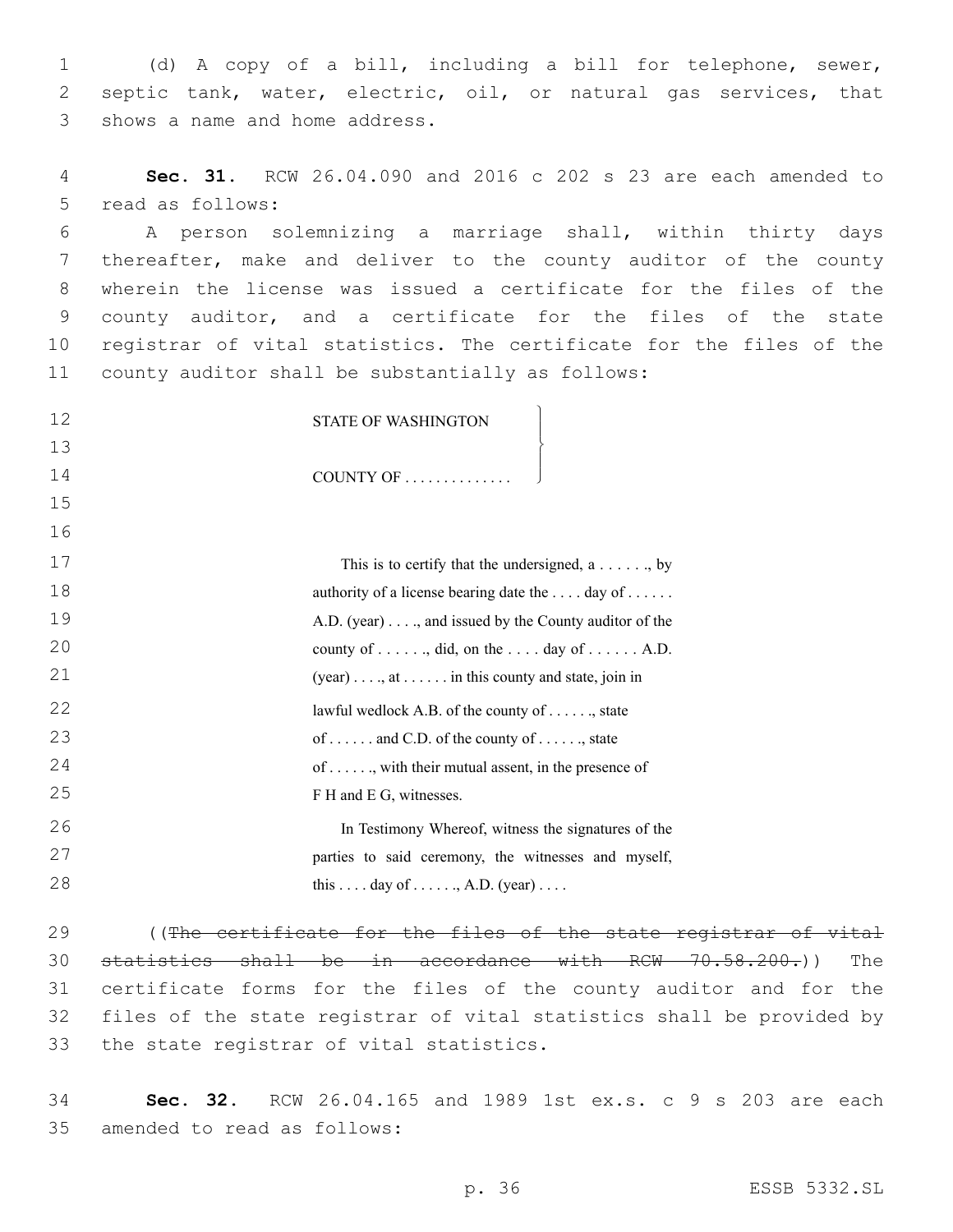In addition to the application provided for in RCW 26.04.160, the county auditor for the county wherein the license is issued shall submit to each applicant at the time for application for a license the Washington state department of health marriage certificate form ((prescribed by RCW 70.58.200)) provided by the state registrar of vital statistics to be completed by the applicants and returned to the county auditor for the files of the state registrar of vital 8 statistics. After the execution of the application for, and the issuance of a license, no county shall require the persons authorized to solemnize marriages to obtain any further information from the persons to be married except the names and county of residence of the 12 persons to be married.

 **Sec. 33.** RCW 26.09.150 and 2008 c 6 s 1016 are each amended to 14 read as follows:

 (1) A decree of dissolution of marriage or domestic partnership, legal separation, or declaration of invalidity is final when entered, subject to the right of appeal. An appeal which does not challenge the finding that the marriage or domestic partnership is irretrievably broken or was invalid, does not delay the finality of the dissolution or declaration of invalidity and either party may remarry or enter into a domestic partnership pending such an appeal.

 (2)(a) No earlier than six months after entry of a decree of legal separation, on motion of either party, the court shall convert the decree of legal separation to a decree of dissolution of marriage or domestic partnership. The clerk of court shall complete the 26 certificate ((as provided for in RCW 70.58.200)) on the form provided 27 by the department of health. On or before the tenth day of each month, the clerk of the court shall forward to the state registrar of vital statistics the certificate of each decree of divorce, dissolution of marriage or domestic partnership, annulment, or separate maintenance granted during the preceding month.

 (b) Once a month, the state registrar of vital statistics shall prepare a list of persons for whom a certificate of dissolution of domestic partnership was transmitted to the registrar and was not included in a previous list, and shall supply the list to the 36 secretary of state.

 (3) Upon request of a party whose marriage or domestic partnership is dissolved or declared invalid, the court shall order a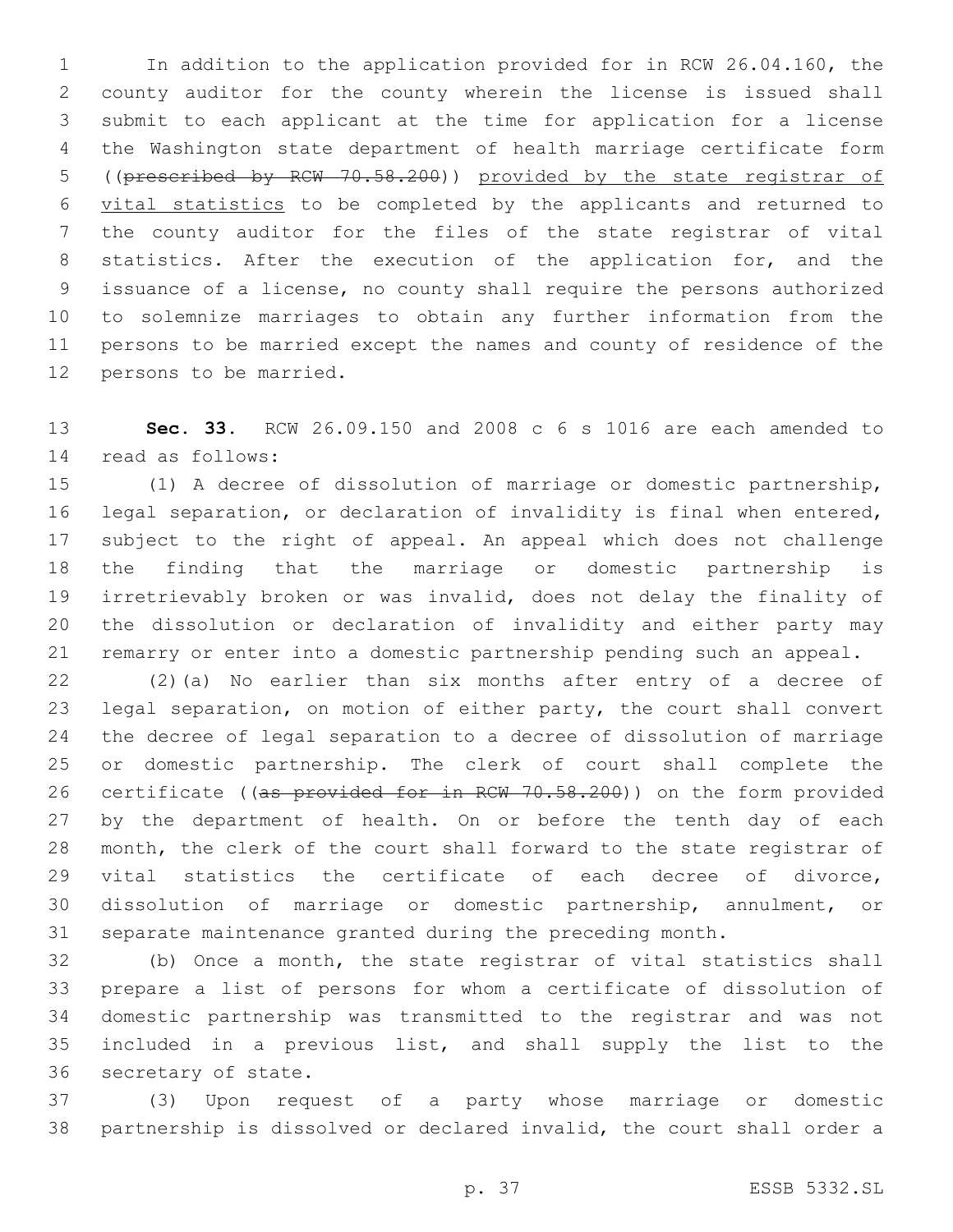former name restored or the court may, in its discretion, order a 2 change to another name.

 **Sec. 34.** RCW 35A.70.070 and 1987 c 223 s 4 are each amended to 4 read as follows:

 Every code city may exercise the powers authorized and shall perform the duties imposed upon cities of like population relating to the public health and safety as provided by Title 70 RCW and, without limiting the generality of the foregoing, shall: (1) Organize boards of health and appoint a health officer with the authority, duties and functions as provided in chapter 70.05 RCW, or provide for combined city-county health departments as provided and in accordance with the provisions of chapter 70.08 RCW; (2) contribute and participate in 13 public health pooling funds as authorized by chapter 70.12 RCW; (3) 14 control and provide for treatment of ((venereal)) sexually transmitted diseases as authorized by chapter 70.24 RCW; (4) provide for the care and control of tuberculosis as provided in chapters 17 70.28, 70.30, ((70.32,)) and 70.54 RCW; (5) participate in health districts as authorized by chapter 70.46 RCW; (6) exercise control over water pollution as provided in chapter 35.88 RCW; (7) for all code cities having a population of more than twenty thousand serve as a primary district for registration of vital statistics in accordance 22 with the provisions of chapter ((70.58 RCW)) 70.--- RCW (the new 23 chapter created in section 44 of this act); (8) observe and enforce the provisions relating to fireworks as provided in chapter 70.77 RCW; (9) enforce the provisions relating to swimming pools provided in chapter 70.90 RCW; (10) enforce the provisions of chapter 18.20 RCW when applicable; (11) perform the functions relating to 28 ((mentally ill)) persons with mental illness prescribed in chapters 29 72.06 and 71.12 RCW; (12) cooperate with the state department of social and health services in mosquito control as authorized by RCW 70.22.060; and (13) inspect nursing homes as authorized by RCW 18.51.145.32

 **Sec. 35.** RCW 43.79.445 and 2018 c 299 s 922 are each amended to 34 read as follows:

 There is established an account in the state treasury referred to as the "death investigations account" which shall exist for the purpose of receiving, holding, investing, and disbursing funds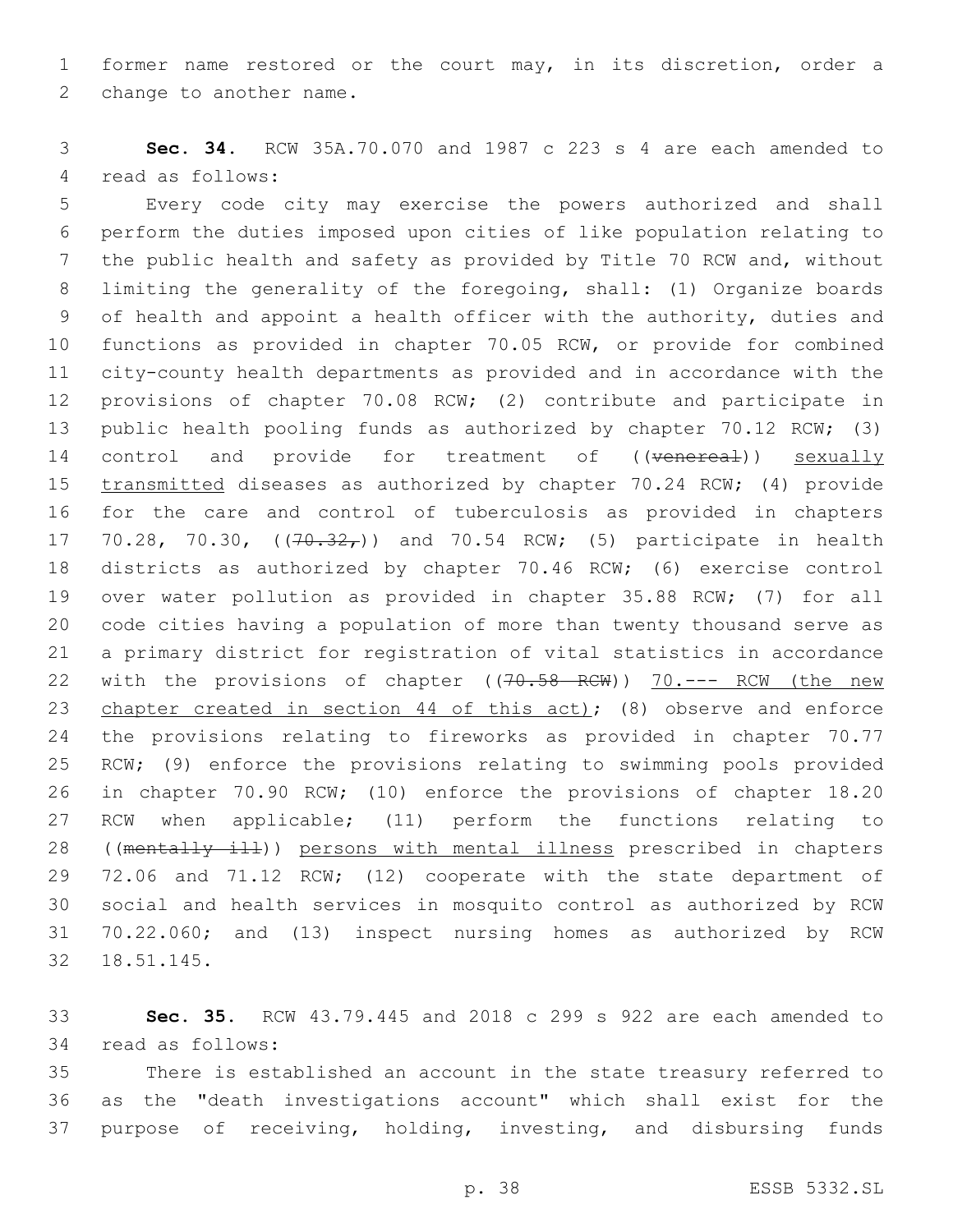1 appropriated or provided in ((RCW 70.58.107)) section 24 of this act and any moneys appropriated or otherwise provided thereafter.

 Moneys in the death investigations account shall be disbursed by the state treasurer once every year on December 31 and at any other time determined by the treasurer. The treasurer shall make disbursements to: The state toxicology laboratory, counties for the cost of autopsies, the state patrol for providing partial funding for the state dental identification system, the criminal justice training commission for training county coroners, medical examiners and their staff, and the state forensic investigations council. Funds from the death investigations account may be appropriated during the 2013-2015 fiscal biennium for the activities of the state crime laboratory 13 within the Washington state patrol.

 **Sec. 36.** RCW 43.121.100 and 2018 c 58 s 14 are each amended to 15 read as follows:

 Contributions, grants, or gifts in cash or otherwise, including funds generated by the sale of "heirloom" birth certificates under 18 chapter ((70.58 RCW)) 70.--- RCW (the new chapter created in section 19 44 of this act) from persons, associations, or corporations and funds generated through the issuance of the "Keep Kids Safe" license plate under chapter 46.18 RCW, shall be deposited in a depository approved by the state treasurer to be known as the children's trust fund. Disbursements of such funds shall be on the authorization of the 24 secretary of the department of children, youth, and families beginning July 1, 2012. In order to maintain an effective expenditure and revenue control, such funds shall be subject in all respects to chapter 43.88 RCW, but no appropriation shall be required to permit 28 expenditure of such funds.

 **Sec. 37.** RCW 68.50.300 and 2012 c 117 s 318 are each amended to 30 read as follows:

 (1) The county coroner, medical examiner, or prosecuting attorney having jurisdiction may in such official's discretion release information concerning a person's death to the media and general public, in order to aid in identifying the deceased, when the identity of the deceased is unknown to the official and when he or she does not know the information to be readily available through other sources.37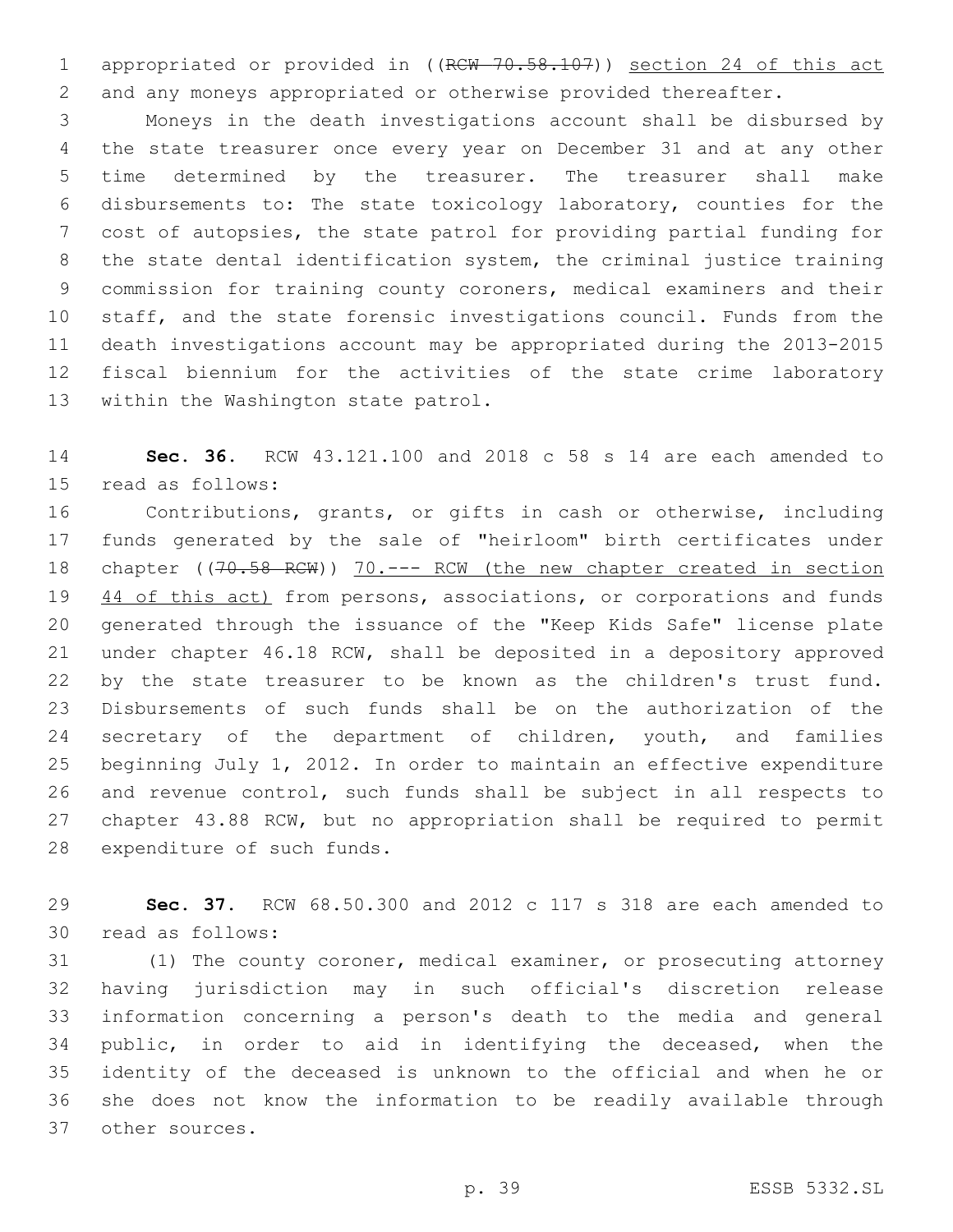(2)(a) The county coroner, medical examiner, or prosecuting attorney may withhold any information which directly or indirectly 3 identifies a decedent until either:

4 (((a)) (i) A notification period of forty-eight hours has elapsed after identification of the decedent by such official; or

6  $((+b))$  (ii) The next of kin of the decedent has been notified.

 (b) During the forty-eight hour notification period, such official shall make a good faith attempt to locate and notify the 9 next of kin of the decedent.

10 (3) The county coroner, medical examiner, or prosecuting attorney having jurisdiction may release information contained in a report of death, as defined in chapter 70.--- RCW (the new chapter created in 13 section 44 of this act), to the media and general public.

 **Sec. 38.** RCW 74.20A.056 and 2018 c 150 s 108 are each amended to 15 read as follows:

 (1) If an alleged father has signed an affidavit acknowledging paternity which has been filed with the state registrar of vital statistics before July 1, 1997, the division of child support may serve a notice and finding of parental responsibility on him and the custodial parent. Procedures for and responsibility resulting from acknowledgments filed after July 1, 1997, are in subsections (8) and (9) of this section. Service of the notice shall be in the same manner as a summons in a civil action or by certified mail, return 24 receipt requested, on the alleged father. The custodial parent shall be served by first-class mail to the last known address. If the custodial parent is not the nonassistance applicant or public assistance recipient, service shall be in the same manner as for the responsible parent. The notice shall have attached to it a copy of the affidavit or certification of birth record information advising of the existence of a filed affidavit, provided by the state registrar of vital statistics, and shall state that:

 (a) Either or both parents are responsible for providing health care coverage for their child either through health insurance or public health care coverage, which is accessible to the child, or through coverage that if coverage that can be extended to cover the child is or becomes available to the parent through employment or is union-related, or for paying a monthly payment toward the premium if no such coverage is available, as provided under RCW 26.09.105;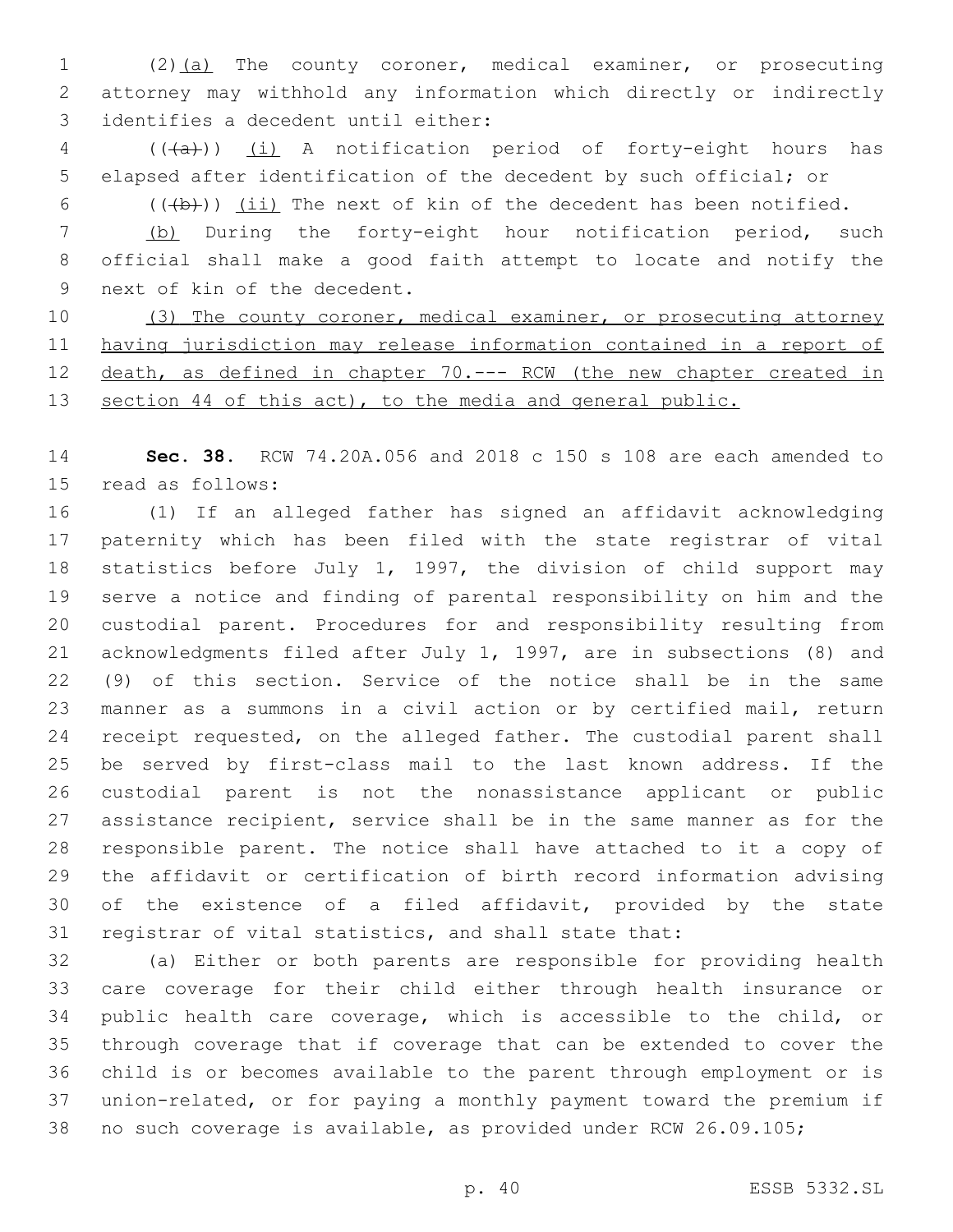(b) The alleged father or custodial parent may file an application for an adjudicative proceeding at which they both will be required to appear and show cause why the amount stated in the notice as to support is incorrect and should not be ordered;

 (c) An alleged father or mother, if she is also the custodial parent, may request that a blood or genetic test be administered to determine whether such test would exclude him from being a natural parent and, if not excluded, may subsequently request that the division of child support initiate an action in superior court to determine the existence of the parent-child relationship; and

 (d) If neither the alleged father nor the custodial parent requests that a blood or genetic test be administered or files an application for an adjudicative proceeding, the amount of support stated in the notice and finding of parental responsibility shall become final, subject only to a subsequent determination under RCW 26.26.500 through 26.26.630 that the parent-child relationship does 17 not exist.

 (2) An alleged father or custodial parent who objects to the amount of support requested in the notice may file an application for an adjudicative proceeding up to twenty days after the date the notice was served. An application for an adjudicative proceeding may be filed within one year of service of the notice and finding of parental responsibility without the necessity for a showing of good cause or upon a showing of good cause thereafter. An adjudicative proceeding under this section shall be pursuant to RCW 74.20A.055. The only issues shall be the amount of the accrued debt, the amount 27 of the current and future support obligation, and the reimbursement 28 of the costs of blood or genetic tests if advanced by the department. A custodian who is not the parent of a child and who has physical custody of a child has the same notice and hearing rights that a 31 custodial parent has under this section.

 (3) If the application for an adjudicative proceeding is filed within twenty days of service of the notice, collection action shall be stayed pending a final decision by the department. If no 35 application is filed within twenty days:

 (a) The amounts in the notice shall become final and the debt created therein shall be subject to collection action; and

 (b) Any amounts so collected shall neither be refunded nor returned if the alleged father is later found not to be a responsible 40 parent.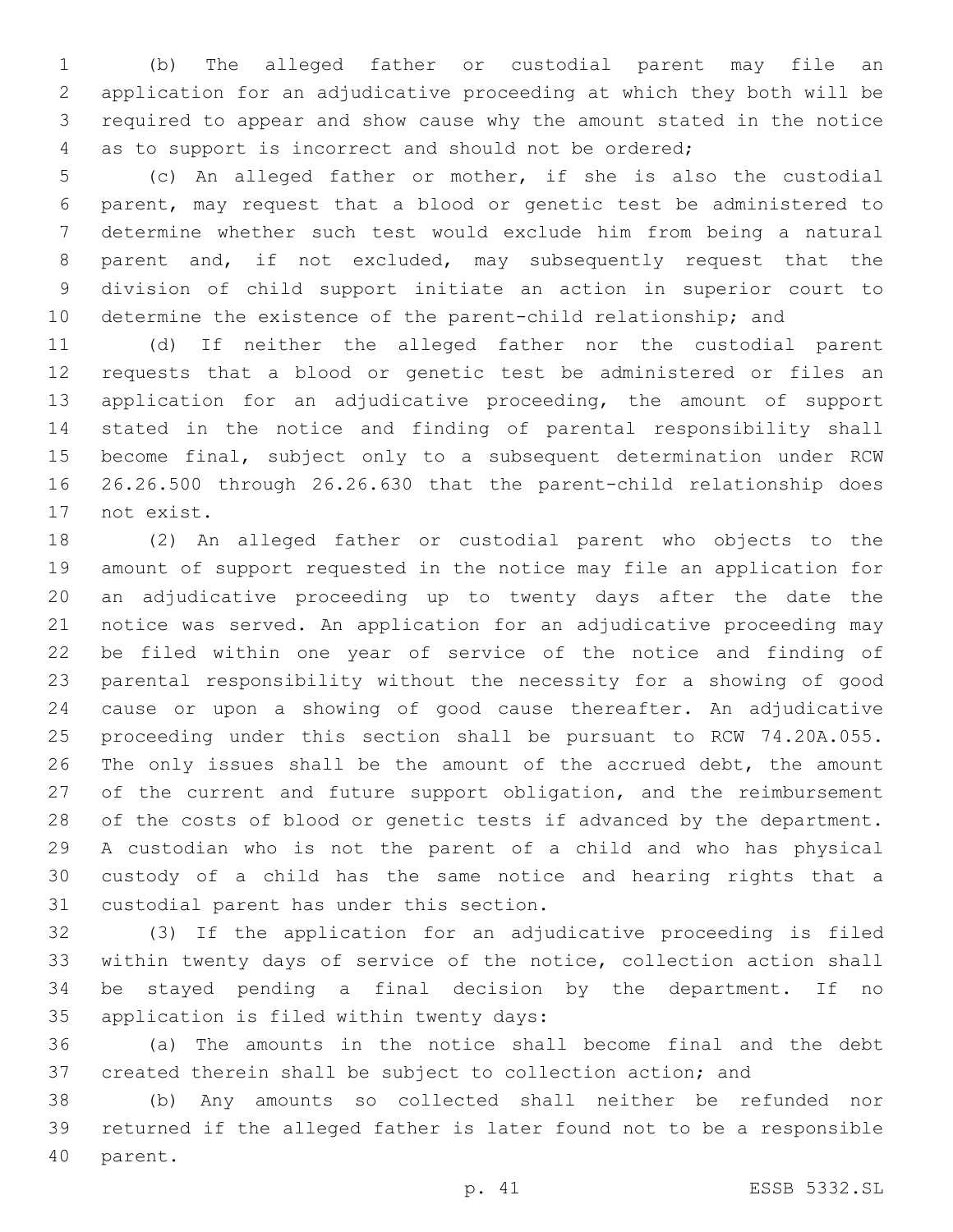(4) An alleged father or the mother, if she is also the custodial parent, may request that a blood or genetic test be administered at any time. The request for testing shall be in writing, or as the department may specify by rule, and served on the division of child support. If a request for testing is made, the department shall arrange for the test and, pursuant to rules adopted by the department, may advance the cost of such testing. The department shall mail a copy of the test results by certified mail, return receipt requested, to the alleged father's and mother's, if she is 10 also the custodial parent, last known address.

 (5) If the test excludes the alleged father from being a natural parent, the division of child support shall file a copy of the results with the state registrar of vital statistics and shall dismiss any pending administrative collection proceedings based upon the affidavit in issue. The state registrar of vital statistics shall remove the alleged father's name from the birth certificate and change the child's surname to be the same as the mother's maiden name as stated on the birth certificate, or any other name which the 19 mother may select.

 (6) The alleged father or mother, if she is also the custodial parent, may, within twenty days after the date of receipt of the test results, request the division of child support to initiate an action under RCW 26.26.500 through 26.26.630 to determine the existence of the parent-child relationship. If the division of child support initiates a superior court action at the request of the alleged father or mother and the decision of the court is that the alleged father is a natural parent, the parent who requested the test shall 28 be liable for court costs incurred.

 (7) If the alleged father or mother, if she is also the custodial parent, does not request the division of child support to initiate a superior court action, or fails to appear and cooperate with blood or genetic testing, the notice of parental responsibility shall become final for all intents and purposes and may be overturned only by a subsequent superior court order entered under RCW 26.26.500 through 35 26.26.630.

 (8)(a) Subsections (1) through (7) of this section do not apply to acknowledgments of paternity filed with the state registrar of 38 vital statistics after July 1, 1997.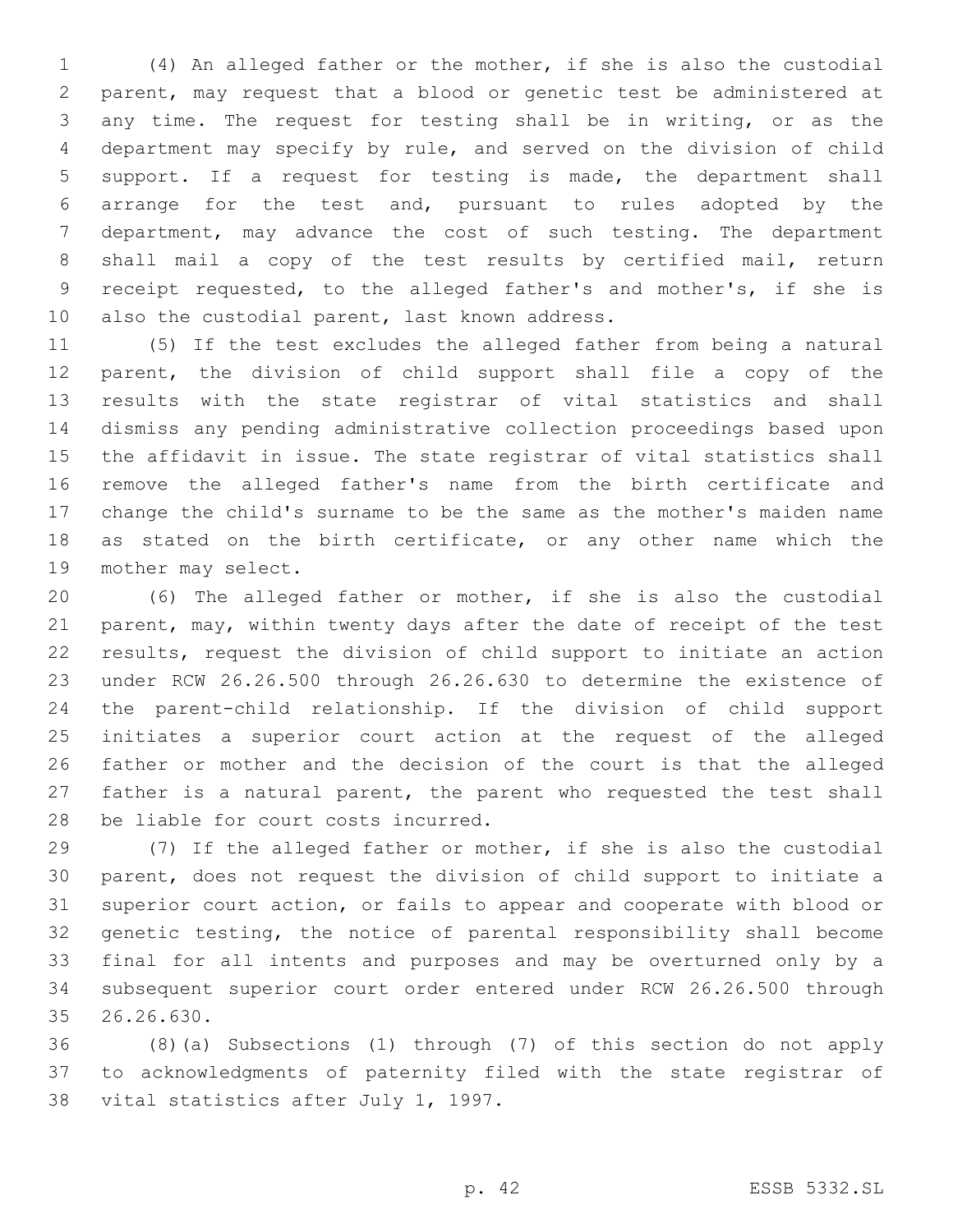(b) If an acknowledged father has signed an acknowledgment of paternity that has been filed with the state registrar of vital 3 statistics after July 1, 1997:

 (i) The division of child support may serve a notice and finding of financial responsibility under RCW 74.20A.055 based on the acknowledgment. The division of child support shall attach a copy of the acknowledgment or certification of the birth record information advising of the existence of a filed acknowledgment of paternity to 9 the notice:

 (ii) The notice shall include a statement that the acknowledged father or any other signatory may commence a proceeding in court to rescind or challenge the acknowledgment or denial of paternity under 13 RCW 26.26.330 and 26.26.335;

 (iii) A statement that either or both parents are responsible for providing health care coverage for the child if accessible coverage that can be extended to cover the child is or becomes available to the parent through employment or is union-related as provided under 18 RCW 26.09.105; and

 (iv) The party commencing the action to rescind or challenge the acknowledgment or denial must serve notice on the division of child support and the office of the prosecuting attorney in the county in which the proceeding is commenced. Commencement of a proceeding to rescind or challenge the acknowledgment or denial stays the establishment of the notice and finding of financial responsibility, 25 if the notice has not yet become a final order.

 (c) If neither the acknowledged father nor the other party to the notice files an application for an adjudicative proceeding or the signatories to the acknowledgment or denial do not commence a proceeding to rescind or challenge the acknowledgment of paternity, the amount of support stated in the notice and finding of financial responsibility becomes final, subject only to a subsequent determination under RCW 26.26.500 through 26.26.630 that the parent- child relationship does not exist. The division of child support does not refund nor return any amounts collected under a notice that becomes final under this section or RCW 74.20A.055, even if a court 36 later determines that the acknowledgment is void.

 (d) An acknowledged father or other party to the notice who objects to the amount of support requested in the notice may file an application for an adjudicative proceeding up to twenty days after the date the notice was served. An application for an adjudicative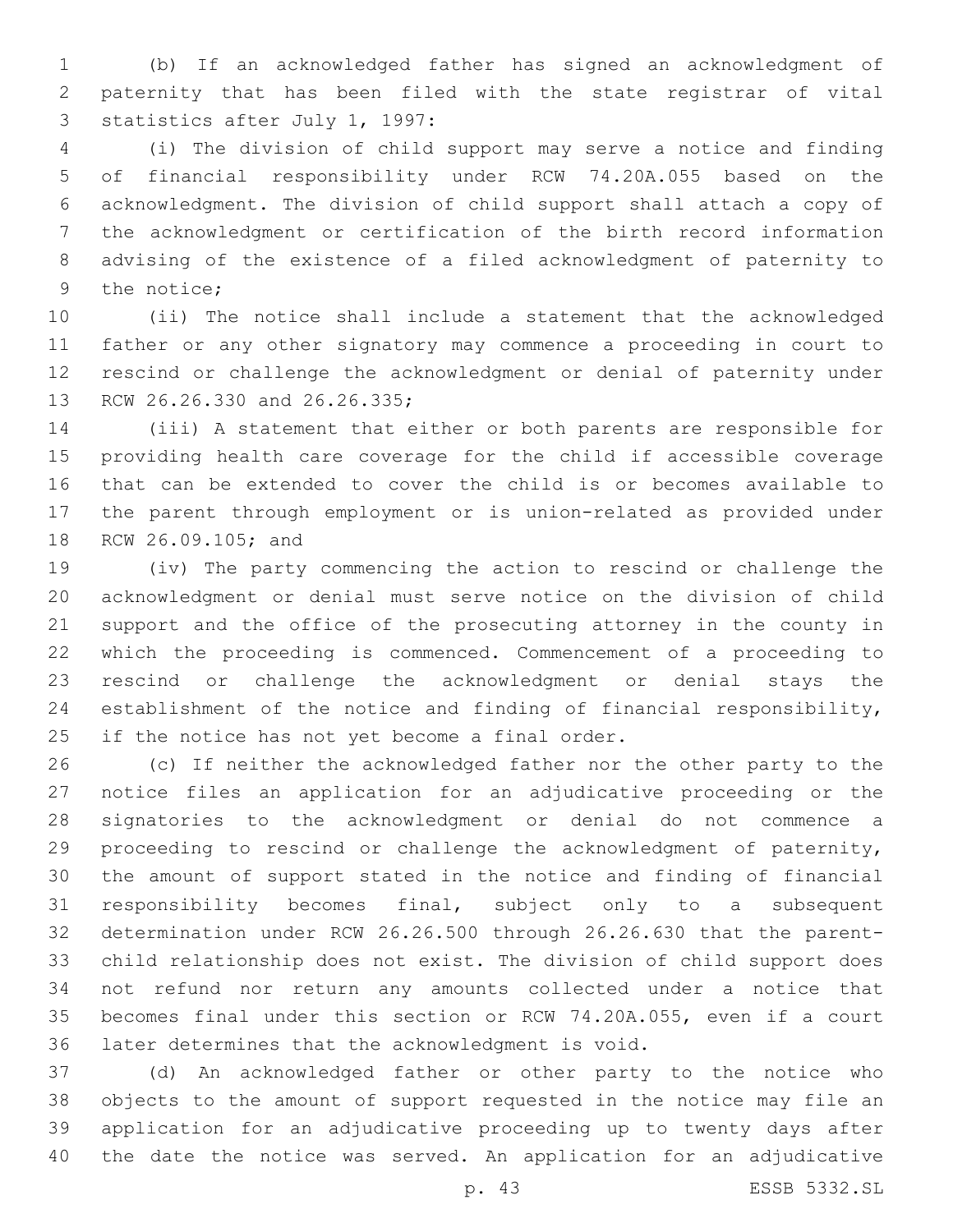proceeding may be filed within one year of service of the notice and finding of parental responsibility without the necessity for a showing of good cause or upon a showing of good cause thereafter. An adjudicative proceeding under this section shall be pursuant to RCW 74.20A.055. The only issues shall be the amount of the accrued debt and the amount of the current and future support obligation.

 (i) If the application for an adjudicative proceeding is filed within twenty days of service of the notice, collection action shall be stayed pending a final decision by the department.

 (ii) If the application for an adjudicative proceeding is not 11 filed within twenty days of the service of the notice, any amounts collected under the notice shall be neither refunded nor returned if the alleged father is later found not to be a responsible parent.

 (e) If neither the acknowledged father nor the custodial parent requests an adjudicative proceeding, or if no timely action is brought to rescind or challenge the acknowledgment or denial after service of the notice, the notice of financial responsibility becomes final for all intents and purposes and may be overturned only by a subsequent superior court order entered under RCW 26.26.500 through 20.26.630.

 (9) Acknowledgments of paternity that are filed after July 1, 1997, are subject to requirements of chapters 26.26, the uniform 23 parentage act, and ((70.58 RCW)) 70.--- RCW (the new chapter created 24 in section 44 of this act).

 (10) The department and the department of health may adopt rules 26 to implement the requirements under this section.

 (11) The department has rule-making authority to enact rules consistent with 42 U.S.C. Sec. 652(f) and 42 U.S.C. Sec. 666(a)(19) as amended by section 7307 of the deficit reduction act of 2005. Additionally, the department has rule-making authority to implement regulations required under 45 C.F.R. Parts 302, 303, 304, 305, and 308.

 NEW SECTION. **Sec. 39.** A new section is added to chapter 42.56 34 RCW to read as follows:

 All or part of any vital records, reports, supporting documentation, vital statistics, data, or information contained therein under chapter 70.--- RCW (the new chapter created in section 44 of this act) are not subject to public inspection and copying 39 under this chapter.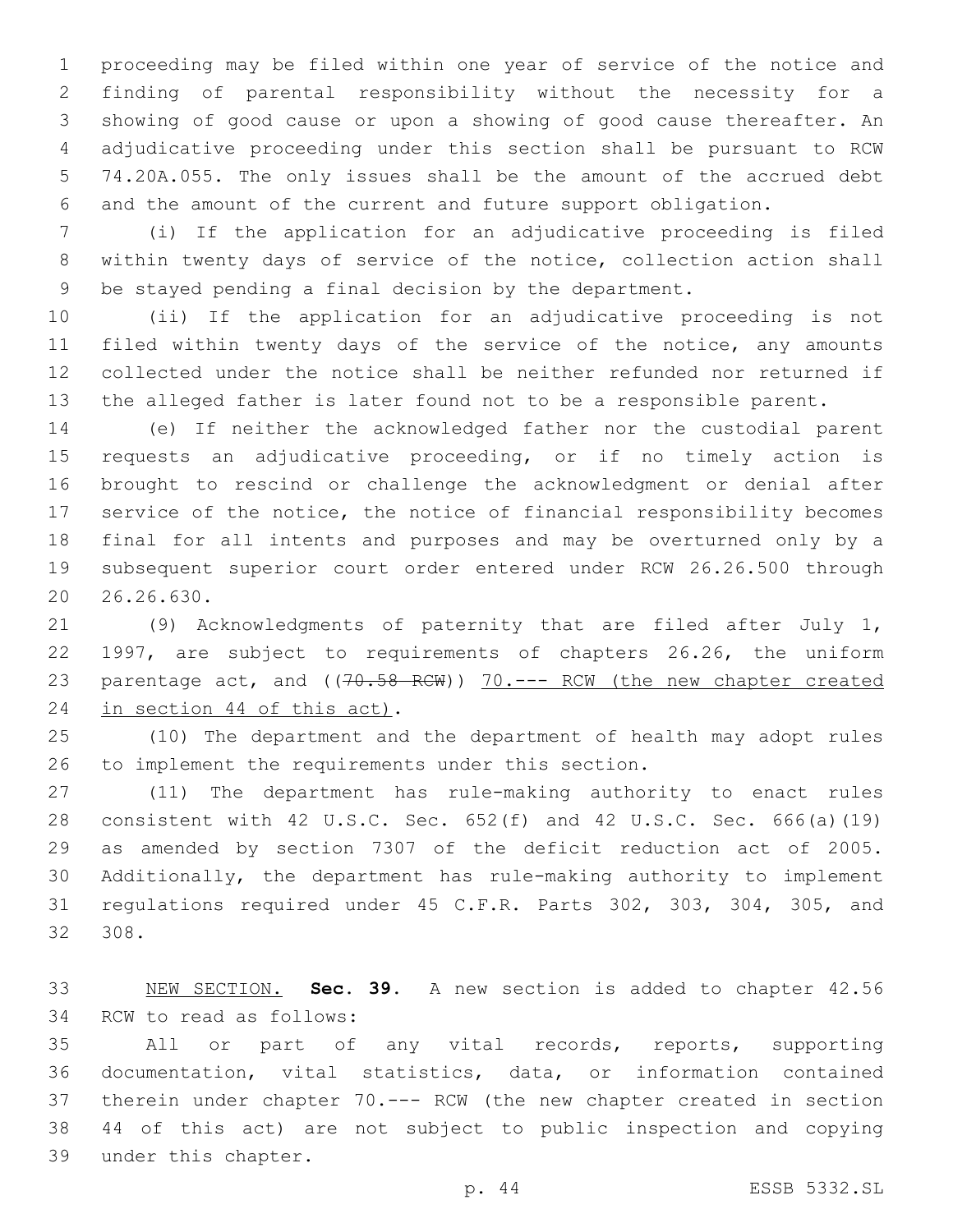NEW SECTION. **Sec. 40.** The following acts or parts of acts are each repealed: (1) RCW 43.70.160 (Duties of registrar) and 1989 1st ex.s. c 9 s 255, 1967 c 26 s 2, & 1965 c 8 s 43.20.080;4 (2) RCW 70.58.005 (Definitions) and 2015 3rd sp.s. c 1 s 412, 2015 c 225 s 103, 2009 c 231 s 1, 2005 c 365 s 151, 1991 c 3 s 342, & 7 1987 c 223 s 1; (3) RCW 70.58.010 (Registration districts) and 2012 c 117 s 383, 1979 ex.s. c 52 s 2, 1951 c 106 s 4, 1915 c 180 s 1, & 1907 c 83 s 2; (4) RCW 70.58.020 (Local registrars—Deputies) and 2012 c 117 s 384, 1979 ex.s. c 52 s 3, 1961 ex.s. c 5 s 5, 1951 c 106 s 5, 1915 c 12 180 s 2, & 1907 c 83 s 3; (5) RCW 70.58.030 (Duties of local registrars) and 1990 c 99 s 1, 14 1961 ex.s. c 5 s 6, & 1907 c 83 s 18; (6) RCW 70.58.040 (Compensation of local registrars) and 2012 c 117 s 385, 1961 ex.s. c 5 s 7, 1951 c 106 s 8, 1915 c 180 s 10, & 17 1907 c 83 s 19; (7) RCW 70.58.050 (Duty to enforce law) and 2012 c 117 s 386 & 19 1907 c 83 s 22; (8) RCW 70.58.055 (Certificates generally) and 2009 c 44 s 1, 21 1997 c 58 s 948, & 1991 c 96 s 1; (9) RCW 70.58.061 (Electronic and hard copy transmission) and 23 1991 c 96 s 2; (10) RCW 70.58.065 (Local registrar use of electronic databases) 25 and 1991 c 96 s 3; (11) RCW 70.58.070 (Registration of births required) and 1907 c 27 83 s 11; (12) RCW 70.58.080 (Birth certificates—Filing—Establishing paternity—Surname of child) and 2002 c 302 s 708, 1997 c 58 s 937, 1989 c 55 s 2, 1961 ex.s. c 5 s 8, 1951 c 106 s 6, & 1907 c 83 s 12; (13) RCW 70.58.082 (Vital records—Rules—Release of copies) and 32 2005 c 365 s 152 & 1997 c 108 s 1; (14) RCW 70.58.085 (Birth certificates suitable for display— Issuance—Fee—Disposition of funds) and 2004 c 53 s 1 & 1987 c 351 s 35 6; (15) RCW 70.58.095 (New certificate of birth—Legitimation, paternity—Substitution for original—Inspection of original, when— When delayed registration required) and 2012 c 117 s 387, 1983 1st ex.s. c 41 s 14, 1975-'76 2nd ex.s. c 42 s 38, & 1961 ex.s. c 5 s 21;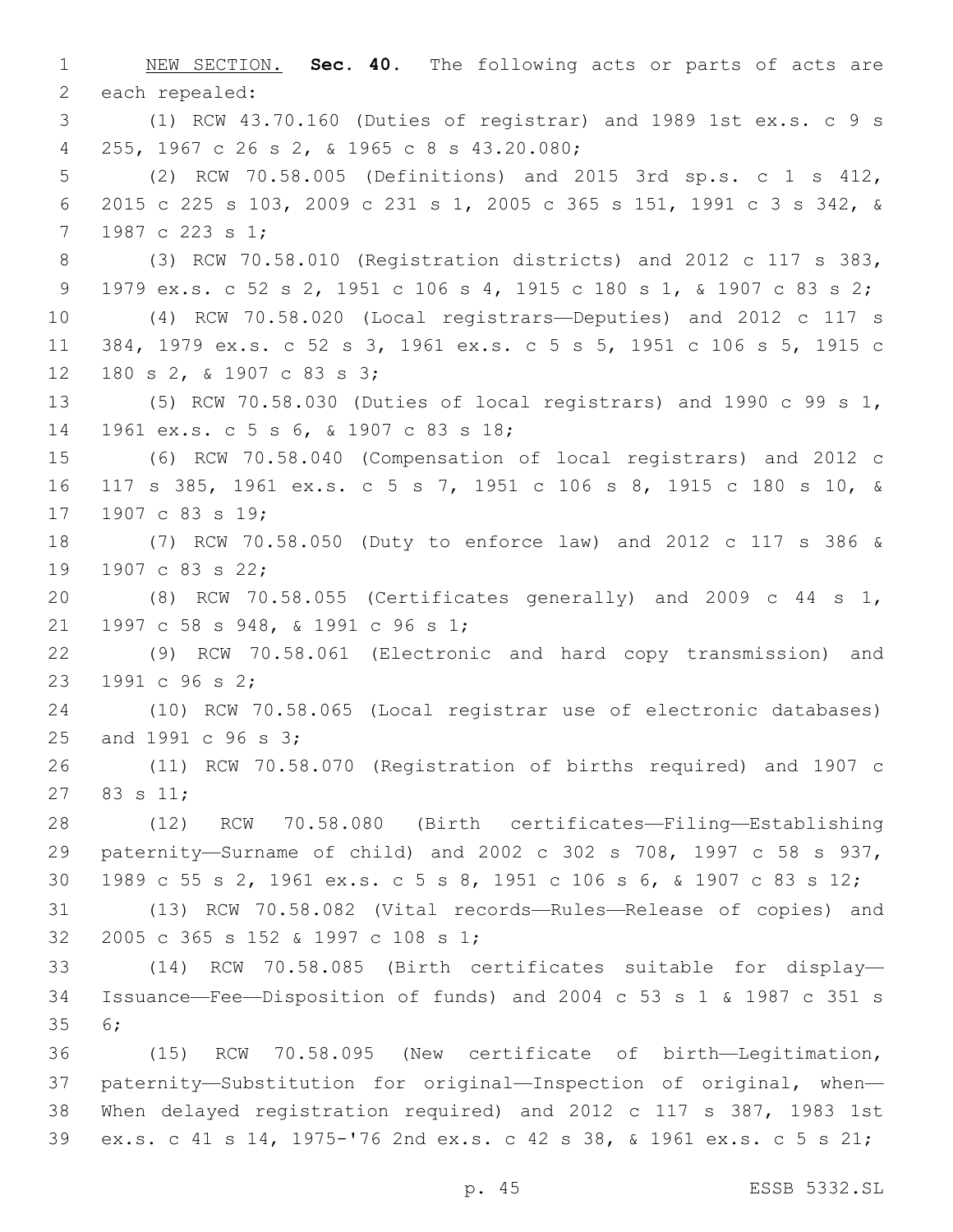(16) RCW 70.58.098 (Information regarding credit report security freeze) and 2016 c 135 s 3;2 (17) RCW 70.58.100 (Supplemental report on name of child) and 1915 c 180 s 8 & 1907 c 83 s 14;4 (18) RCW 70.58.104 (Reproductions of vital records—Disclosure of information for research purposes—Furnishing of birth and death records by local registrars) and 1991 c 96 s 4 & 1987 c 223 s 2; (19) RCW 70.58.107 (Fees charged by department and local registrars) and 2007 c 200 s 2 & 2007 c 91 s 2;9 (20) RCW 70.58.110 (Delayed registration of births—Authorized) and 1953 c 90 s 2, 1943 c 176 s 1, & 1941 c 167 s 1; (21) RCW 70.58.120 (Delayed registration of births—Application— Evidence required) and 1961 ex.s. c 5 s 9, 1953 c 90 s 3, 1943 c 176 14 s 2, & 1941 c 167 s 2; (22) RCW 70.58.130 (Delayed registration of births—Where registered—Copy as evidence) and 1961 ex.s. c 5 s 10, 1953 c 90 s 4, 17 1951 c 106 s 2, 1943 c 176 s 4, & 1941 c 167 s 4; (23) RCW 70.58.145 (Order establishing record of birth when delayed registration not available—Procedure) and 2012 c 117 s 388 & 20 1961 ex.s. c 5 s 20; (24) RCW 70.58.150 ("Fetal death," "evidence of life," defined) 22 and 1961 ex.s. c 5 s 11 & 1945 c 159 s 5; (25) RCW 70.58.160 (Certificate of death or fetal death required) and 2005 c 365 s 153, 1961 ex.s. c 5 s 12, & 1945 c 159 s 1; (26) RCW 70.58.170 (Certificate of death or fetal death—By whom filed) and 2009 c 231 s 2, 2005 c 365 s 154, 2000 c 133 s 1, 1979 ex.s. c 162 s 1, 1961 ex.s. c 5 s 13, & 1945 c 159 s 2; (27) RCW 70.58.175 (Certificate of death—Domestic partnership 29 information) and 2007 c 156 s  $32;$  (28) RCW 70.58.180 (Certificate when no physician, physician's assistant, or advanced registered nurse practitioner in attendance— Legally accepted cause of death) and 2009 c 231 s 3, 2005 c 365 s 155, 2000 c 133 s 2, 1961 ex.s. c 5 s 14, 1953 c 188 s 5, & 1945 c 34 159 s 3; (29) RCW 70.58.190 (Permit to dispose of human remains when cause of death undetermined) and 2005 c 365 s 156 & 1945 c 159 s 4; (30) RCW 70.58.210 (Birth certificate upon adoption) and 1979 ex.s. c 101 s 2, 1975-'76 2nd ex.s. c 42 s 40, 1943 c 12 s 1, & 1939 39 c 133 s 1;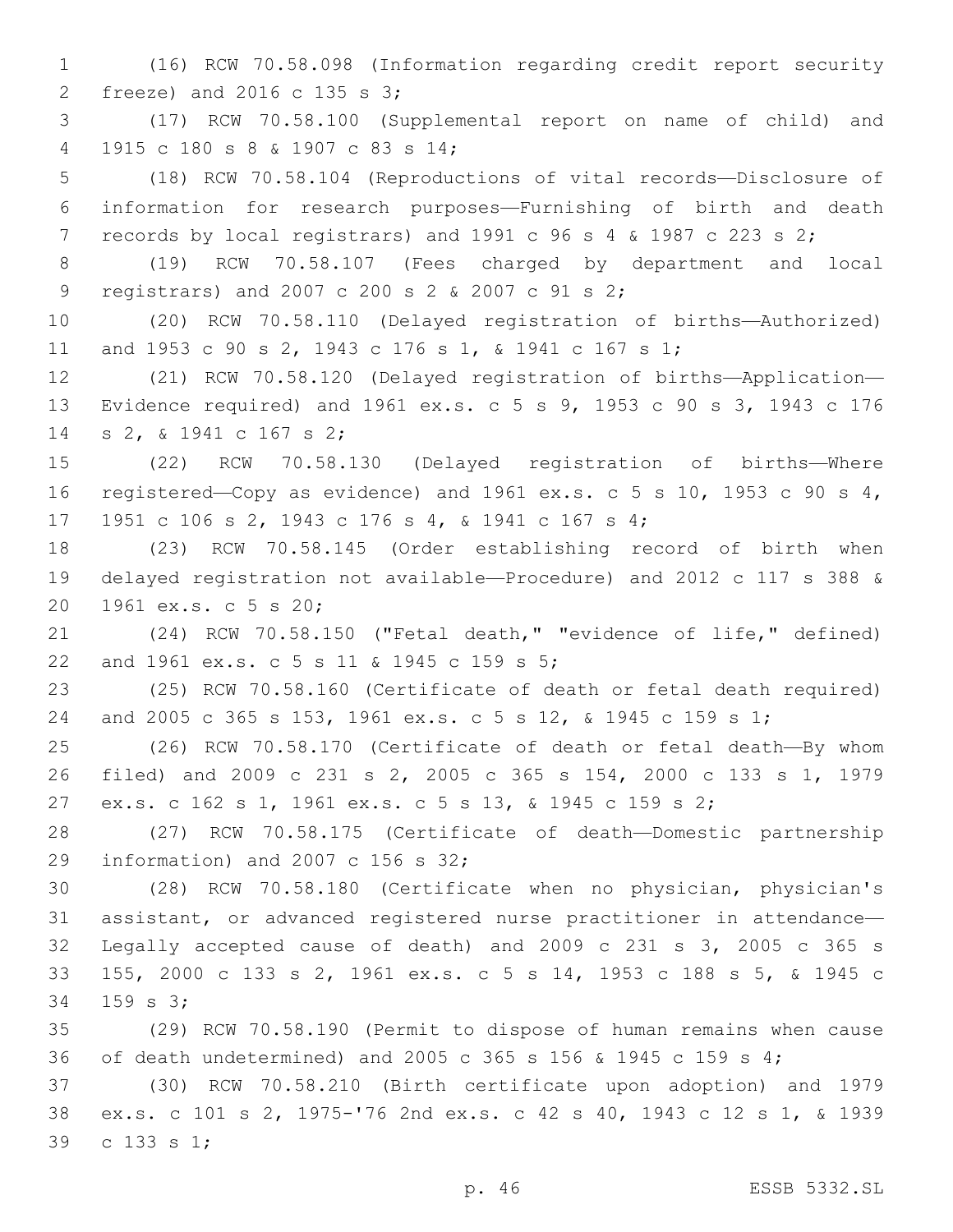(31) RCW 70.58.230 (Permits for burial, removal, etc., required— Removal to another district without permit, notice to registrar, fee) and 2009 c 231 s 4, 2005 c 365 s 157, 1961 ex.s. c 5 s 16, 1915 c 180 s 3, & 1907 c 83 s 4;4 (32) RCW 70.58.240 (Duties of funeral directors) and 2009 c 231 s 5, 2005 c 365 s 158, 1961 ex.s. c 5 s 17, 1915 c 180 s 6, & 1907 c 83 7 s 8; (33) RCW 70.58.250 (Burial-transit permit—Requisites) and 2009 c 9 231 s 6, 1961 ex.s. c 5 s 18, & 1907 c 83 s 9; (34) RCW 70.58.260 (Burial grounds—Duties of individual in charge of the premises) and 2009 c 231 s 7, 2005 c 365 s 159, 1915 c 180 s 12 7, & 1907 c 83 s 10; (35) RCW 70.58.270 (Data on inmates of hospitals, etc.) and 2012 c 117 s 389 & 1907 c 83 s 16;14 (36) RCW 70.58.280 (Penalty) and 2003 c 53 s 353, 1915 c 180 s 16 12, & 1907 c 83 s 21; (37) RCW 70.58.380 (Certificates for out-of-state marriage 18 license requirements) and 1981 c 284 s 1; (38) RCW 70.58.390 (Certificates of presumed death) and 2005 c 20 365 s 160 & 1981 c 176 s 1; (39) RCW 70.58.400 (Certificate of death—Presence of methicillin- resistant staphylococcus aureus (MRSA)) and 2009 c 244 s 3; and (40) RCW 70.58.900 (Construction—Chapter applicable to state registered domestic partnerships—2009 c 521) and 2009 c 521 s 153. NEW SECTION. **Sec. 41.** SEVERABILITY. If any provision of this

 act or its application to any person or circumstance is held invalid, the remainder of the act or the application of the provision to other persons or circumstances is not affected.

 NEW SECTION. **Sec. 42.** EFFECTIVE DATE. Except for sections 3 and 43 of this act, this act takes effect January 1, 2021.

 NEW SECTION. **Sec. 43.** The secretary and state board of health may adopt rules as authorized by this act to ensure that the sections in this act are implemented on their effective dates.